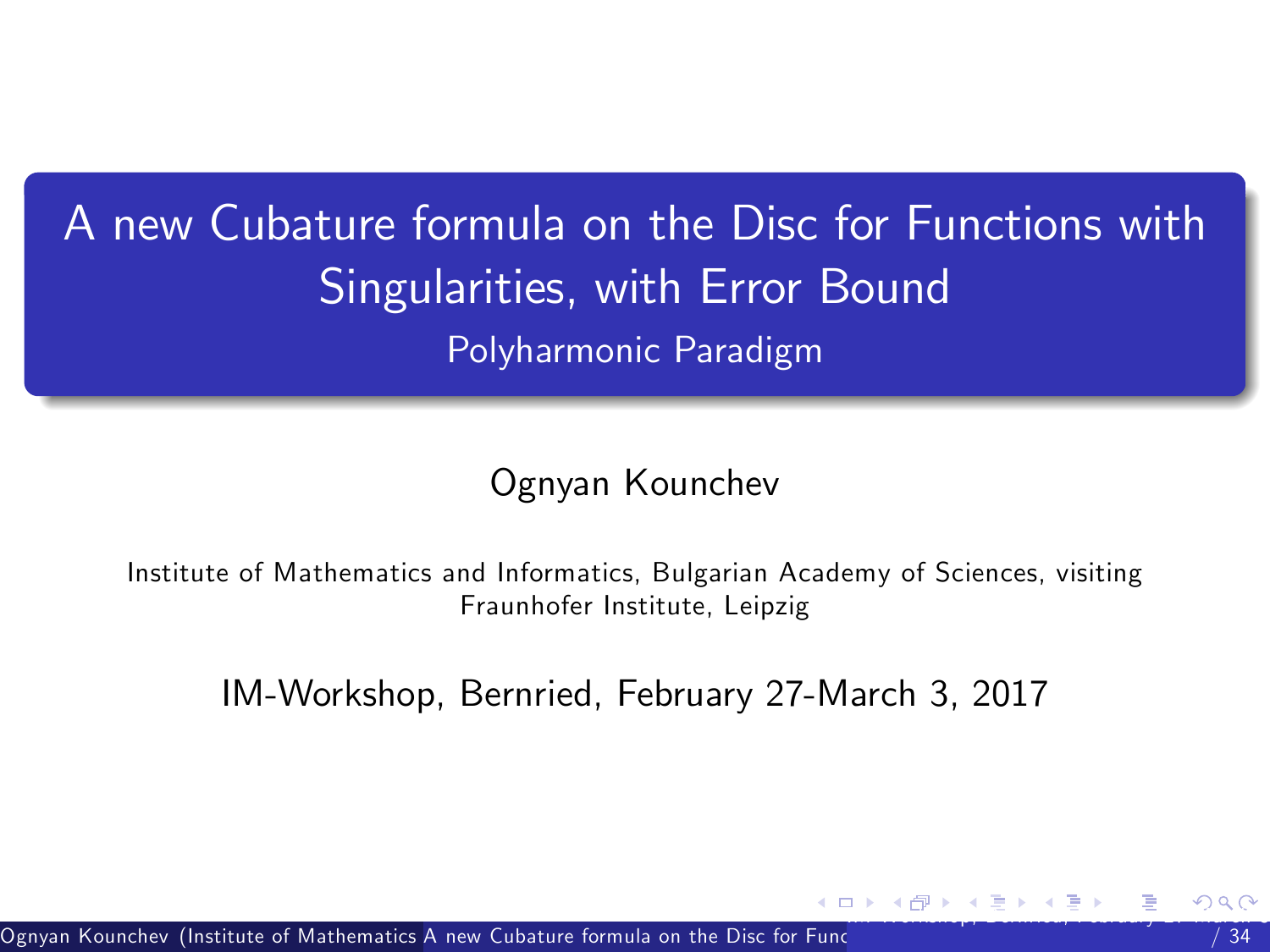Sponsored by Grant DN02-13 with NSF of Bulgaria and by the Alexander von Humboldt Foundation (Bonn):

<span id="page-1-0"></span>

The speaker's attendance at this conference was sponsored by the Alexander von Humboldt Foundation.

**http://www.humboldt-foundation.de**

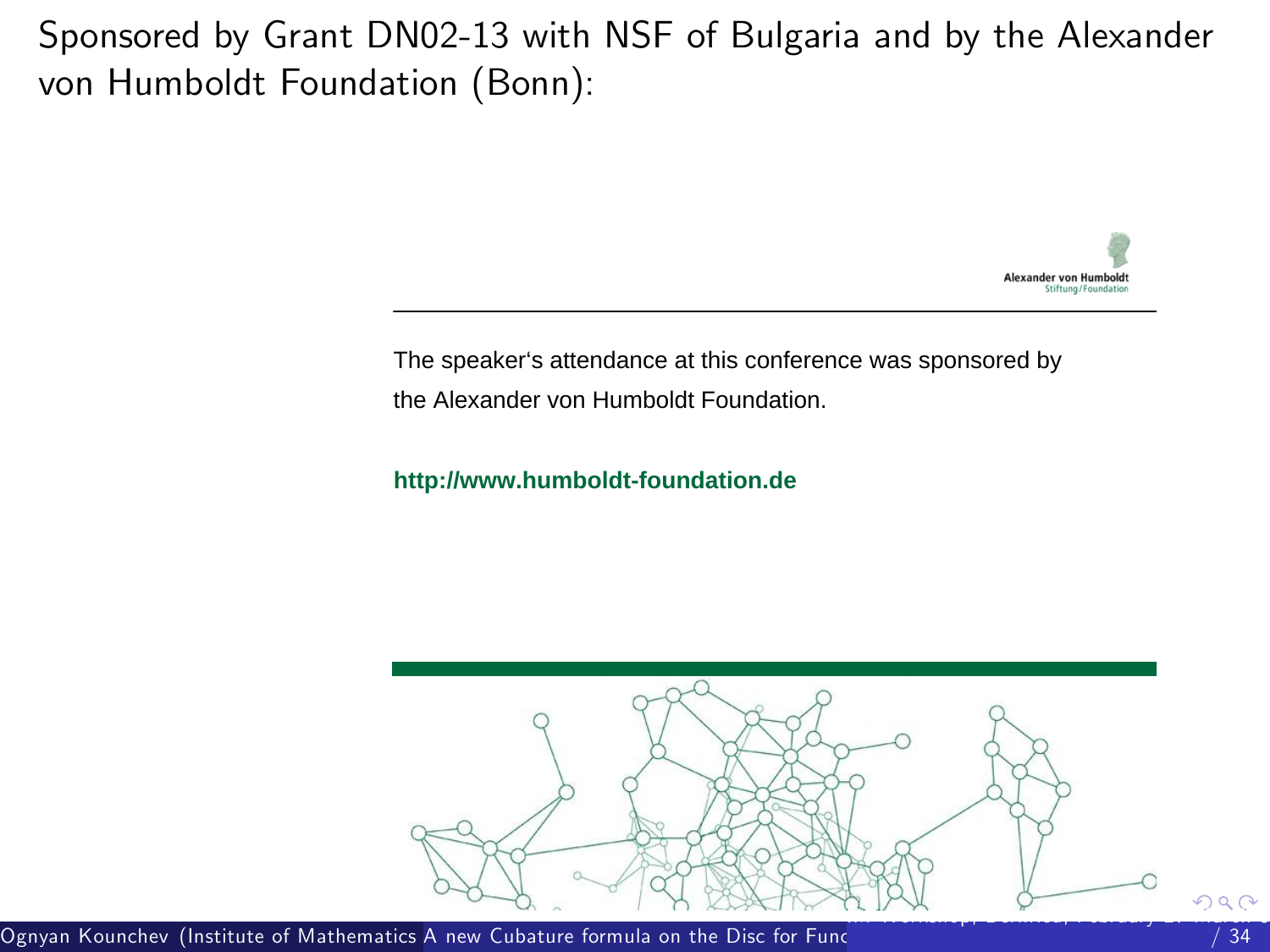## What are Quadrature and Cubature formulas, and what are they good for?

A Quadrature formula:

<span id="page-2-0"></span>
$$
\int_{-1}^{1} f(t) dt \approx \sum_{j=1}^{N} \lambda_j f(t_j) =: G_N[f]
$$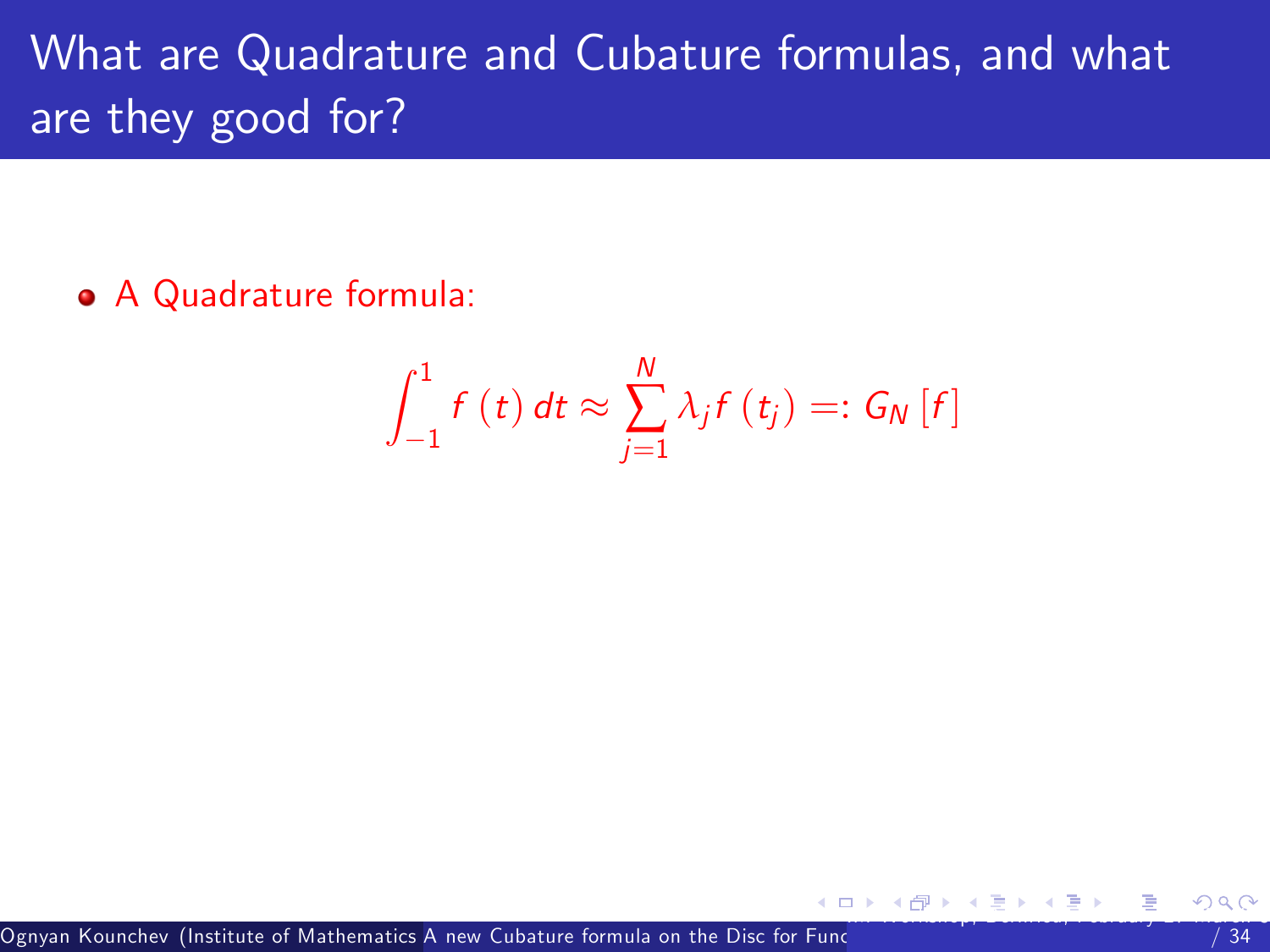## What are Quadrature and Cubature formulas, and what are they good for?

A Quadrature formula:

$$
\int_{-1}^{1} f(t) dt \approx \sum_{j=1}^{N} \lambda_j f(t_j) =: G_N[f]
$$

A Cubature formula in a domain  $D \subset \mathbb{R}^n$ :

<span id="page-3-0"></span>
$$
\int_{D} f(x) dx \approx \sum_{j=1}^{N} \lambda_{j} f(x_{j}) =: G_{N}[f]
$$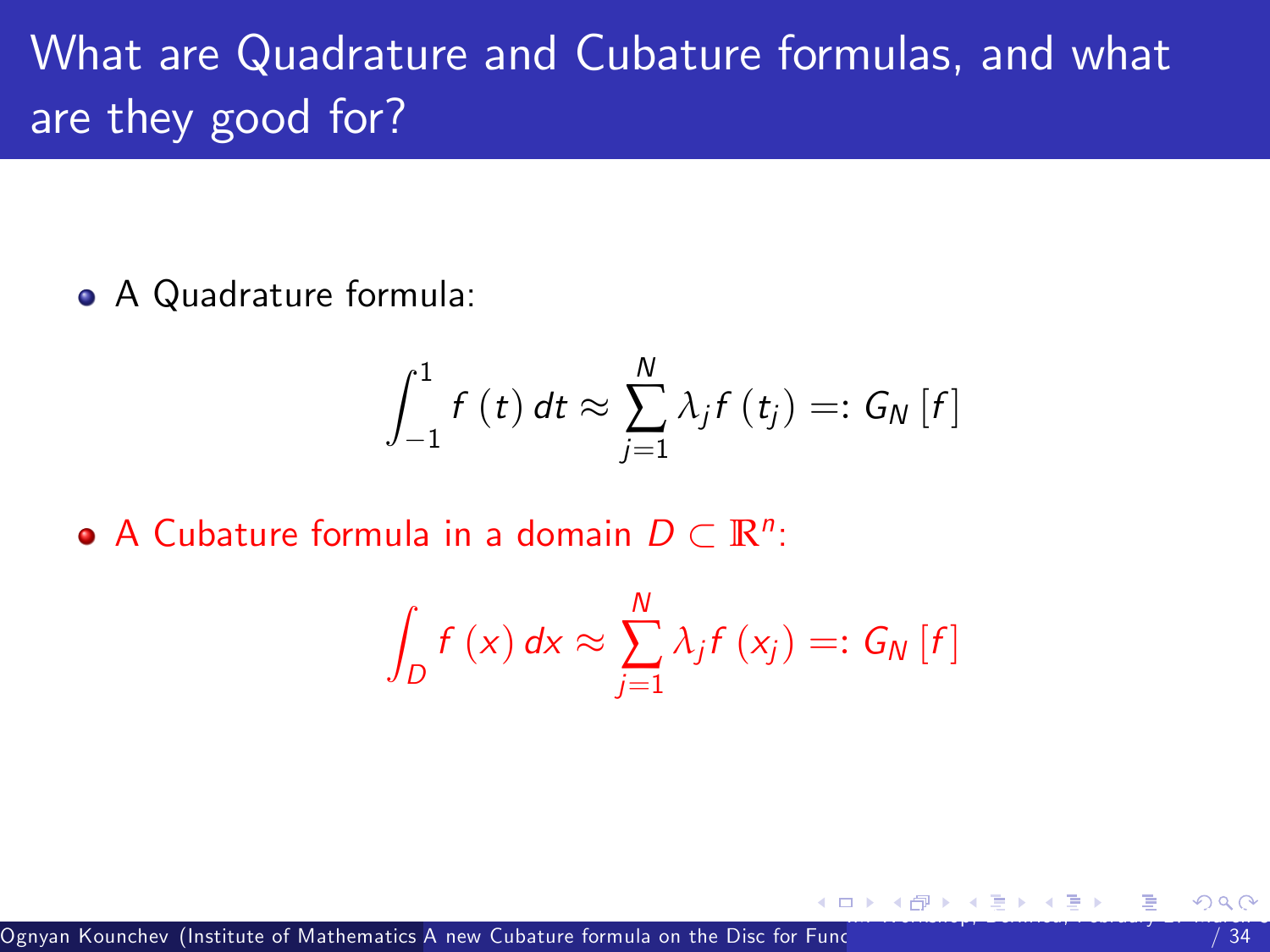## What are Quadrature and Cubature formulas, and what are they good for?

A Quadrature formula:

$$
\int_{-1}^{1} f(t) dt \approx \sum_{j=1}^{N} \lambda_j f(t_j) =: G_N[f]
$$

A Cubature formula in a domain  $D \subset \mathbb{R}^n$ :

<span id="page-4-0"></span>
$$
\int_{D} f(x) dx \approx \sum_{j=1}^{N} \lambda_{j} f(x_{j}) =: G_{N}[f]
$$

Monte Carlo methods - enormous calculations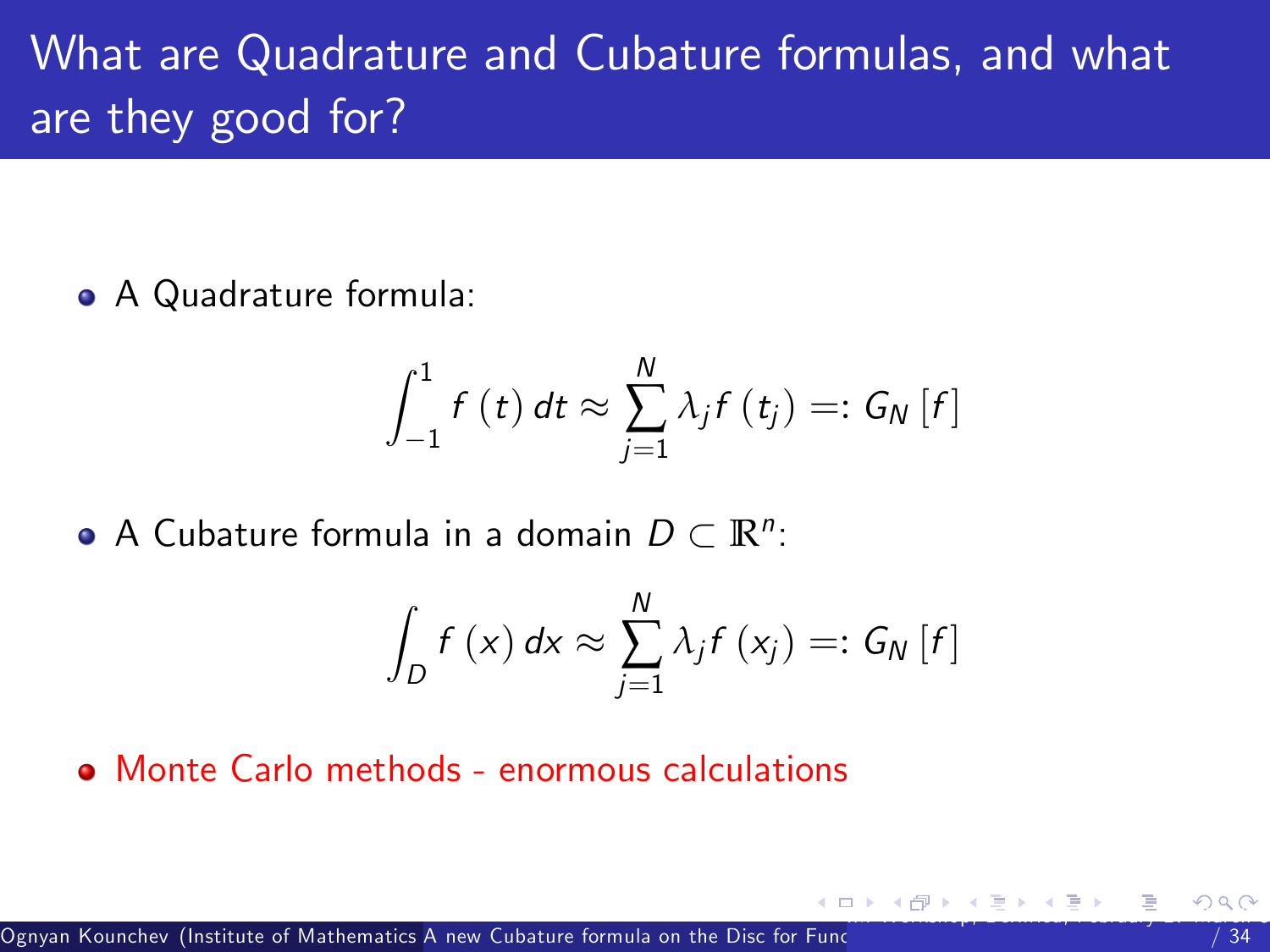<span id="page-5-0"></span>
$$
\int_{a}^{b} K(x, y) f(y) dy = g(x)
$$
  
Approximate 
$$
\int_{a}^{b} K(x, y) f(y) dy \approx \sum_{j=1}^{N} \lambda_{j} K(x, y_{j}) f(y_{j})
$$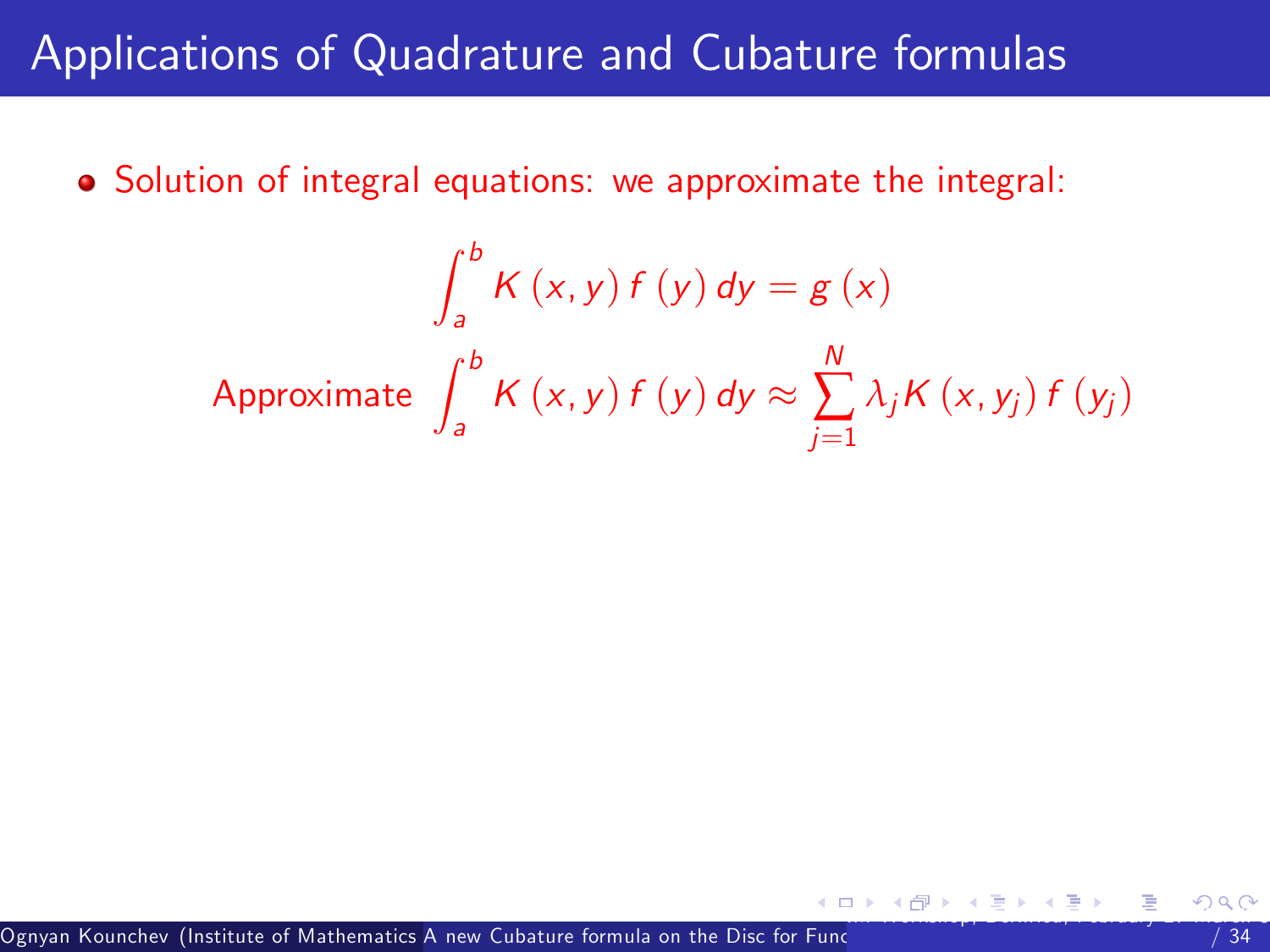• Solution of integral equations: we approximate the integral:

$$
\int_{a}^{b} K(x, y) f(y) dy = g(x)
$$
  
Approximate 
$$
\int_{a}^{b} K(x, y) f(y) dy \approx \sum_{j=1}^{N} \lambda_{j} K(x, y_{j}) f(y_{j})
$$

<span id="page-6-0"></span>• Finite Element Method (FEM) – approximation of integrals; recently, meshless local Petrov-Galerkin (MLPG)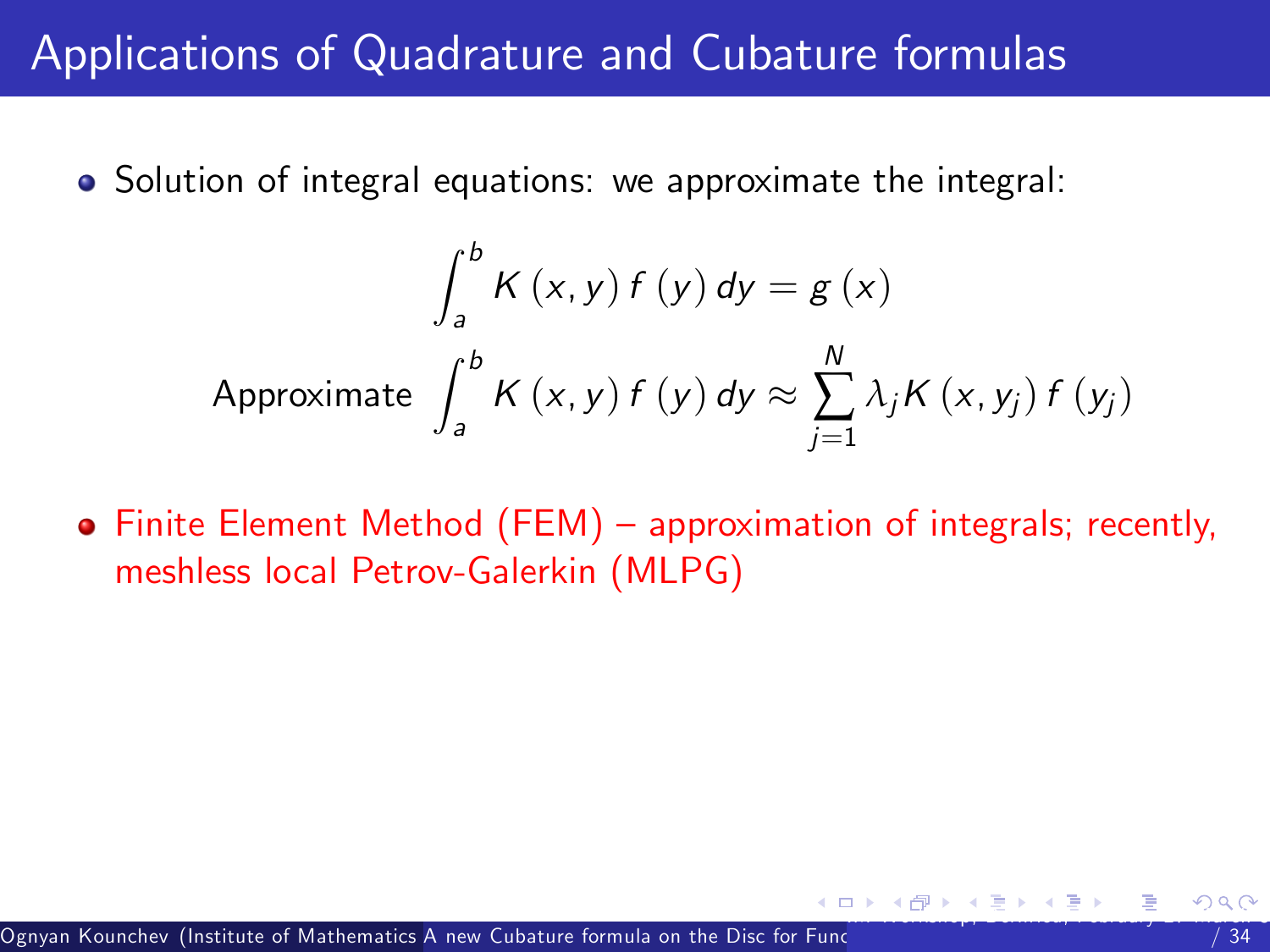$$
\int_{a}^{b} K(x, y) f(y) dy = g(x)
$$
  
Approximate 
$$
\int_{a}^{b} K(x, y) f(y) dy \approx \sum_{j=1}^{N} \lambda_{j} K(x, y_{j}) f(y_{j})
$$

- $\bullet$  Finite Element Method (FEM) approximation of integrals; recently, meshless local Petrov-Galerkin (MLPG)
- <span id="page-7-0"></span> $\bullet$  Approximation of integrals in Computational Finance  $=$  NOT Monte Carlo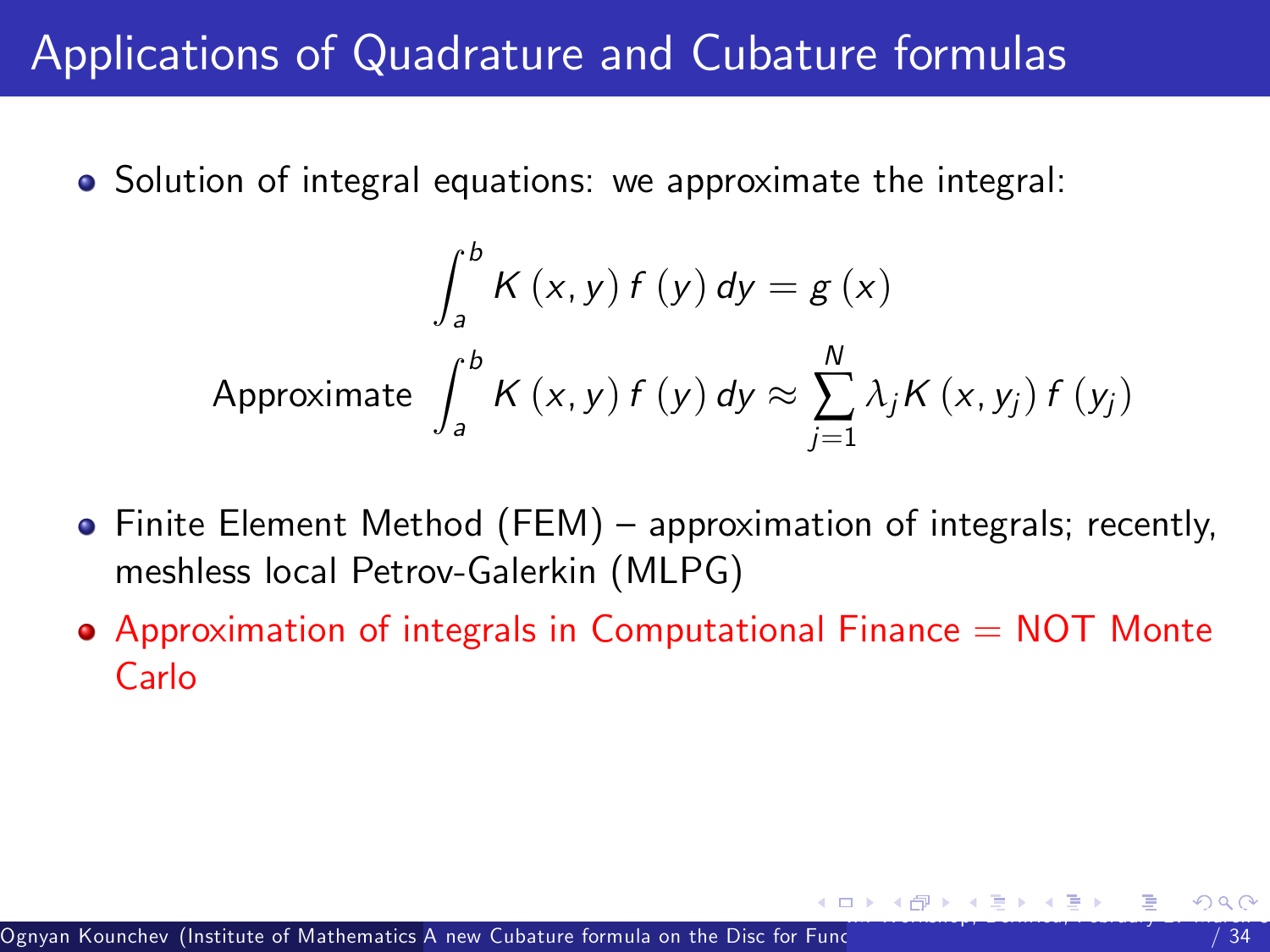$$
\int_{a}^{b} K(x, y) f(y) dy = g(x)
$$
  
Approximate 
$$
\int_{a}^{b} K(x, y) f(y) dy \approx \sum_{j=1}^{N} \lambda_{j} K(x, y_{j}) f(y_{j})
$$

- $\bullet$  Finite Element Method (FEM) approximation of integrals; recently, meshless local Petrov-Galerkin (MLPG)
- $\bullet$  Approximation of integrals in Computational Finance  $=$  NOT Monte Carlo
- <span id="page-8-0"></span> $\bullet$  In Tensor approximations and Dimensionality reduction  $\overline{\phantom{a}}$  from Big Data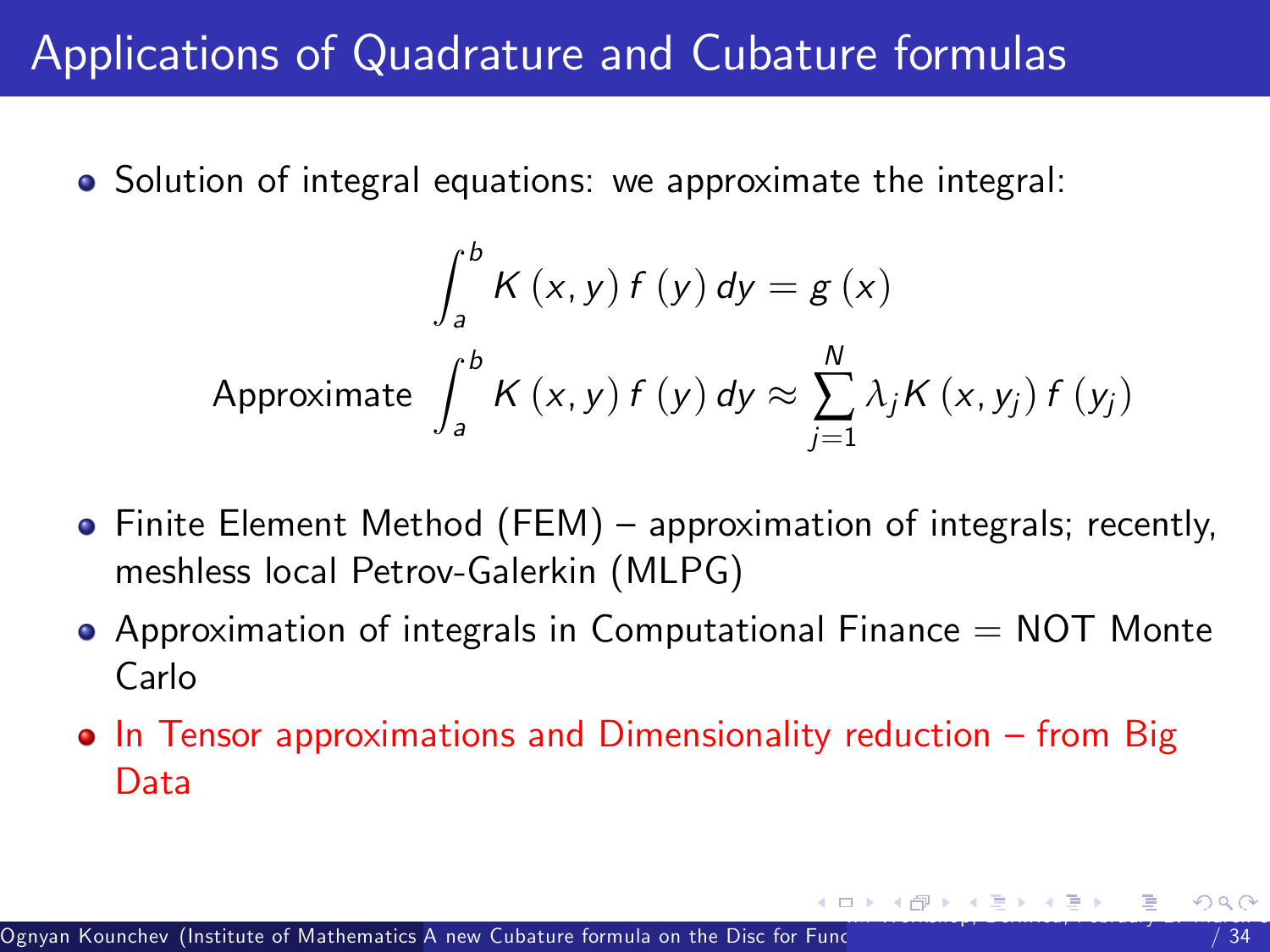$$
\int_{a}^{b} K(x, y) f(y) dy = g(x)
$$
  
Approximate 
$$
\int_{a}^{b} K(x, y) f(y) dy \approx \sum_{j=1}^{N} \lambda_{j} K(x, y_{j}) f(y_{j})
$$

- $\bullet$  Finite Element Method (FEM) approximation of integrals; recently, meshless local Petrov-Galerkin (MLPG)
- $\bullet$  Approximation of integrals in Computational Finance  $=$  NOT Monte Carlo
- $\bullet$  In Tensor approximations and Dimensionality reduction  $-$  from Big Data
- <span id="page-9-0"></span>• Application to Interpolation theory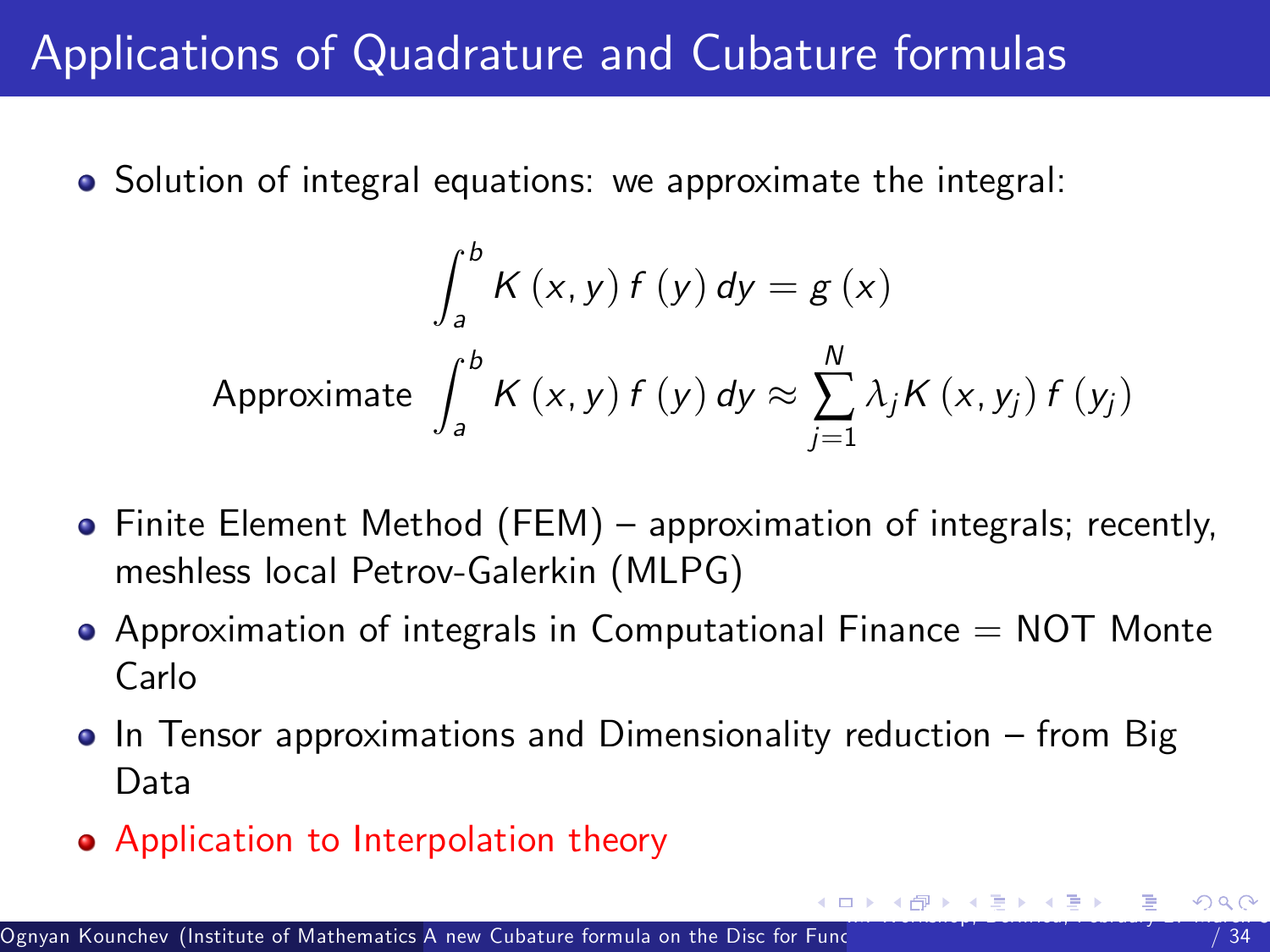### One-dimensional reminder on quadrature formulas

 $\bullet$  The  $N$ -point Quadrature formula of Gauss:

$$
\int_{-1}^{1} t^{k} dt \approx \sum_{j=1}^{N} \lambda_{j} t_{j}^{k} = G_{N} \left[ t^{k} \right] \quad \text{for } k = 0, 1, ..., 2N - 1
$$

$$
-1 < t_{j} < 1, \ \lambda_{j} > 0,
$$

<span id="page-10-0"></span>i.e. exact for polynomials f with deg  $f \leq 2N - 1$ ;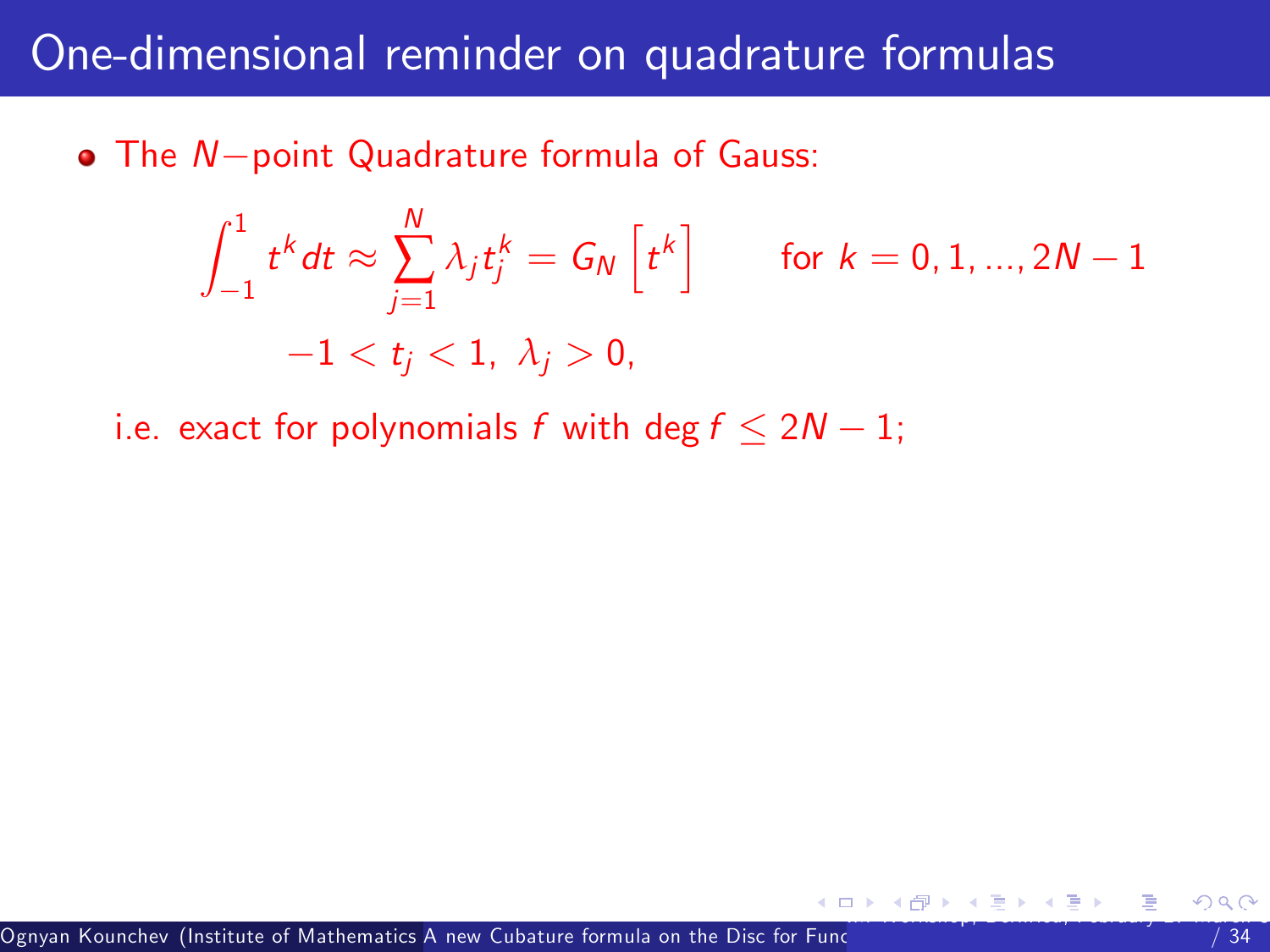#### One-dimensional reminder on quadrature formulas

 $\bullet$  The N-point Quadrature formula of Gauss:

$$
\int_{-1}^1 t^k dt \approx \sum_{j=1}^N \lambda_j t_j^k = G_N \left[ t^k \right] \qquad \text{for } k = 0, 1, ..., 2N - 1
$$

$$
-1 < t_j < 1, \ \lambda_j > 0,
$$

i.e. exact for polynomials f with deg  $f \leq 2N - 1$ ;

• THEOREM. If  $P_N(t)$  is the orthogonal polynomial of degree N i.e.

$$
\int_{-1}^{1} t^{j} P_{N}(t) dt = 0 \quad \text{for } j = 0, 1, ..., N - 1
$$

then

<span id="page-11-0"></span>
$$
P_N(t_j) = 0 \qquad \text{for } j = 1, 2, ..., N
$$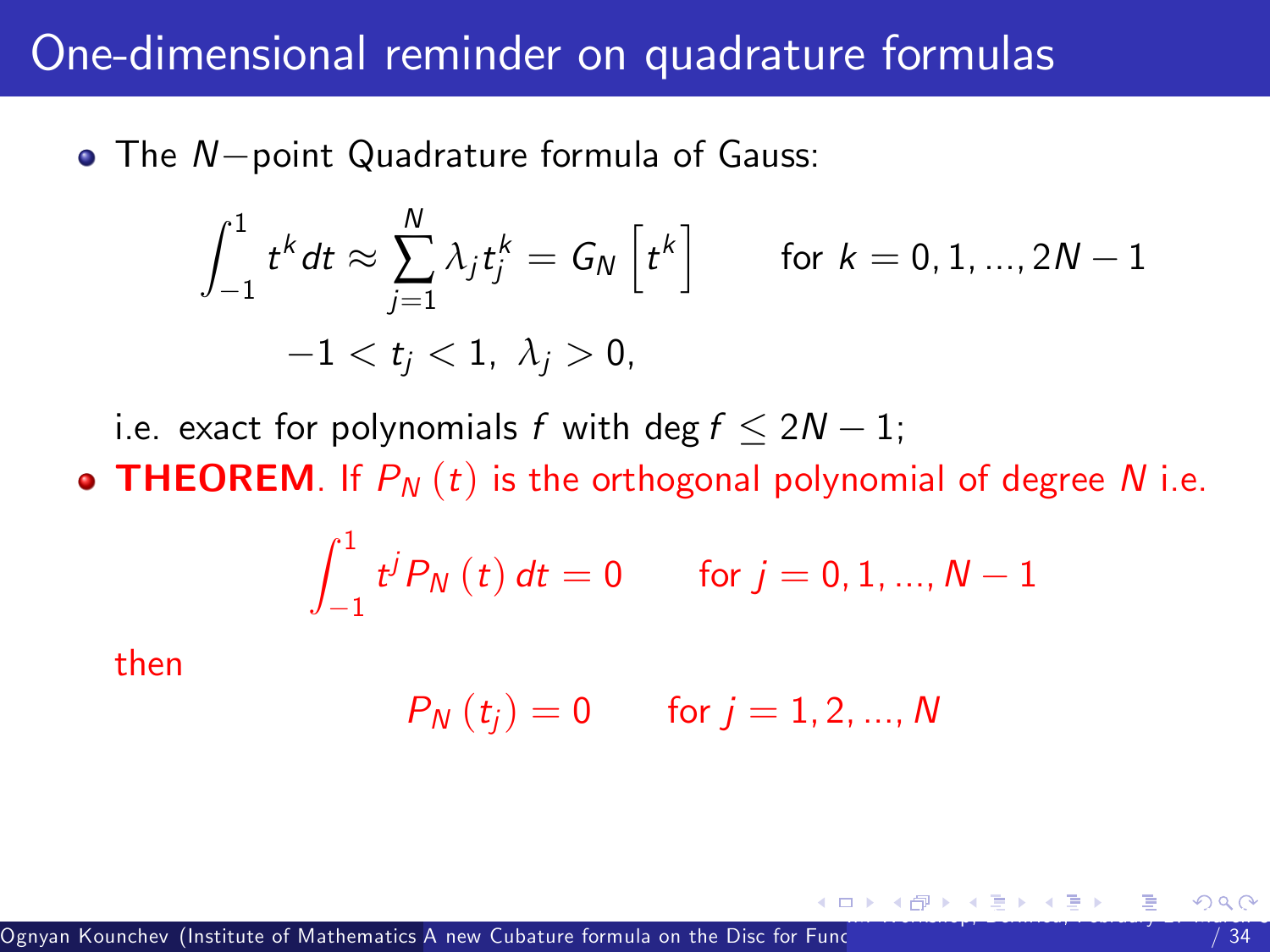### One-dimensional reminder on quadrature formulas

 $\bullet$  The N-point Quadrature formula of Gauss:

$$
\int_{-1}^1 t^k dt \approx \sum_{j=1}^N \lambda_j t_j^k = G_N \left[ t^k \right] \qquad \text{for } k = 0, 1, ..., 2N - 1
$$

$$
-1 < t_j < 1, \ \lambda_j > 0,
$$

i.e. exact for polynomials f with deg  $f \leq 2N - 1$ ;

• THEOREM. If  $P_N(t)$  is the orthogonal polynomial of degree N i.e.

$$
\int_{-1}^{1} t^{j} P_{N}(t) dt = 0 \quad \text{for } j = 0, 1, ..., N - 1
$$

then

<span id="page-12-0"></span>
$$
P_{N}\left(t_{j}\right)=0\qquad \text{for }j=1,2,...,N
$$

• For the polynomials  $P_N(t)$  – 3-term recurrence relations which reduces the computation of the knots  $t_i$  to a simple and fast Linear Algebra.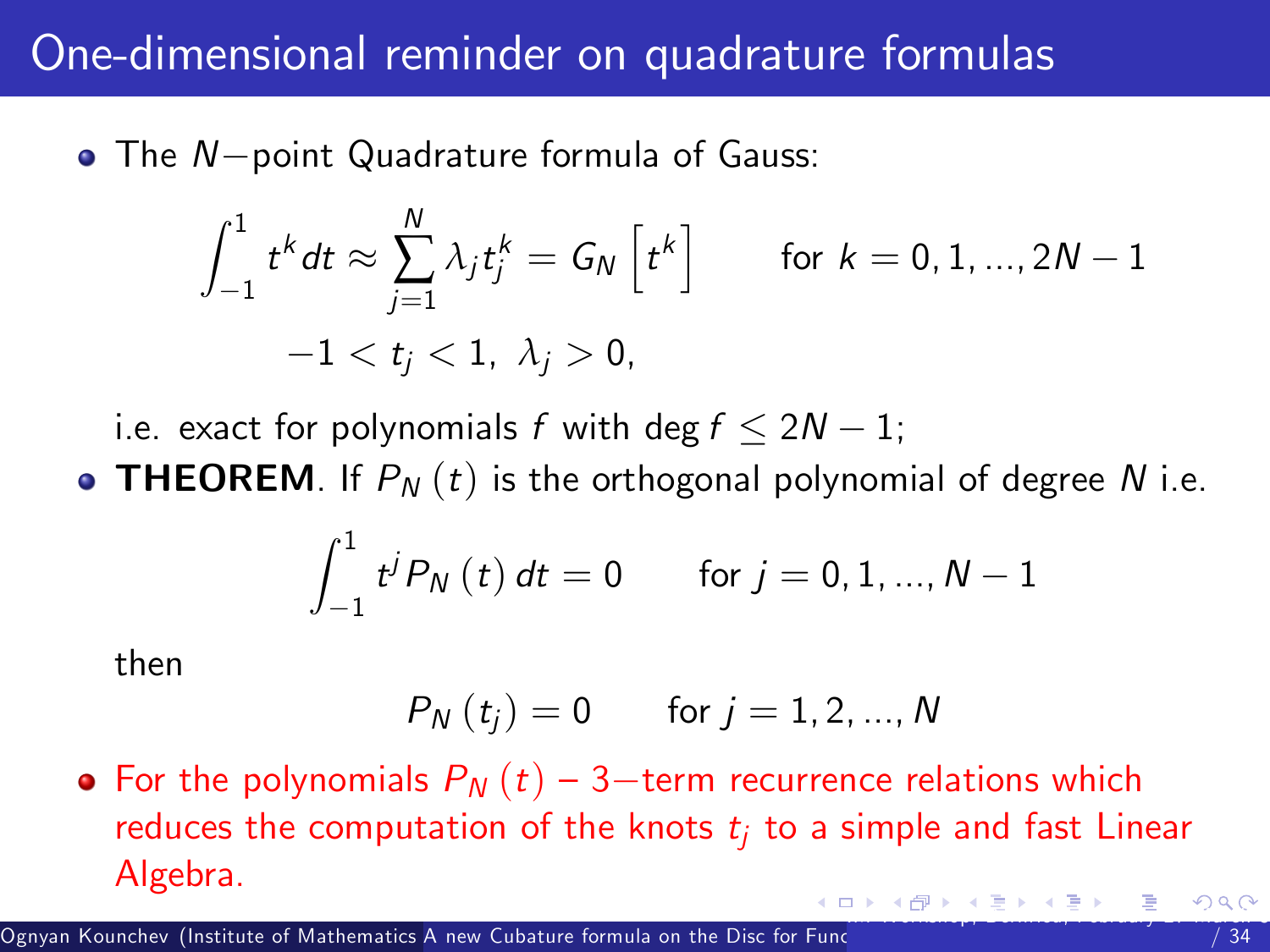#### • What if  $f(t)$  is singular at  $t = -1$  or at  $t = 1$  ???

<span id="page-13-0"></span>Ognyan Kounchev (Institute of Mathematics <mark>A new Cubature formula on the Disc for Fun</mark>c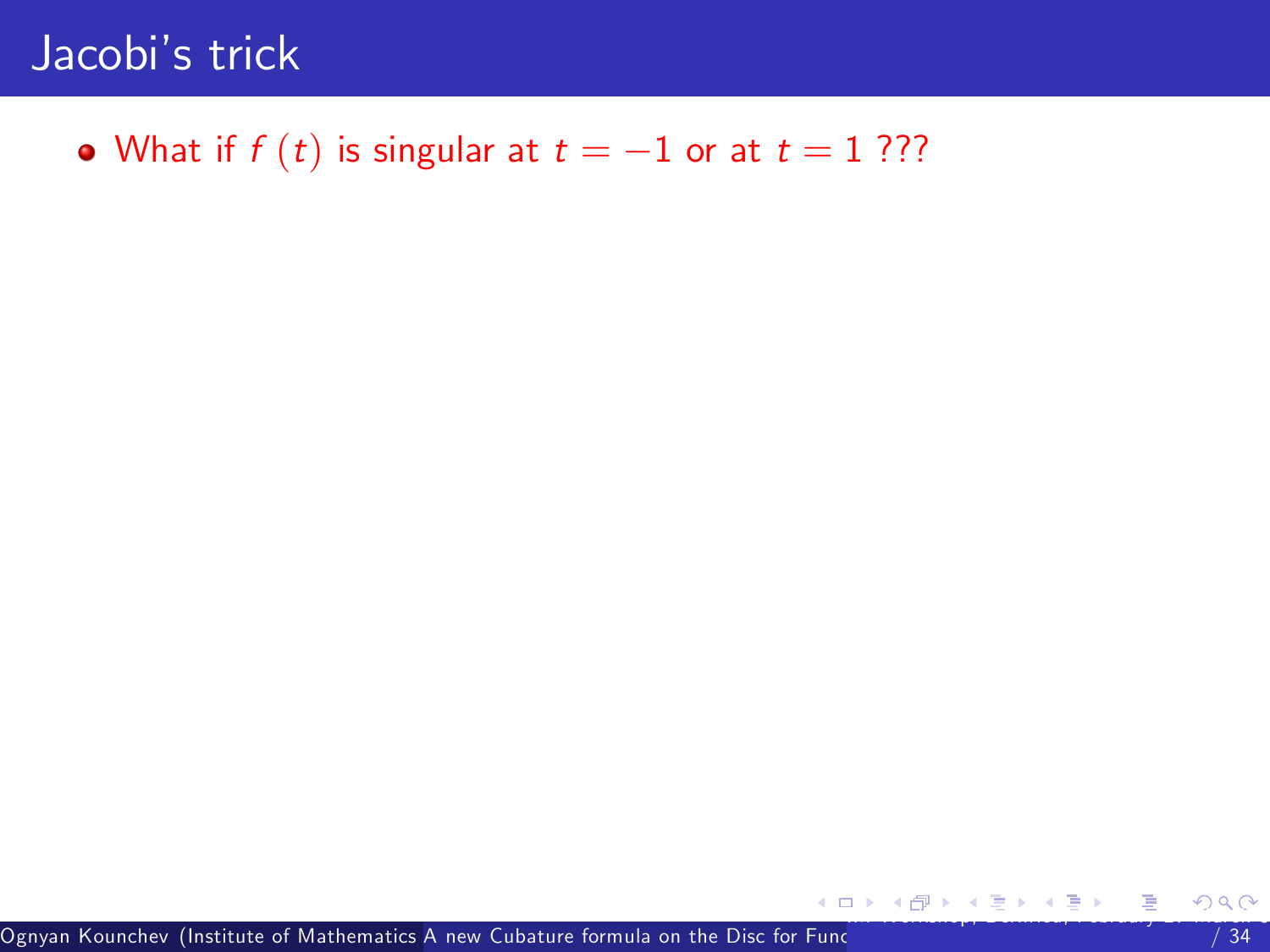- What if  $f(t)$  is singular at  $t = -1$  or at  $t = 1$  ???
- For a continuous weight function  $w(t) > 0$  (originally, Jacobi's weight  $w(t) = (1+t)^{\alpha} (1-t)^{\beta}$ ) let

<span id="page-14-0"></span> $f(t) = g(t) w(t)$ .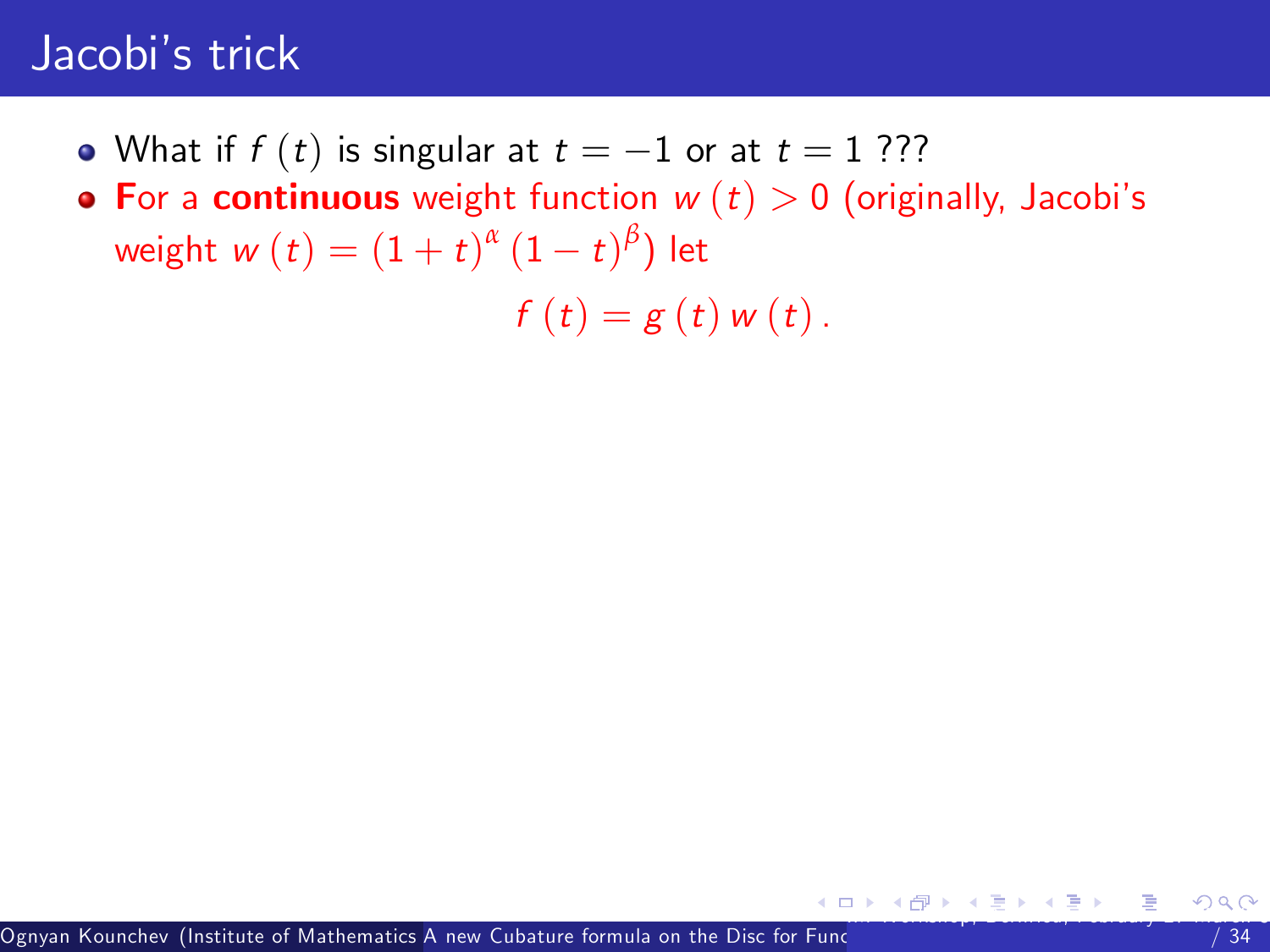- What if  $f(t)$  is singular at  $t = -1$  or at  $t = 1$  ???
- For a continuous weight function  $w(t) > 0$  (originally, Jacobi's weight  $w(t) = (1+t)^{\alpha} (1-t)^{\beta}$ ) let

<span id="page-15-0"></span>
$$
f(t)=g(t) w(t).
$$

 $\bullet$  We have  $N$ -point Gauss-Jacobi formula

$$
\int_{-1}^{1} t^{k} w(t) dt \approx \sum_{j=1}^{N} \lambda_{j} t_{j}^{k} w(t_{j}) =: GJ_{N} \left[ t^{k} \right] \quad \text{for } k = 0, 1, ..., 2N - 1
$$
  
where  $P_{N}(t_{j}) = 0$  and  $\lambda_{j} > 0$ , but  

$$
\int_{-1}^{1} t^{j} P_{N}(t) w(t) dt = 0 \quad \text{for } j = 0, 1, ..., N - 1.
$$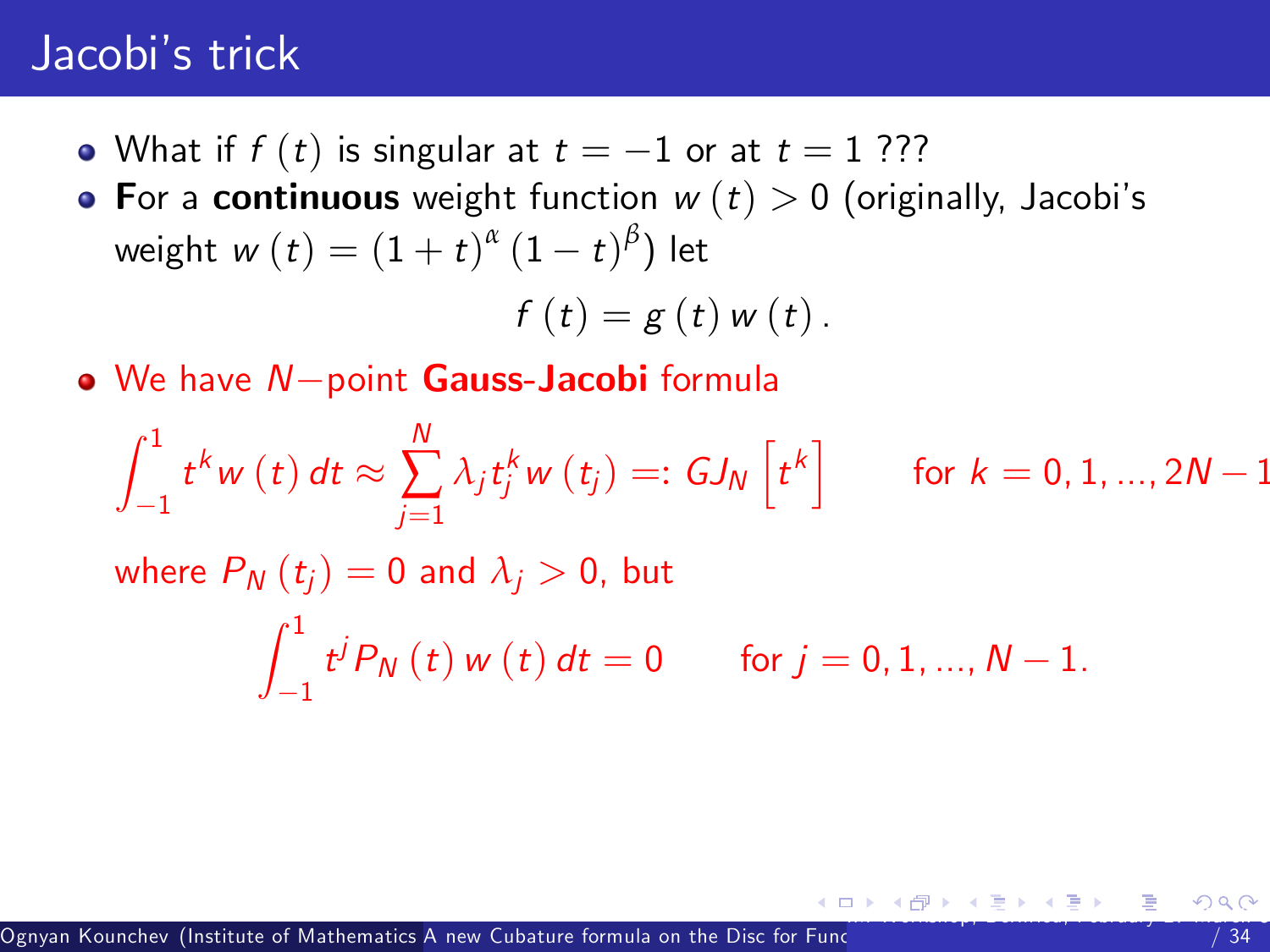- What if  $f(t)$  is singular at  $t = -1$  or at  $t = 1$  ???
- For a continuous weight function  $w(t) > 0$  (originally, Jacobi's weight  $w(t) = (1+t)^{\alpha} (1-t)^{\beta}$ ) let  $f(t) = g(t) w(t)$ .
- $\bullet$  We have  $N$ -point Gauss-Jacobi formula

$$
\int_{-1}^{1} t^{k} w(t) dt \approx \sum_{j=1}^{N} \lambda_{j} t_{j}^{k} w(t_{j}) =: GJ_{N}\left[t^{k}\right] \quad \text{for } k = 0, 1, ..., 2N-1
$$

where  $P_N(t_i) = 0$  and  $\lambda_i > 0$ , but

$$
\int_{-1}^{1} t^{j} P_{N}(t) w(t) dt = 0 \quad \text{for } j = 0, 1, ..., N-1.
$$

**e Example: Compute** 

<span id="page-16-0"></span>
$$
\int_0^1 g\left(t\right)\frac{1}{\sqrt{t}}dt
$$

in t[w](#page-73-0)o ways: using  ${\sf Gauss}\,\,G_N,$  ${\sf Gauss}\,\,G_N,$  ${\sf Gauss}\,\,G_N,$  ${\sf Gauss}\,\,G_N,$  ${\sf Gauss}\,\,G_N,$  o[r](#page-1-0)  ${\sf Gauss\,-Jacobi}$  ${\sf Gauss\,-Jacobi}$  ${\sf Gauss\,-Jacobi}$  ,  $G\!J_N$  $G\!J_N$  $G\!J_N$  , [fo](#page-0-0)r  $w\,(t) = \frac{1}{\epsilon / 2}$  $w\,(t) = \frac{1}{\epsilon / 2}$  $w\,(t) = \frac{1}{\epsilon / 2}$  $w\,(t) = \frac{1}{\epsilon / 2}$  $w\,(t) = \frac{1}{\epsilon / 2}$  $w\,(t) = \frac{1}{\epsilon / 2}$  $w\,(t) = \frac{1}{\epsilon / 2}$  $w\,(t) = \frac{1}{\epsilon / 2}$  $w\,(t) = \frac{1}{\epsilon / 2}$  $\mathcal{A}_j$  ,  $G$  ,  $f$  or  $\mathcal{A}_k$  ,  $\mathcal{A}_k$  ,  $\mathcal{A}_k$  ,  $\mathcal{A}_k$  ,  $\mathcal{A}_k$  ,  $\mathcal{A}_k$  ,  $\mathcal{A}_k$  ,  $\mathcal{A}_k$  ,  $\mathcal{A}_k$  ,  $\mathcal{A}_k$  ,  $\mathcal{A}_k$  ,  $\mathcal{A}_k$  ,  $\mathcal{A}_k$  ,  $\mathcal{A}_k$  ,  $\mathcal{A}_k$  ,  $\mathcal{A}_k$  ,  $\mathcal$ 

 $\,$  Ognyan Kounchev (Institute of Mathematics A new Cubature formula on the Disc for Func $\,$  .  $\,$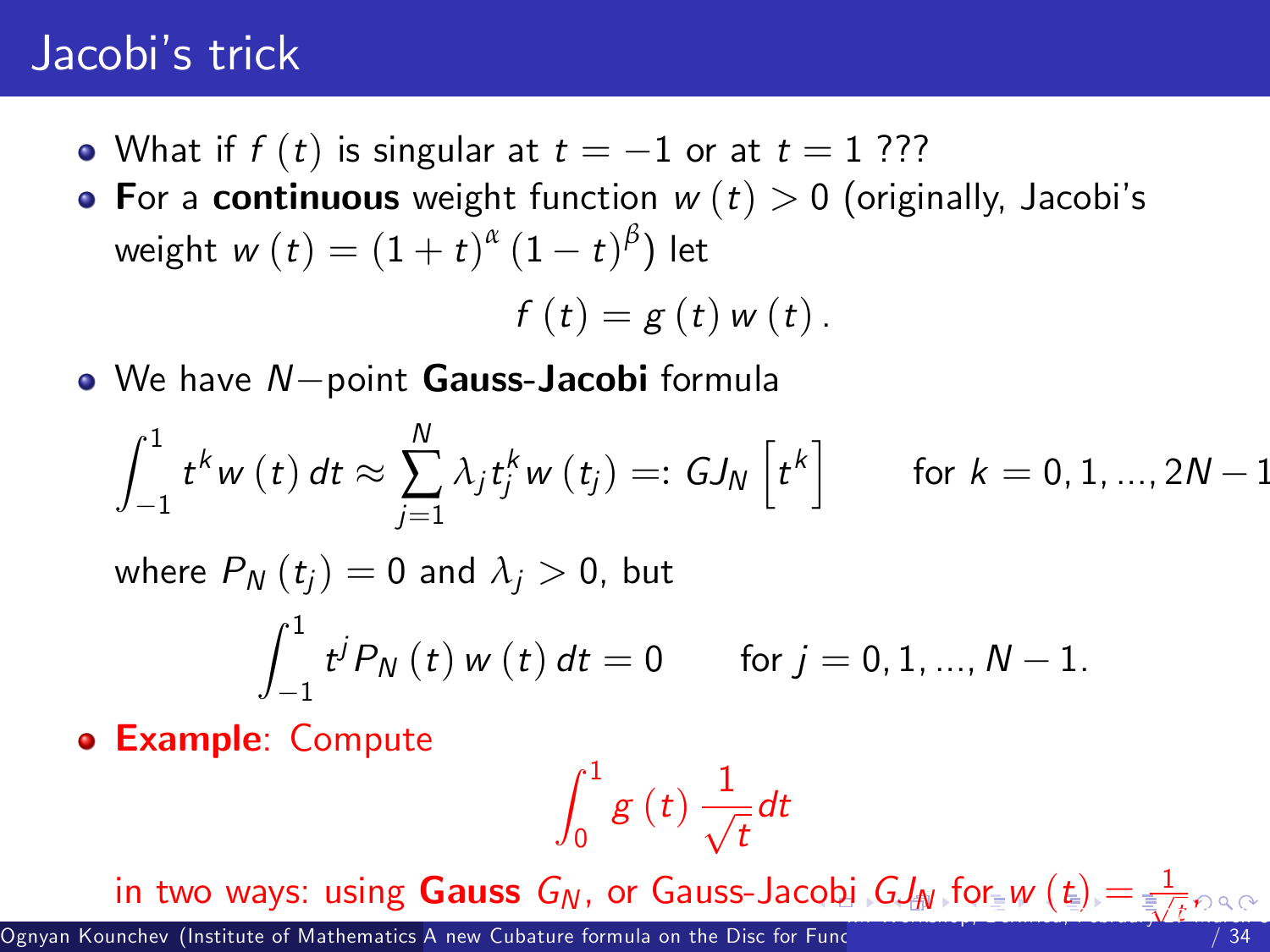Important for us is the following remarkable inequality:

• Consider all measures  $d\mu \geq 0$  (Stieltjes measures) such that

<span id="page-17-0"></span>
$$
\int_{-1}^{1}t^{k}d\mu\left(t\right)=\sum_{j=1}^{N}\lambda_{j}t_{j}^{k}=GJ_{\mathsf{N}}\left[t^{k}\right]\qquad\text{for }k=0,1,...,2N-1
$$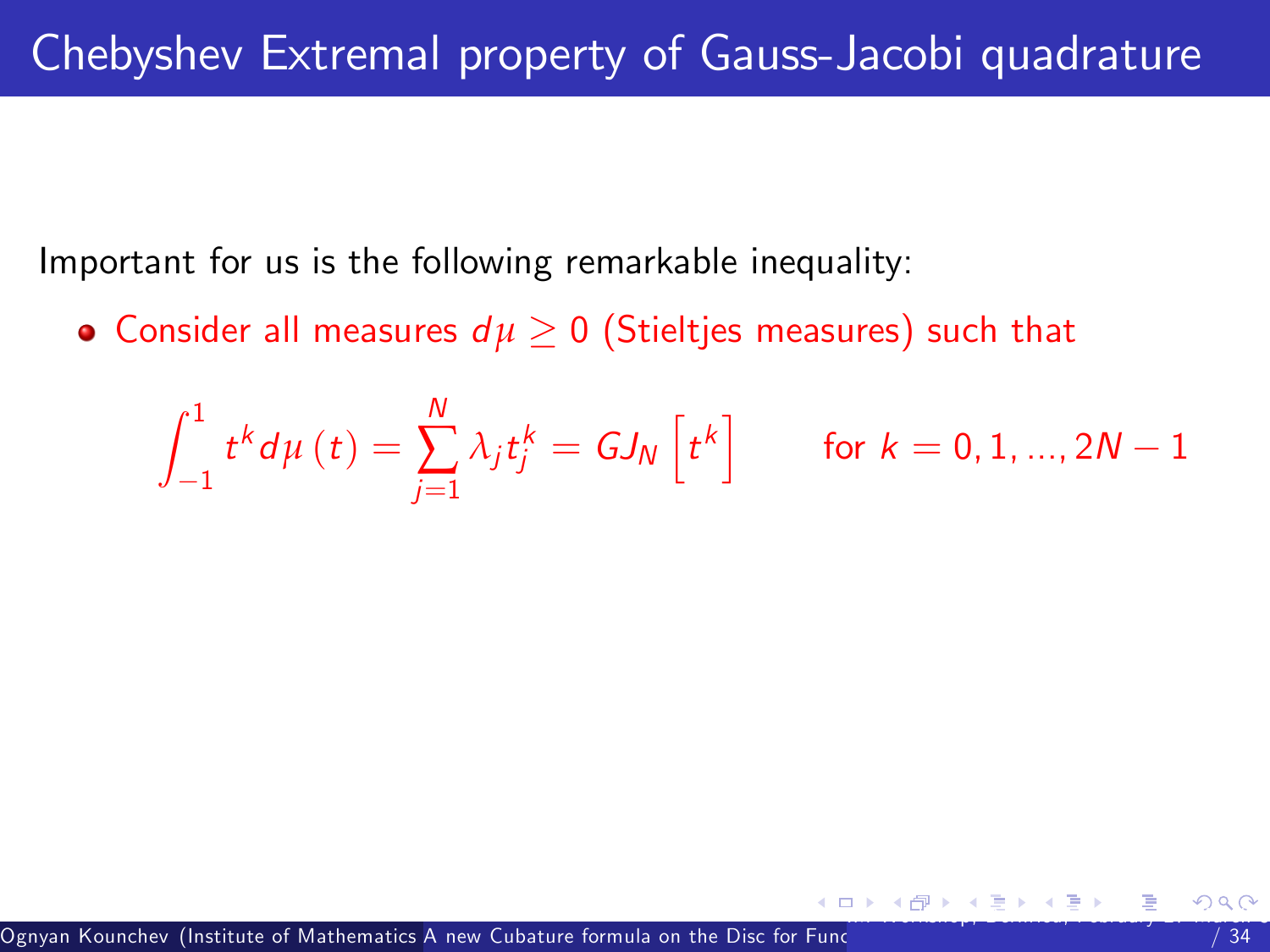Important for us is the following remarkable inequality:

• Consider all measures  $d\mu \geq 0$  (Stieltjes measures) such that

$$
\int_{-1}^{1} t^{k} d\mu\left(t\right) = \sum_{j=1}^{N} \lambda_{j} t_{j}^{k} = GJ_{N}\left[t^{k}\right] \qquad \text{for } k = 0, 1, ..., 2N-1
$$

Then

<span id="page-18-0"></span>
$$
\int_{-1}^{1} t^{2N} d\mu(t) \geq \sum_{j=1}^{N} \lambda_j t_j^{2N} = GJ_N\left[t^{2N}\right]
$$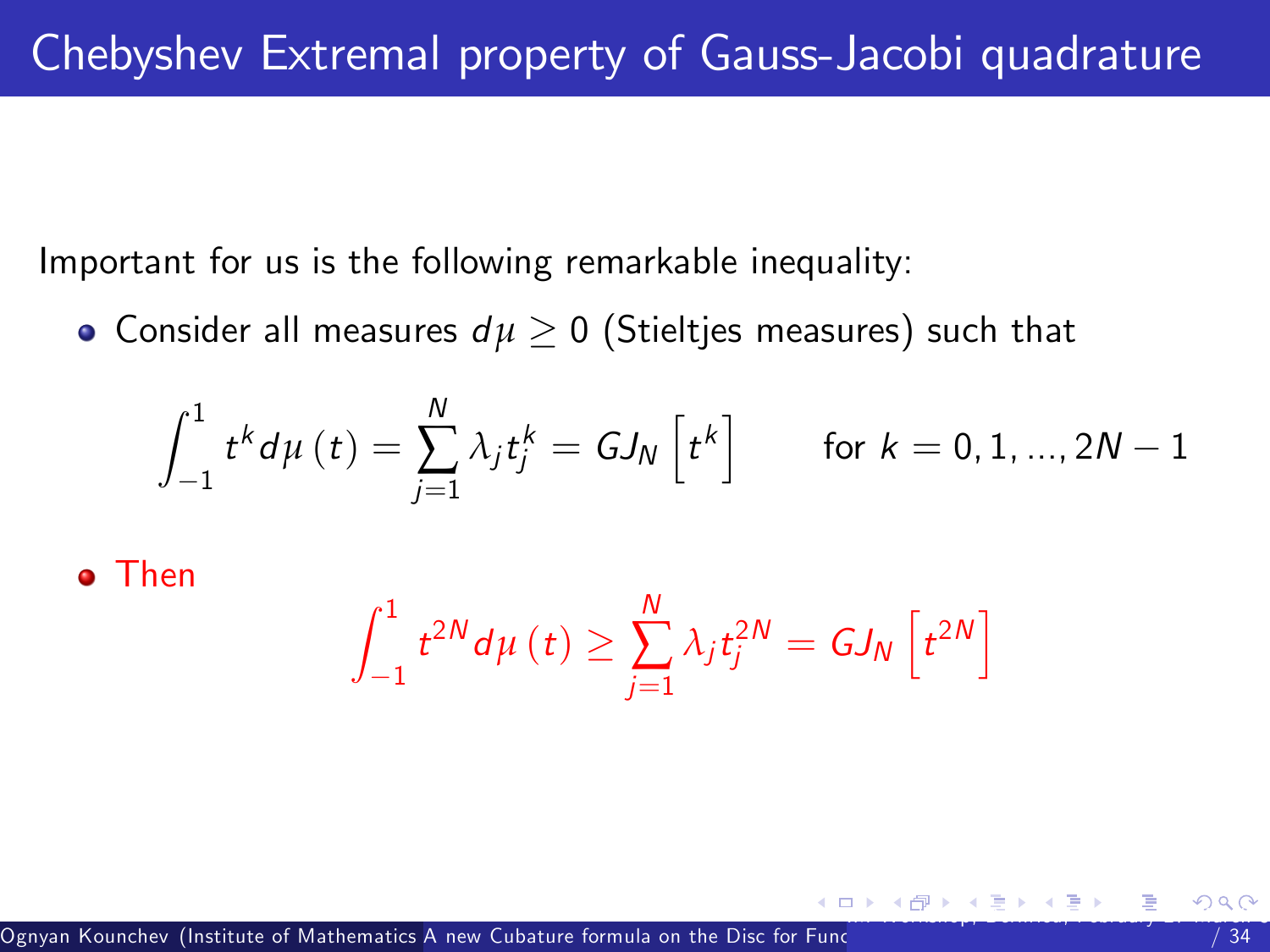### Gauss (30.04.1777 in Brauhschweig - 23.02.1855)

Wiki: "His mother was illiterate and never recorded the date of his birth, remembering only that he had been born on a Wednesday... Gauss was a child prodigy. "

<span id="page-19-0"></span>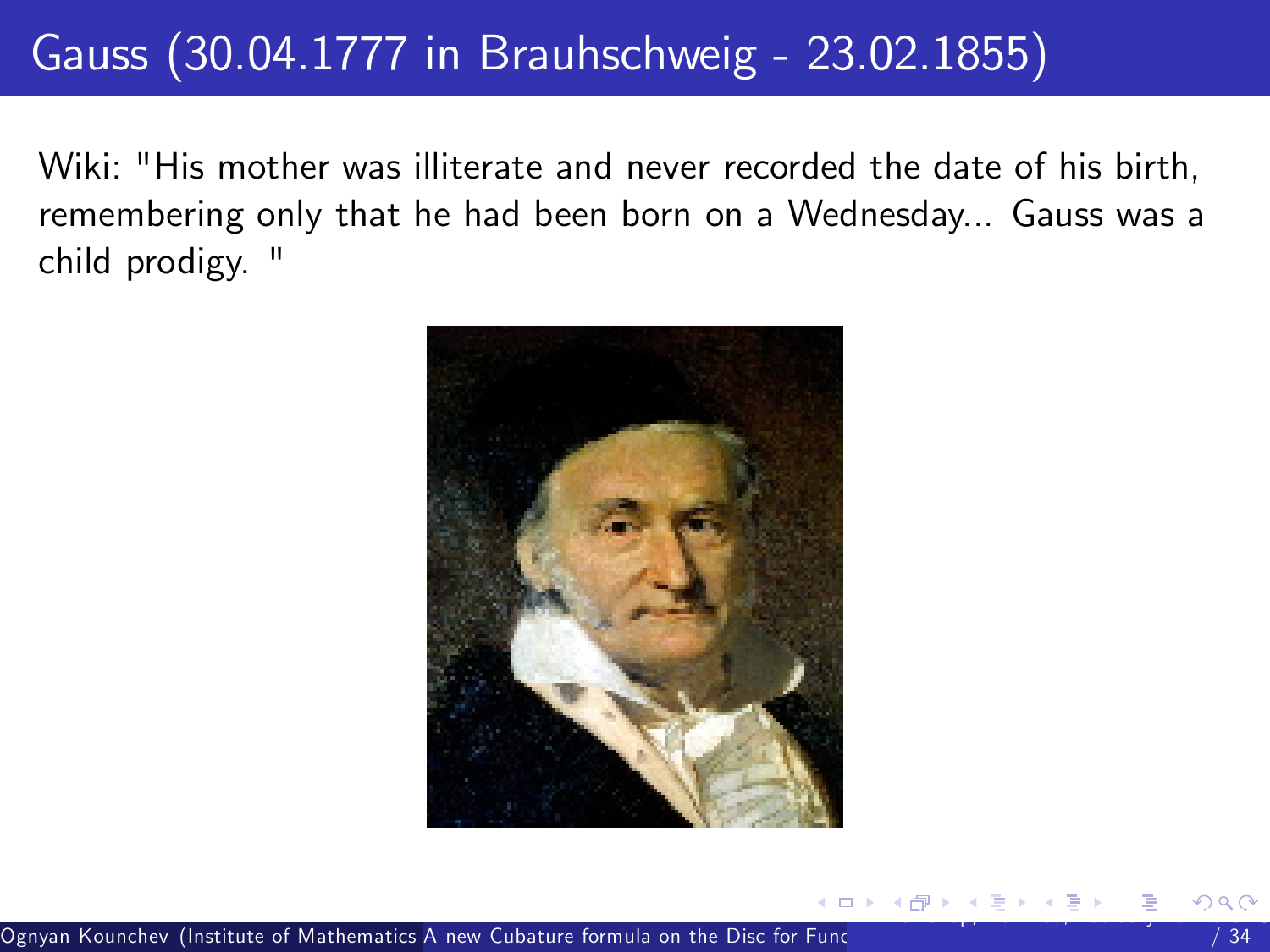### Carl Gustav Jacobi (10.12.1804 in Potsdam - 18.02.1851)

Jacobi was a prodigy as well. Wiki: "However, as the University was not accepting students younger than 16 years old, he had to remain in the senior class until 1821."

<span id="page-20-0"></span>

.<br>Ognyan Kounchev (Institute of Mathematics A new Cubature formula on the Disc for Func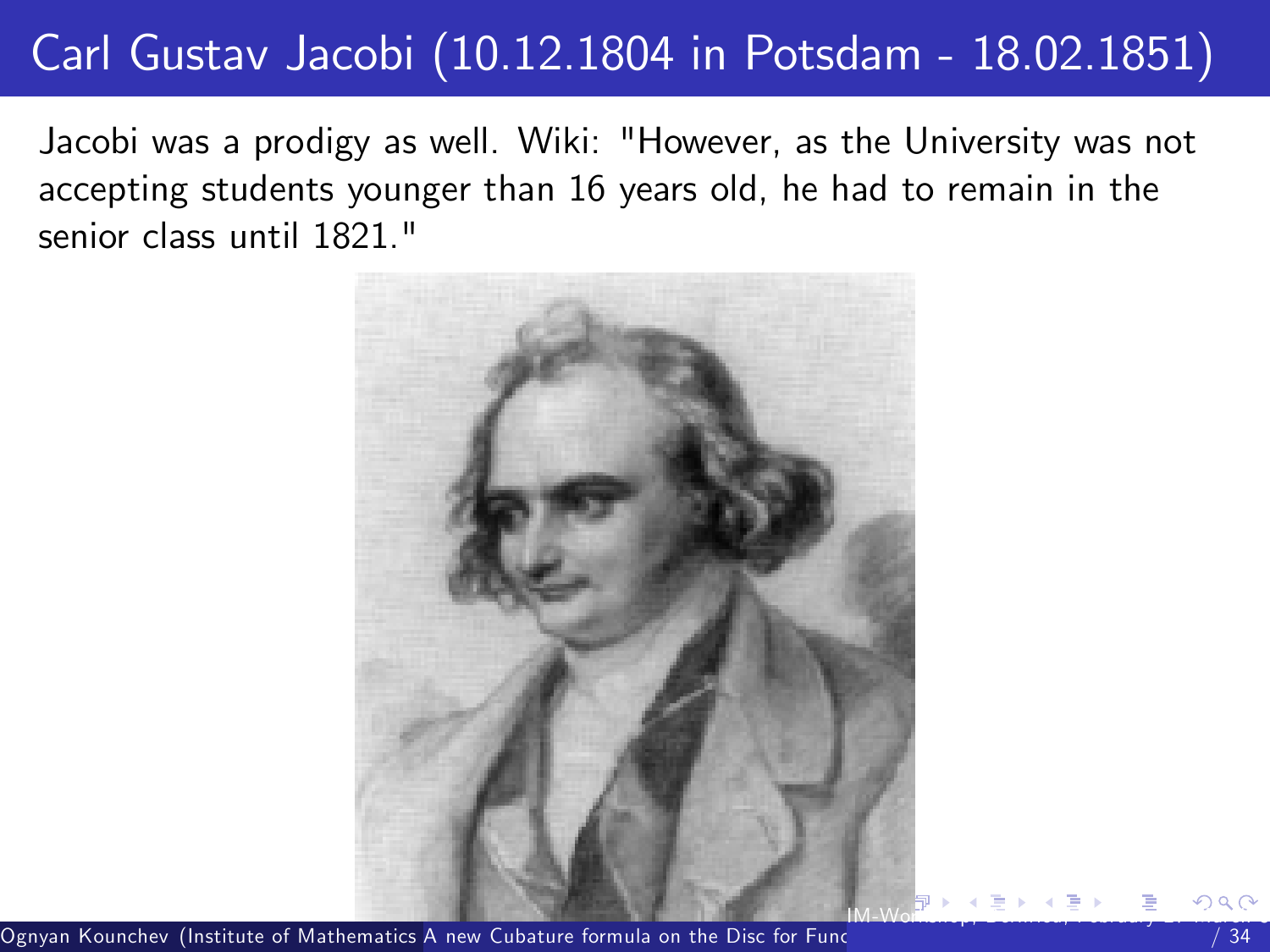### Important: there is Error bound for Gauss-Jacobi quadratures

In the case of smooth functions  $f \in C^{2N}$   $(a, b)$  holds the **A. A.** Markov estimate:

<span id="page-21-0"></span>
$$
\left|\int_{-1}^{1} f(t) w(t) dt - \sum_{j=1}^{N} \lambda_j f(t_j) \right| \leq \frac{\left\| f^{(2N)} \right\|}{(2N)! \kappa_N^2}
$$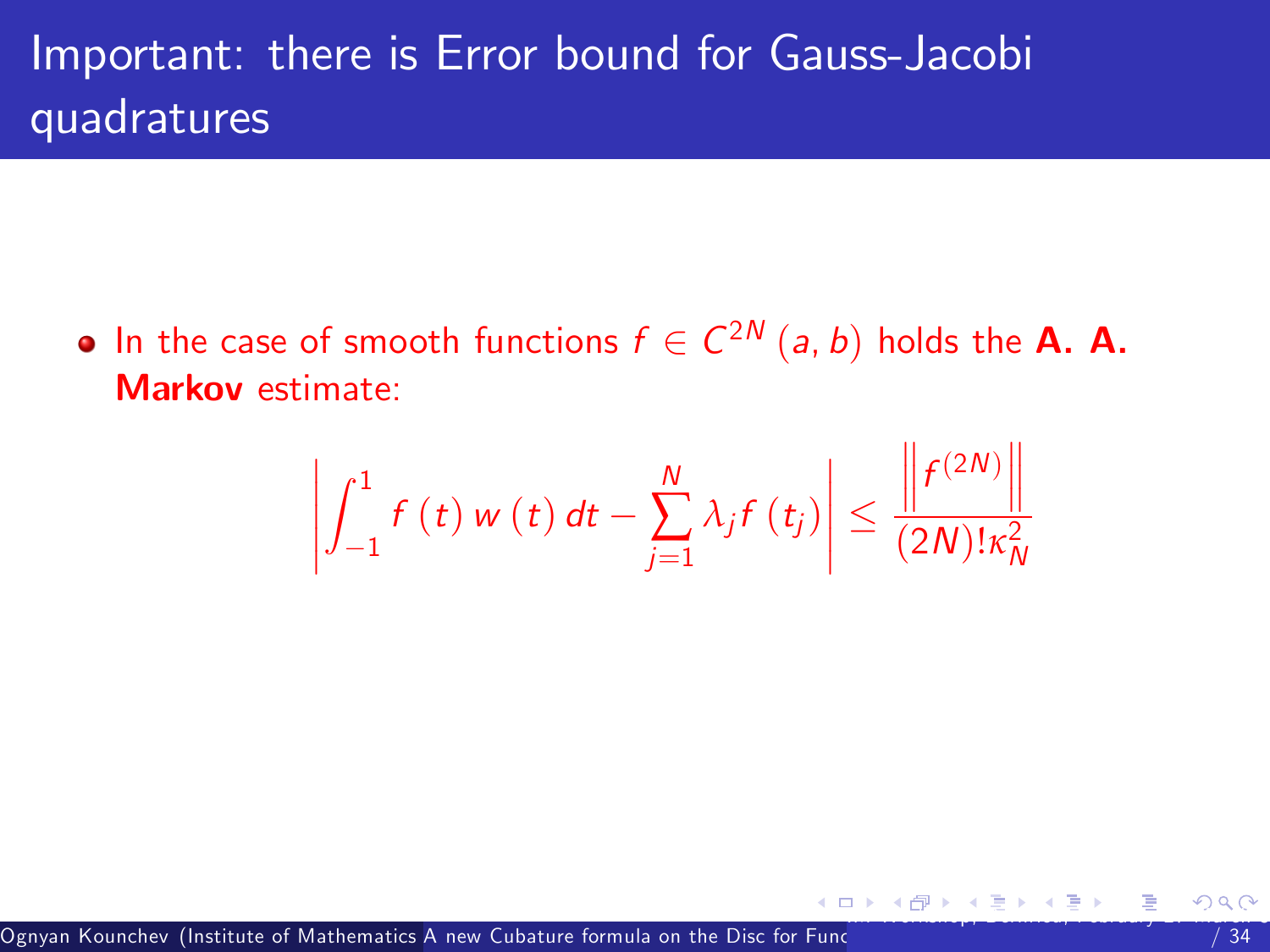### Important: there is Error bound for Gauss-Jacobi quadratures

In the case of smooth functions  $f \in C^{2N}$   $(a, b)$  holds the **A. A.** Markov estimate:

<span id="page-22-0"></span>
$$
\left|\int_{-1}^{1} f(t) w(t) dt - \sum_{j=1}^{N} \lambda_j f(t_j) \right| \leq \frac{\left\| f^{(2N)} \right\|}{(2N)! \kappa_N^2}
$$

• Here  $\kappa_N$  is the leading coefficient of the orthonormal polynomial  $P_N$ w.r.t. the weight  $w(t)$  dt.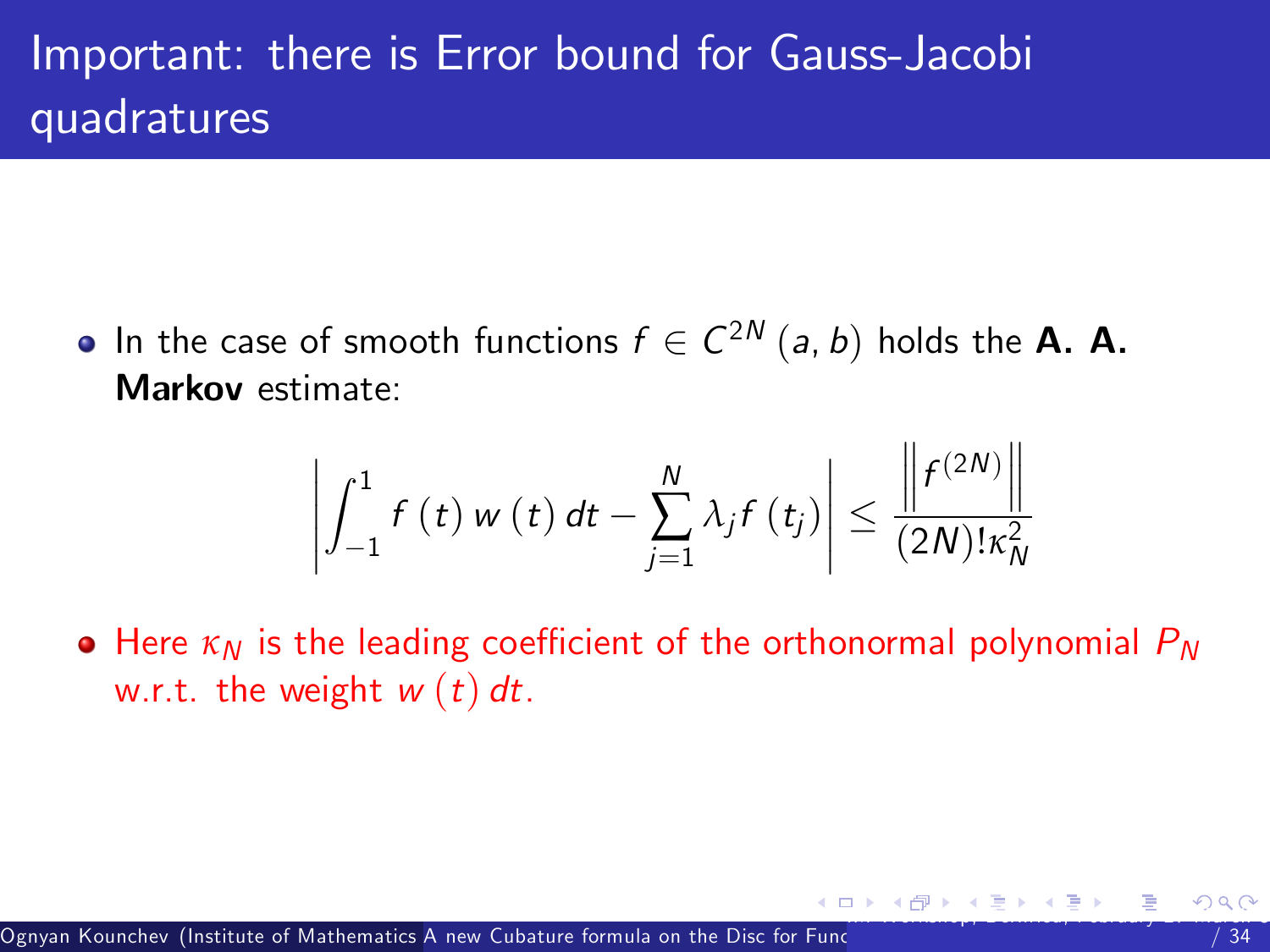# Andrei Andreevich Markov (14.06.1856 in Ryazan - 20.07.1922)

Wiki: "He attended Petersburg Grammar, he was seen as a rebellious student by a select few teachers. In his academics he performed poorly in most subjects other than mathematics (which later became his profession)."

"He figured out that he could use chains to model the alliteration of vowels and consonants in Russian literature"

<span id="page-23-0"></span>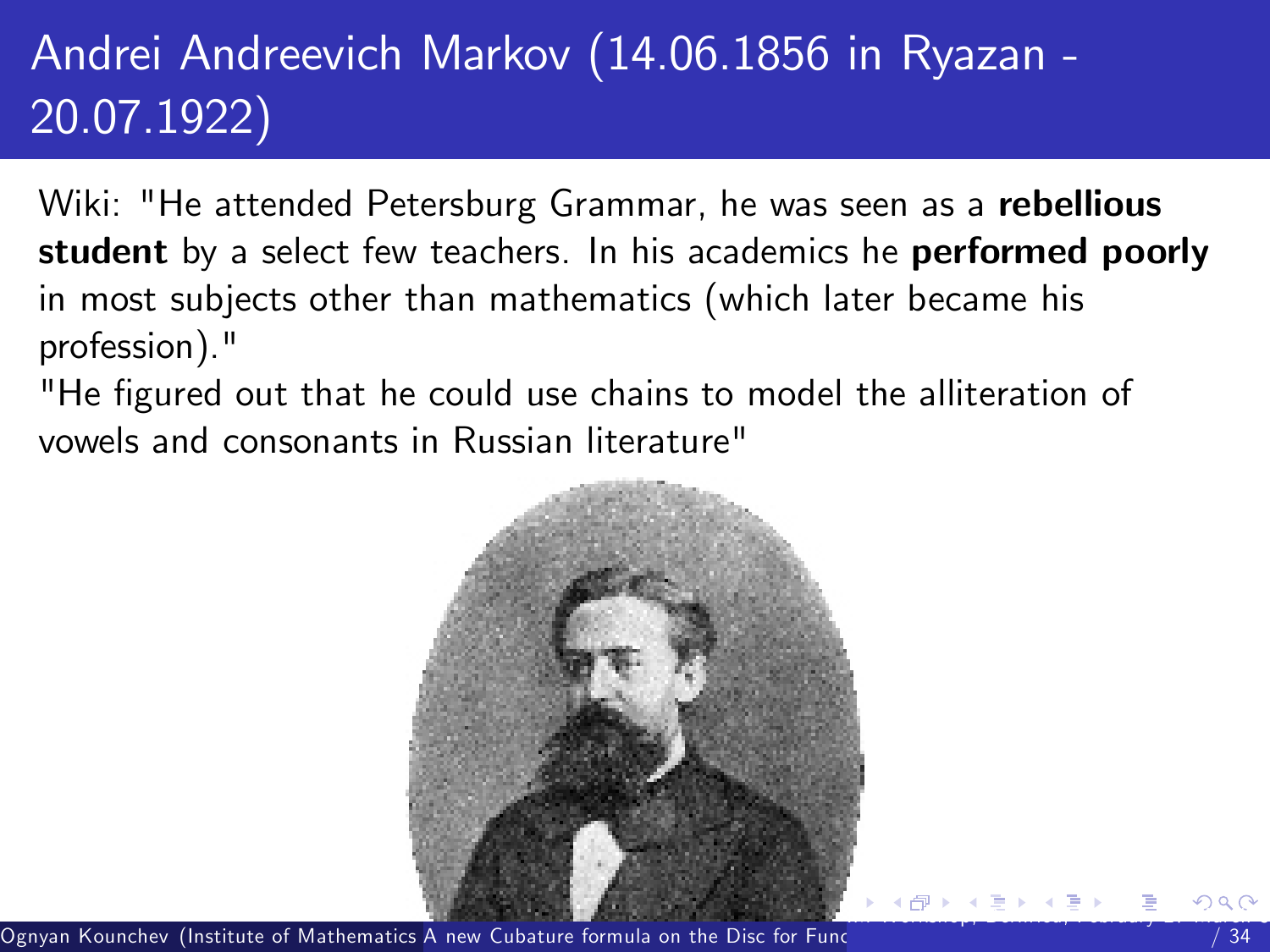### Pafnutii Lvovich Chebyshev (May 16, 1821 - 1894)

Wiki: "Chebyshev mentioned that his music teacher also played an important role in his education, for she "raised his mind to exactness and analysis"... His disability prevented his playing many children's games and he devoted himself instead to mathematics"

<span id="page-24-0"></span>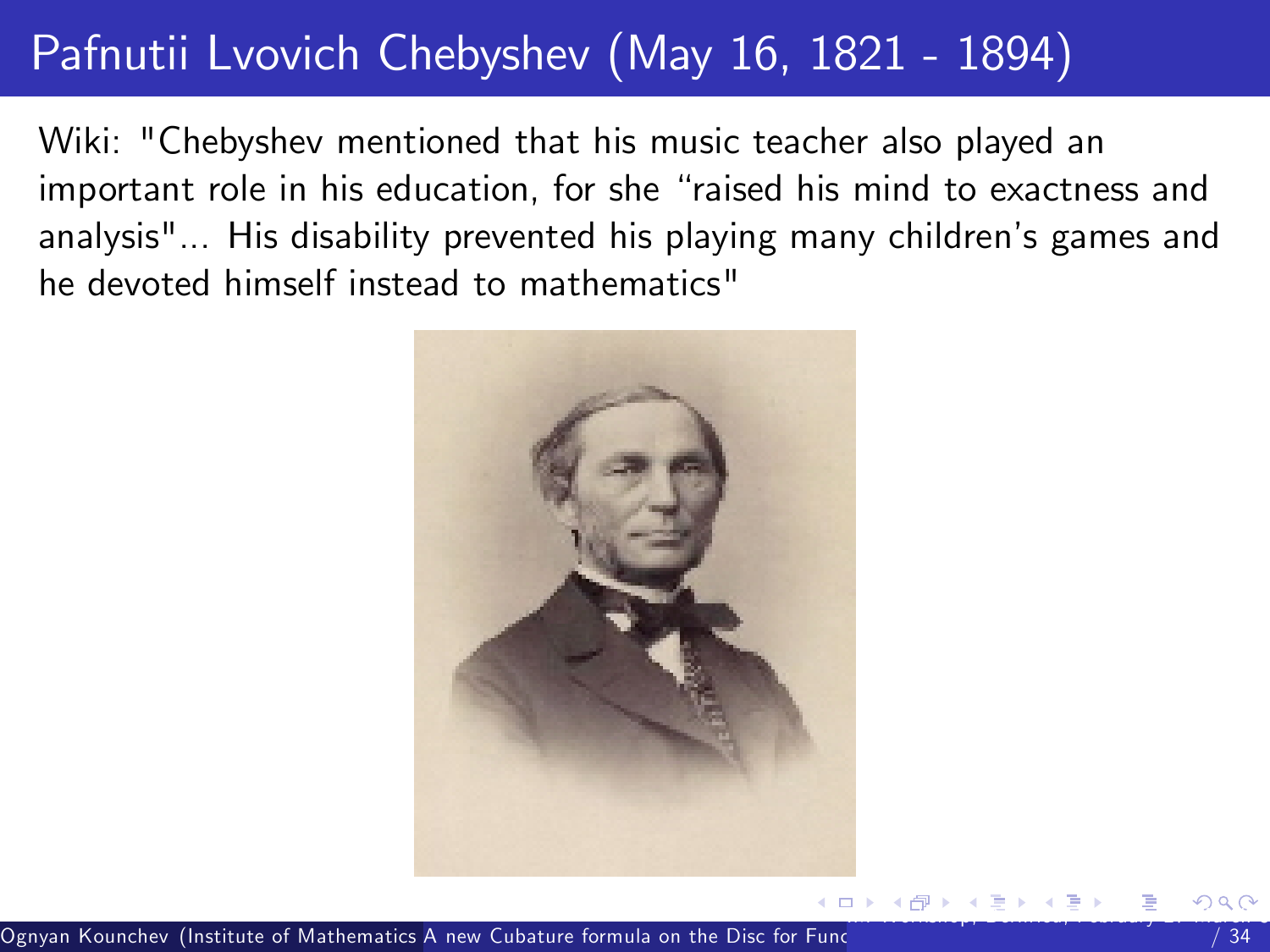<span id="page-25-0"></span> $\bullet$  A big discrepancy between the 1D case and the multi-dimensional case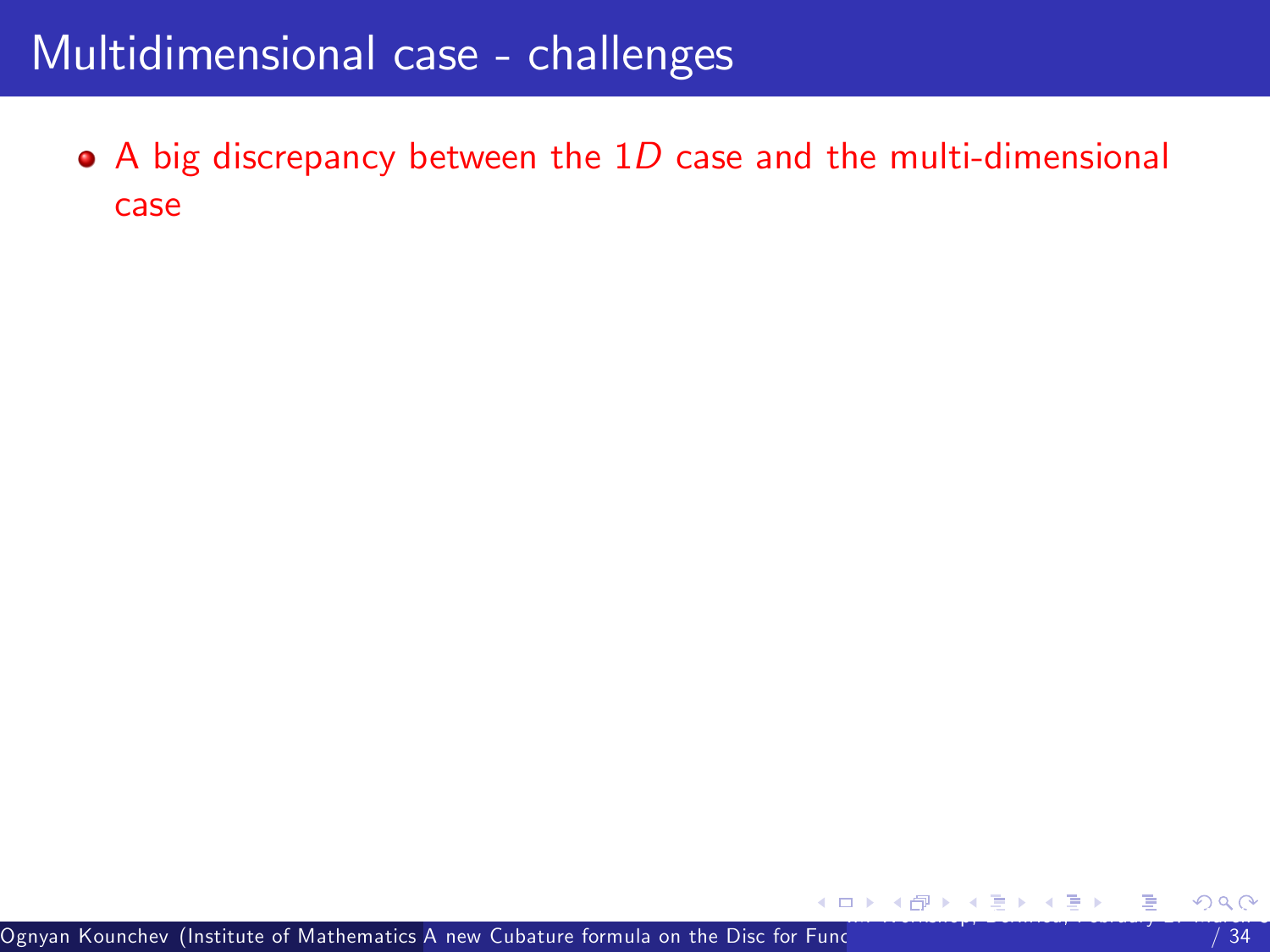- $\bullet$  A big discrepancy between the 1D case and the multi-dimensional case
- <span id="page-26-0"></span>A long history starting with J. C. Maxwell (1865). Orthogonal polynomials of several variables by Hermite 1889, Appelle, Radon, Sobolev, etc.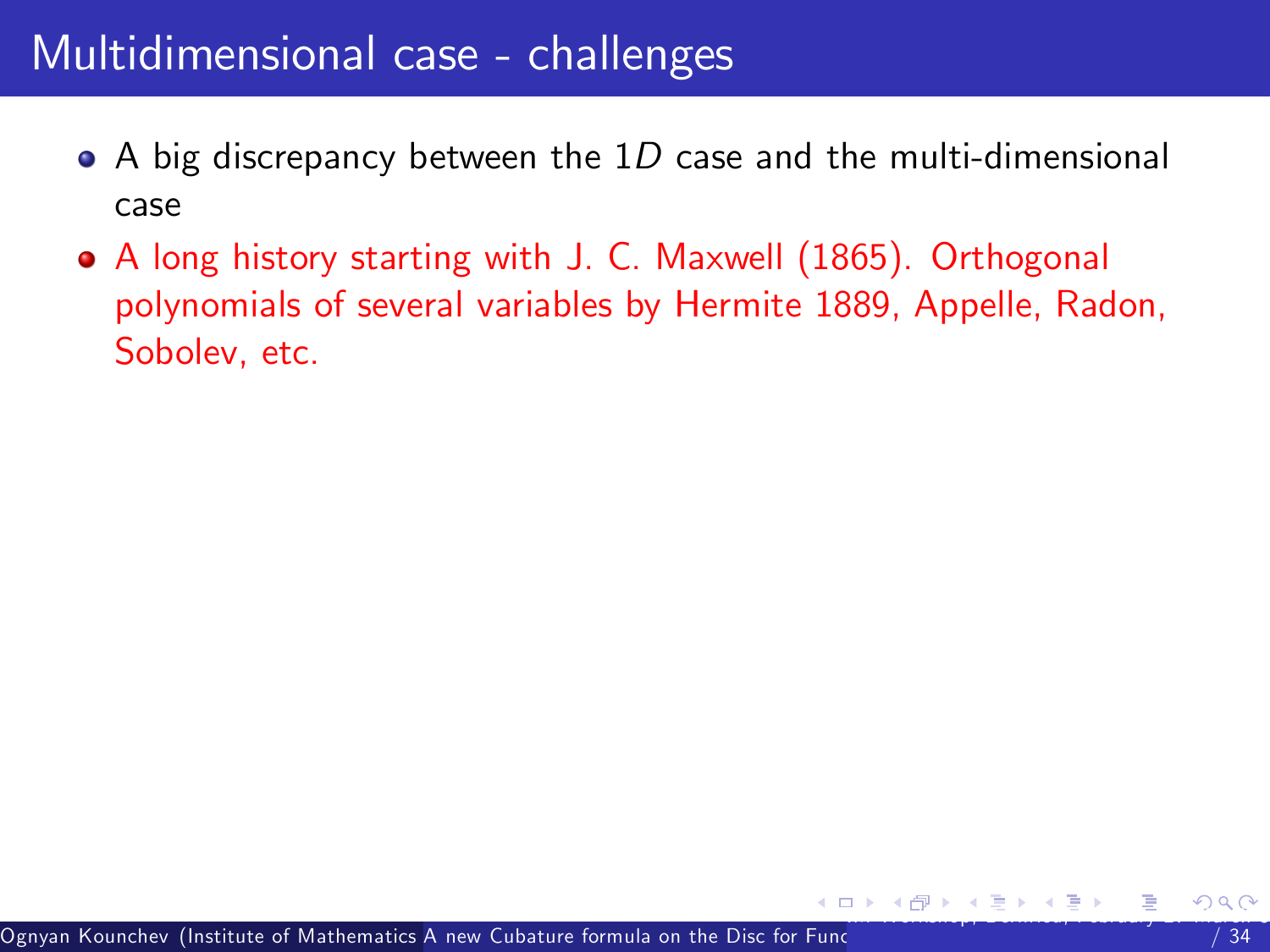- $\bullet$  A big discrepancy between the 1D case and the multi-dimensional case
- A long history starting with J. C. Maxwell (1865). Orthogonal polynomials of several variables by Hermite 1889, Appelle, Radon, Sobolev, etc.
- $\bullet$  There is no Jacobi's point of view  $-$  no singular integrals of the form:

<span id="page-27-0"></span>Z  $\int_D g(x) w(x) dx$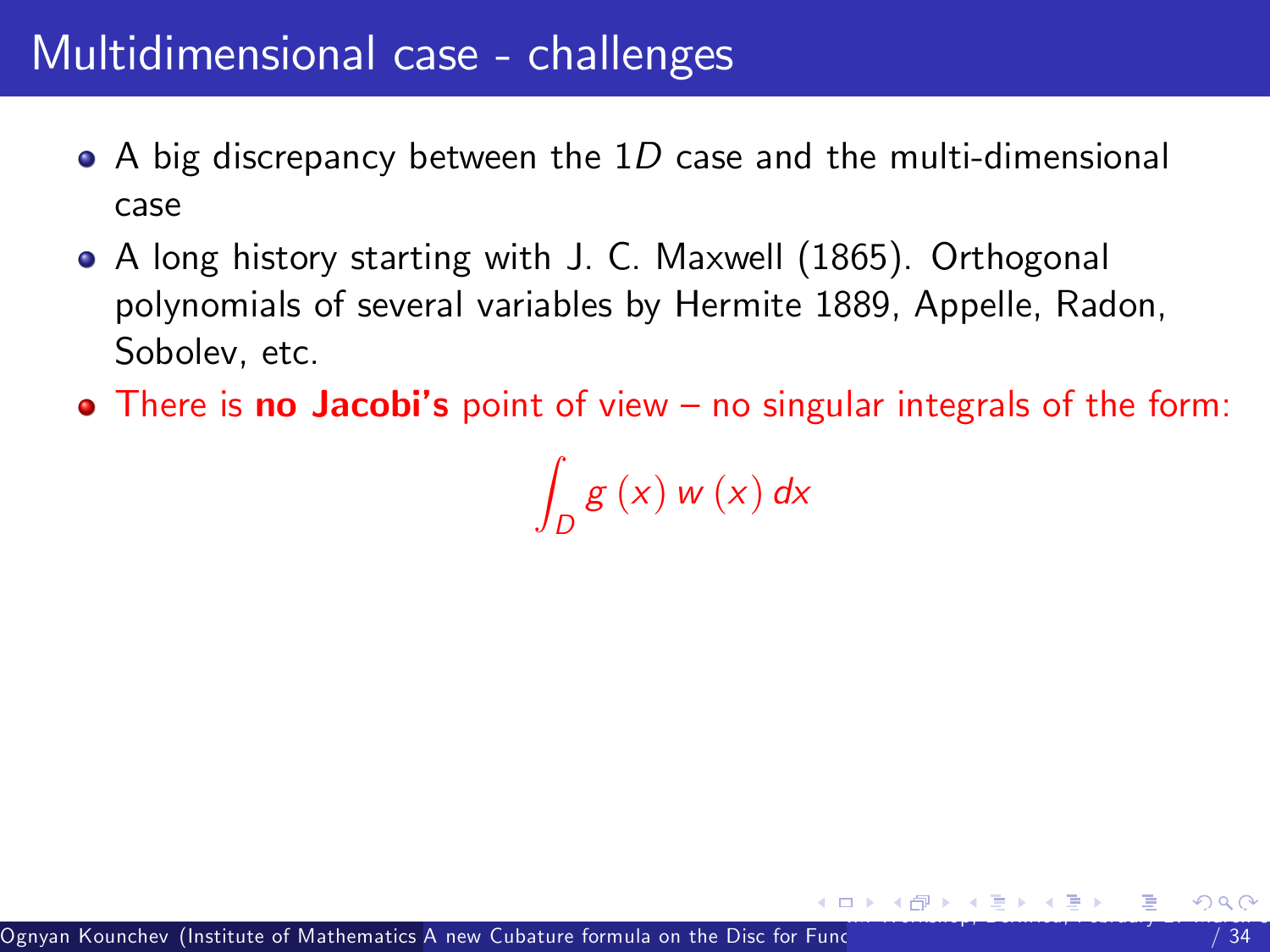- $\bullet$  A big discrepancy between the 1D case and the multi-dimensional case
- A long history starting with J. C. Maxwell (1865). Orthogonal polynomials of several variables by Hermite 1889, Appelle, Radon, Sobolev, etc.
- $\bullet$  There is no Jacobi's point of view no singular integrals of the form:

<span id="page-28-0"></span>
$$
\int_D g\left(x\right) w\left(x\right) dx
$$

• The usual Cubature formulas: Solve for  $\lambda_i$  and  $x_i$  the equations

$$
\int_{D} x^{m} dx = \sum_{j=1}^{N} \lambda_{j} \left[ x^{(j)} \right]^{m} \quad \text{for } m = (m_{1}, m_{2}, ..., m_{n}) \in M \subset \mathbb{Z}^{n}
$$
\n
$$
x^{m} = x_{1}^{m_{1}} x_{2}^{m_{2}} \cdots x_{n}^{m_{n}}
$$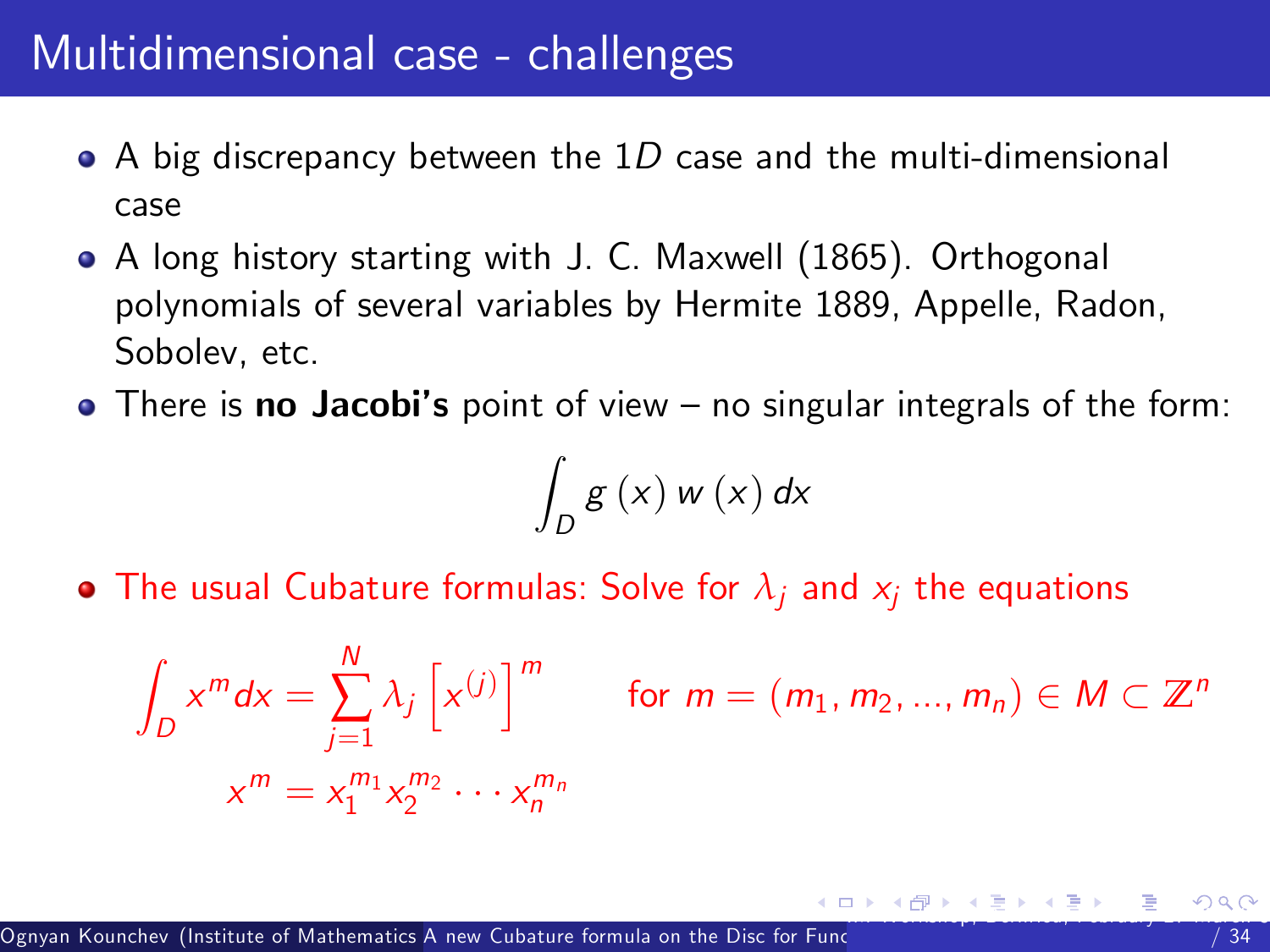- $\bullet$  A big discrepancy between the 1D case and the multi-dimensional case
- A long history starting with J. C. Maxwell (1865). Orthogonal polynomials of several variables by Hermite 1889, Appelle, Radon, Sobolev, etc.
- $\bullet$  There is no Jacobi's point of view no singular integrals of the form:

<span id="page-29-0"></span>
$$
\int_D g\left(x\right) w\left(x\right) dx
$$

• The usual Cubature formulas: Solve for  $\lambda_i$  and  $x_i$  the equations

$$
\int_{D} x^{m} dx = \sum_{j=1}^{N} \lambda_{j} \left[ x^{(j)} \right]^{m}
$$
 for  $m = (m_{1}, m_{2}, ..., m_{n}) \in M \subset \mathbb{Z}^{n}$   

$$
x^{m} = x_{1}^{m_{1}} x_{2}^{m_{2}} \cdots x_{n}^{m_{n}}
$$

Example: Padua points.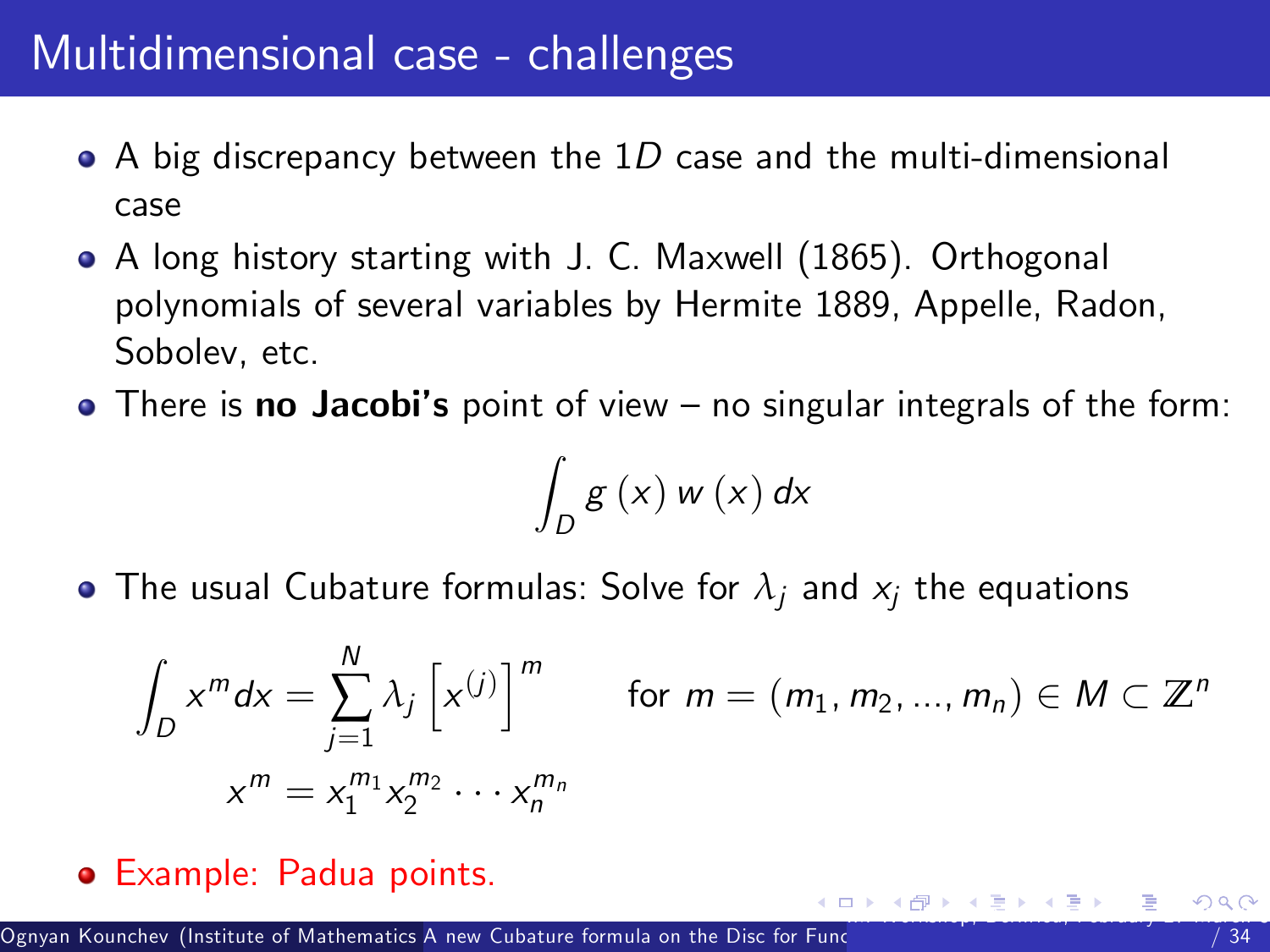### Example of tensor Cubature formulas and its error bounds

Tensor product Cubature formulas on tensor product domains (rectangle):

<span id="page-30-0"></span>
$$
I[f] := \int_0^1 \int_0^1 f(x, y) \, dx dy = \int_0^1 I_1(x) \, dx
$$
  

$$
I_1(x) = \int_0^1 f(x, y) \, dy
$$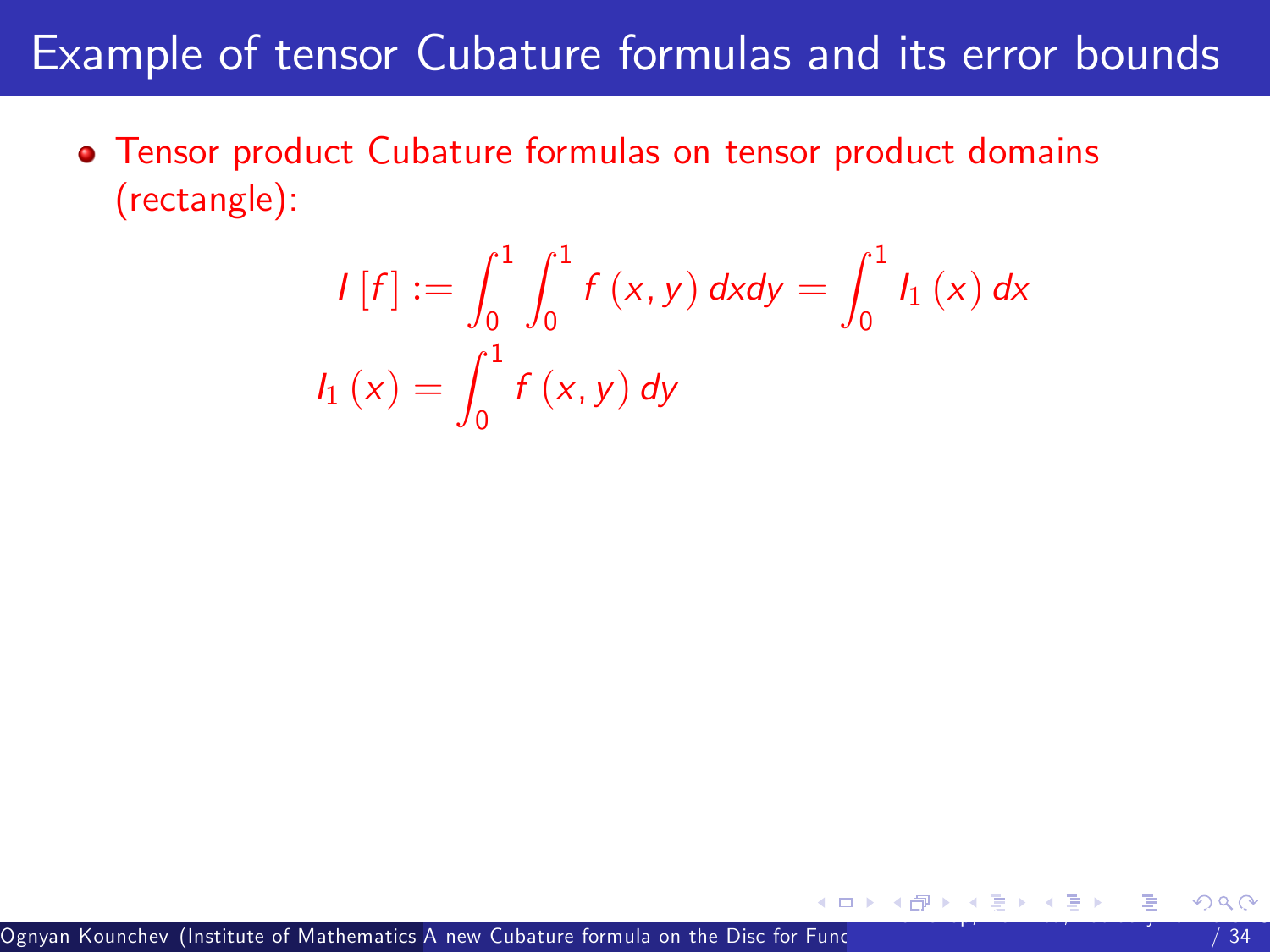### Example of tensor Cubature formulas and its error bounds

Tensor product Cubature formulas on tensor product domains (rectangle):

$$
I[f] := \int_0^1 \int_0^1 f(x, y) \, dx dy = \int_0^1 I_1(x) \, dx
$$
  

$$
I_1(x) = \int_0^1 f(x, y) \, dy
$$

The tensor product **Trapezoidal rule**  $T_N\left[f\right]$  with step  $h=\frac{1}{N}$ , uses the values

<span id="page-31-0"></span>
$$
f\left(\frac{j_1}{N},\frac{j_2}{N}\right) \text{ for } 0 \leq j_1, j_2 \leq N.
$$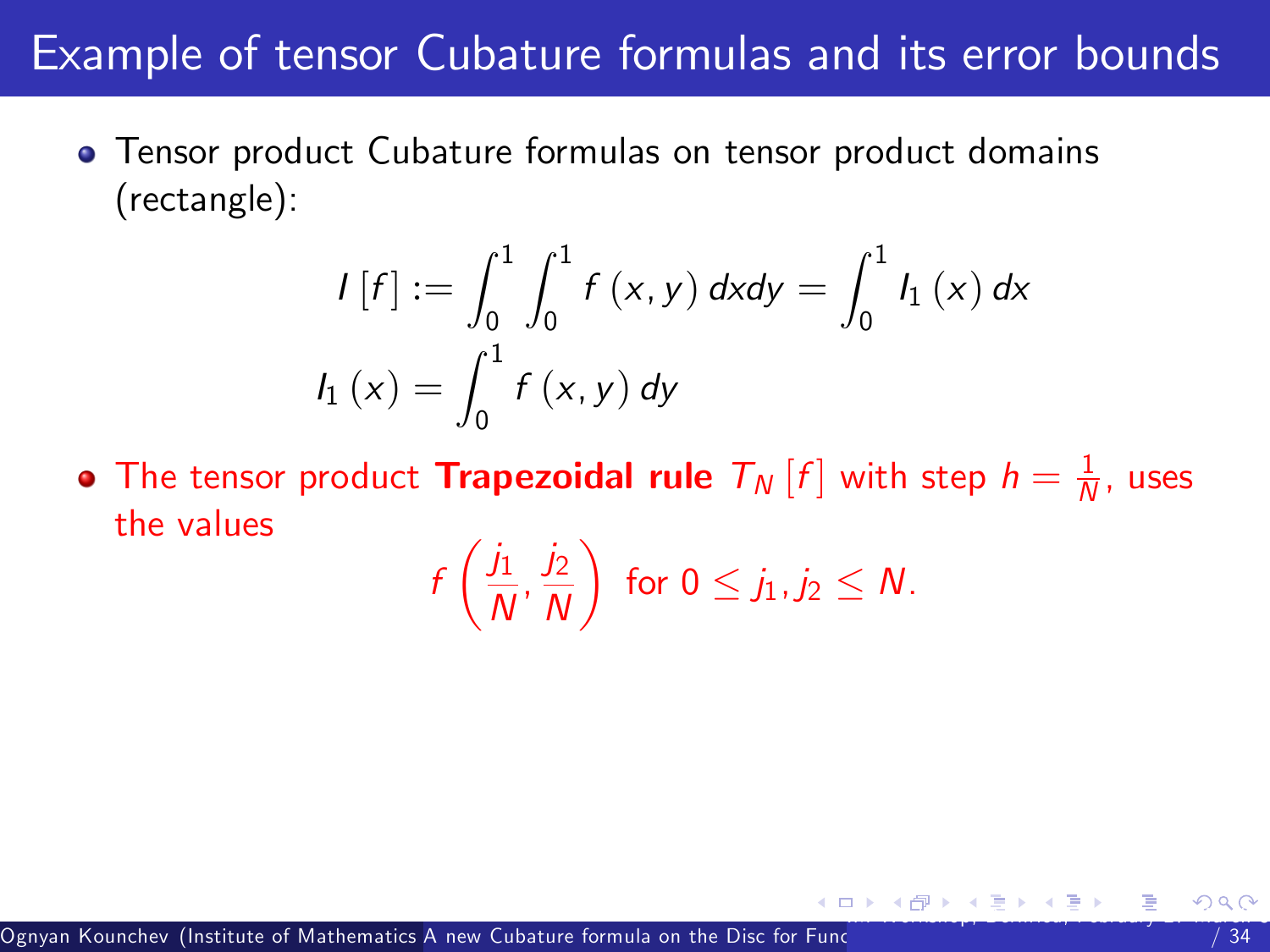### Example of tensor Cubature formulas and its error bounds

Tensor product Cubature formulas on tensor product domains (rectangle):

$$
I[f] := \int_0^1 \int_0^1 f(x, y) \, dx dy = \int_0^1 I_1(x) \, dx
$$
  

$$
I_1(x) = \int_0^1 f(x, y) \, dy
$$

The tensor product  $\textsf{Trapezoidal rule}\;\; \mathcal{T}_N\left[f\right]$  with step  $\mathit{h}=\frac{1}{N}$ , uses the values

$$
f\left(\frac{j_1}{N},\frac{j_2}{N}\right)
$$
 for  $0 \le j_1, j_2 \le N$ .

• The error bound is:

$$
\text{Error} = |I[f] - T_N[f]| \le \frac{A_1 + A_2}{12N^2}
$$
\n
$$
A_1 = \max_{0 \le x, y \le 1} \left| \frac{\partial^2 f}{\partial x^2} \right|, \quad A_2 = \max_{0 \le x, y \le 1} \left| \frac{\partial^2 f}{\partial y^2} \right|
$$

<span id="page-32-0"></span>Ī I I I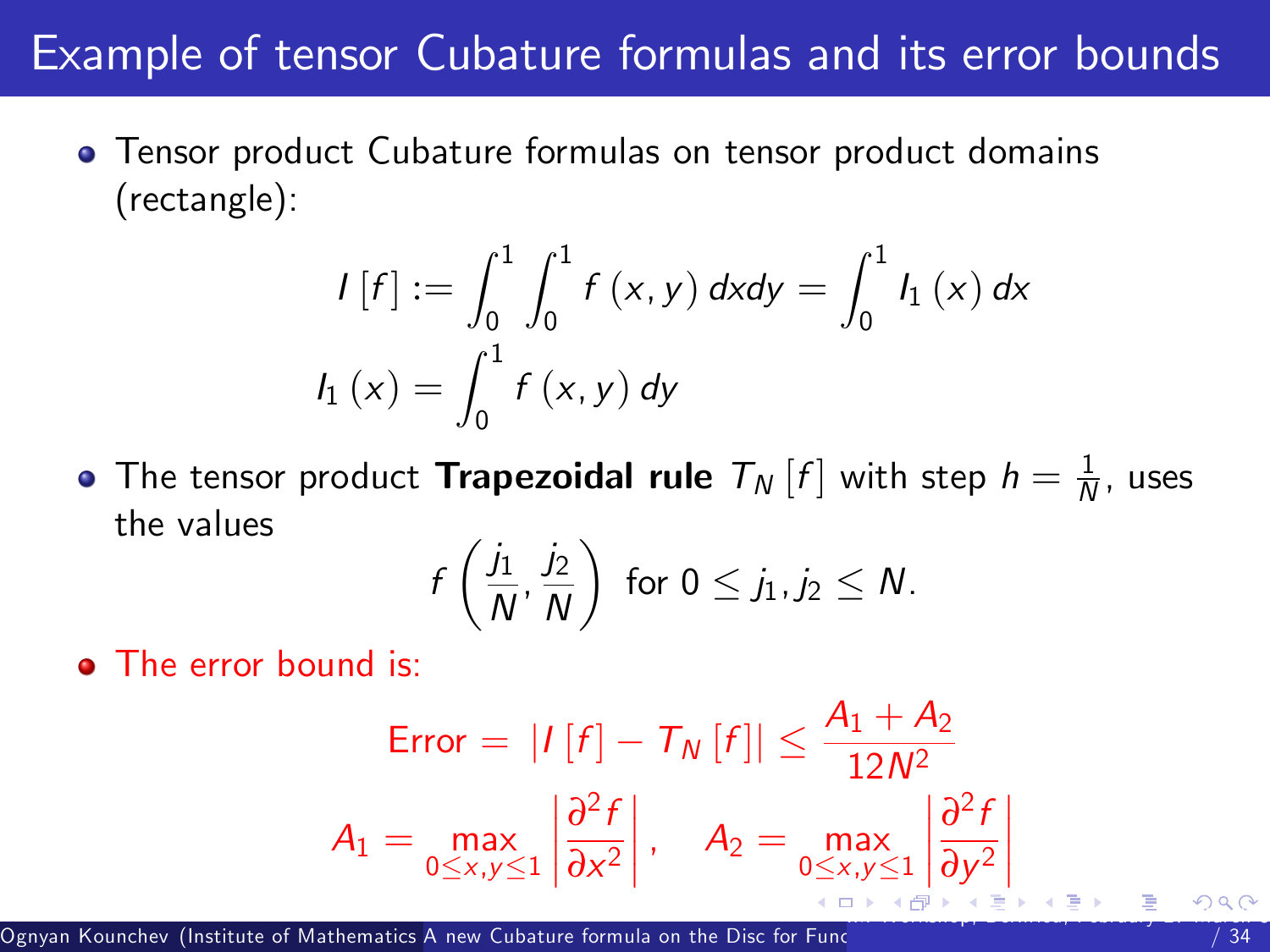### Cubature formulas in the disc

Consider Cubature formulas on the **unit disc**  $B \subset \mathbb{R}^2$ :

<span id="page-33-0"></span>
$$
\int_{B} f(x) dx \approx \sum_{j=1}^{N} \lambda_{j} f\left(x^{(j)}\right) =: C_{N} [f].
$$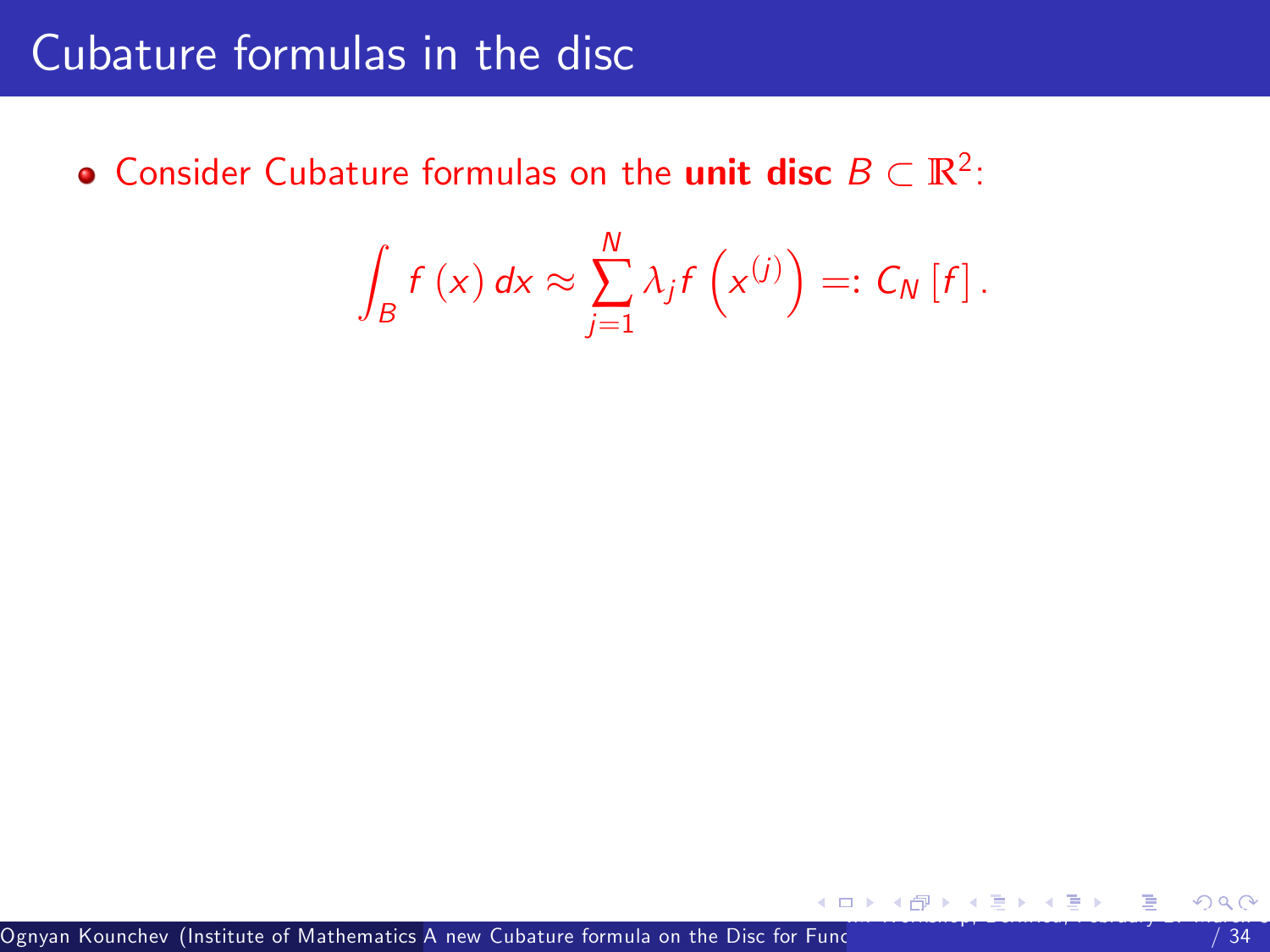#### Cubature formulas in the disc

Consider Cubature formulas on the **unit disc**  $B \subset \mathbb{R}^2$ :

$$
\int_{B} f(x) dx \approx \sum_{j=1}^{N} \lambda_{j} f\left(x^{(j)}\right) =: C_{N} [f].
$$

• Assume  $f(x)$  has representation

$$
f(x) = P(x) w(x)
$$

with  $P(x)$  – a polynomial;  $w(x)$  – a weight function just continuous at

$$
x=0.
$$

<span id="page-34-0"></span>I[M-](#page-35-0)[W](#page-32-0)[or](#page-33-0)[ks](#page-35-0)[ho](#page-36-0)[p,](#page-0-0) [B](#page-1-0)[ernr](#page-73-0)[ie](#page-0-0)[d,](#page-1-0) [Feb](#page-73-0)[ruar](#page-0-0)[y 27-](#page-73-0)March 3, 2017 15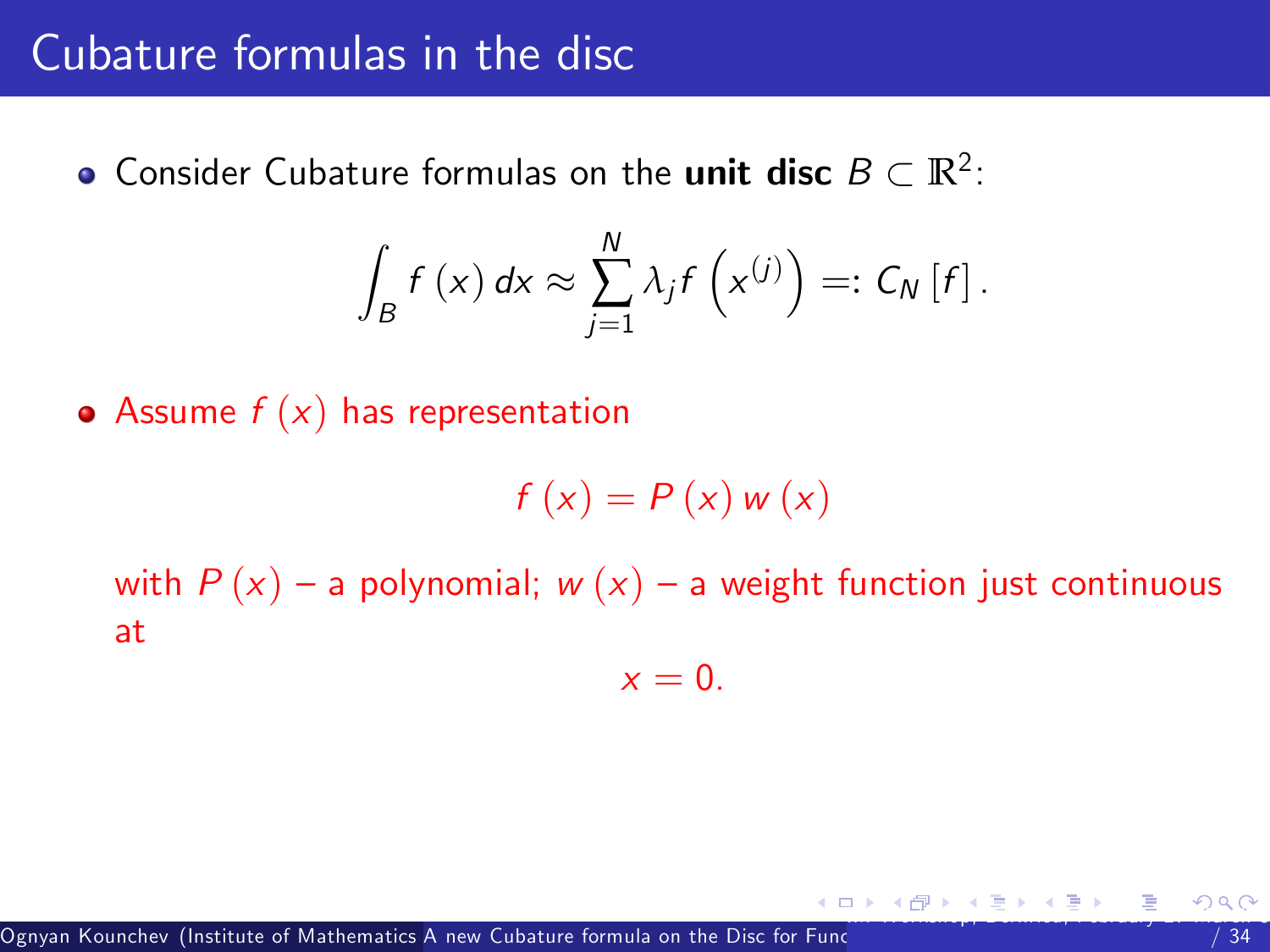#### Cubature formulas in the disc

Consider Cubature formulas on the **unit disc**  $B \subset \mathbb{R}^2$ :

$$
\int_{B} f(x) dx \approx \sum_{j=1}^{N} \lambda_{j} f\left(x^{(j)}\right) =: C_{N} [f].
$$

• Assume  $f(x)$  has representation

$$
f(x) = P(x) w(x)
$$

with  $P(x)$  – a polynomial;  $w(x)$  – a weight function just continuous at

$$
x=0.
$$

 $\bullet$  E.g.

$$
w(x_1, x_2) = \frac{1 + x_1}{\|x\|}
$$
 or  $w(x_1, x_2) = |x_1|$ .

<span id="page-35-0"></span>I[M-](#page-36-0)[W](#page-32-0)[or](#page-33-0)[ks](#page-35-0)[ho](#page-36-0)[p,](#page-0-0) [B](#page-1-0)[ernr](#page-73-0)[ie](#page-0-0)[d,](#page-1-0) [Feb](#page-73-0)[ruar](#page-0-0)[y 27-](#page-73-0)March 3, 2017 15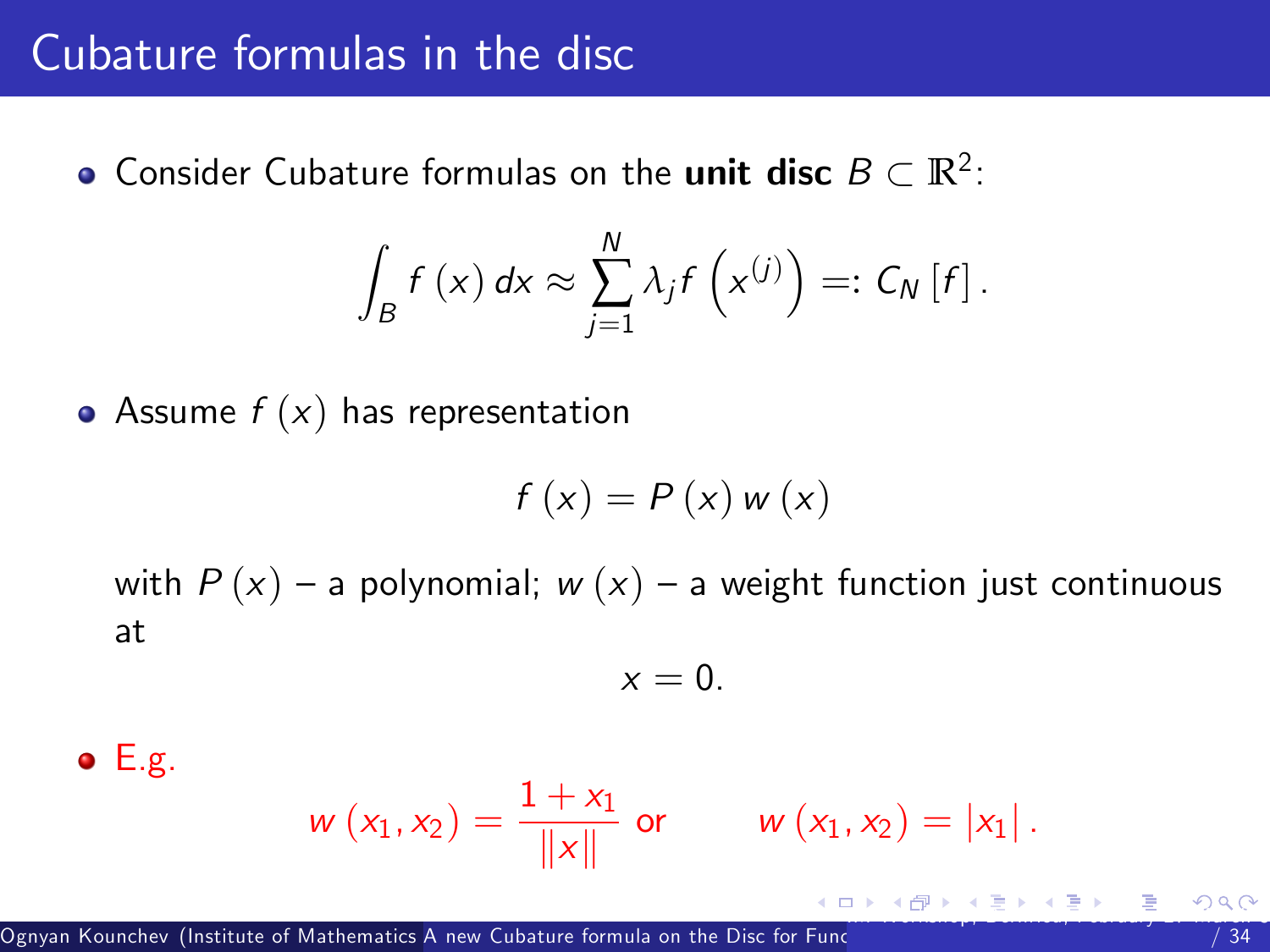$\bullet$  Explain only 2D case: Expand in Fourier series P and w, with  $z = x + iy = re^{i\varphi}$ :

<span id="page-36-0"></span>
$$
P(z) = \sum_{k=-\infty}^{\infty} p_k(r) e^{ik\varphi} \qquad w(z) = \sum_{k=-\infty}^{\infty} w_k(r) e^{ik\varphi}
$$

#### where

$$
p_k(r) := \frac{1}{2\pi} \int_0^{2\pi} P\left(re^{i\varphi}\right) e^{-ik\varphi} d\varphi; \quad w_k(r) := \frac{1}{2\pi} \int_0^{2\pi} w\left(re^{i\varphi}\right) e^{-ik\varphi}
$$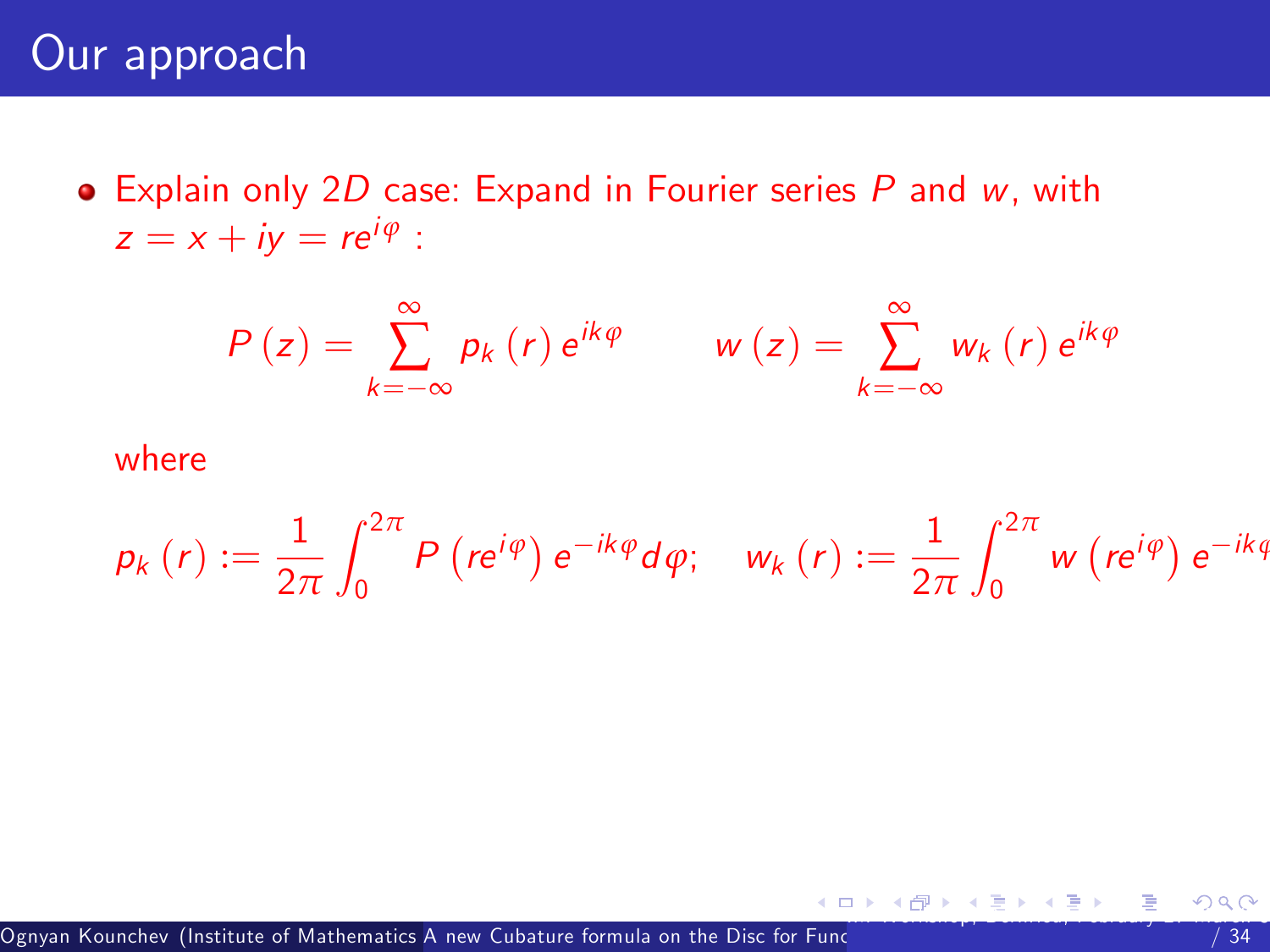#### Our approach

 $\bullet$  Explain only 2D case: Expand in Fourier series P and w, with  $z = x + iy = re^{i\varphi}$ :

$$
P(z) = \sum_{k=-\infty}^{\infty} p_k(r) e^{ik\varphi} \qquad w(z) = \sum_{k=-\infty}^{\infty} w_k(r) e^{ik\varphi}
$$

where

$$
p_k(r):=\frac{1}{2\pi}\int_{0}^{2\pi}P\left(re^{i\varphi}\right)e^{-ik\varphi}d\varphi;\quad w_k\left(r\right):=\frac{1}{2\pi}\int_{0}^{2\pi}w\left(re^{i\varphi}\right)e^{-ik\varphi}
$$

**•** Hence,

<span id="page-37-0"></span>
$$
I = \int_{B} P(z) w(z) dz = 2\pi \sum_{k=-\infty}^{\infty} \int_{0}^{1} p_{k}(r) w_{-k}(r) r dr
$$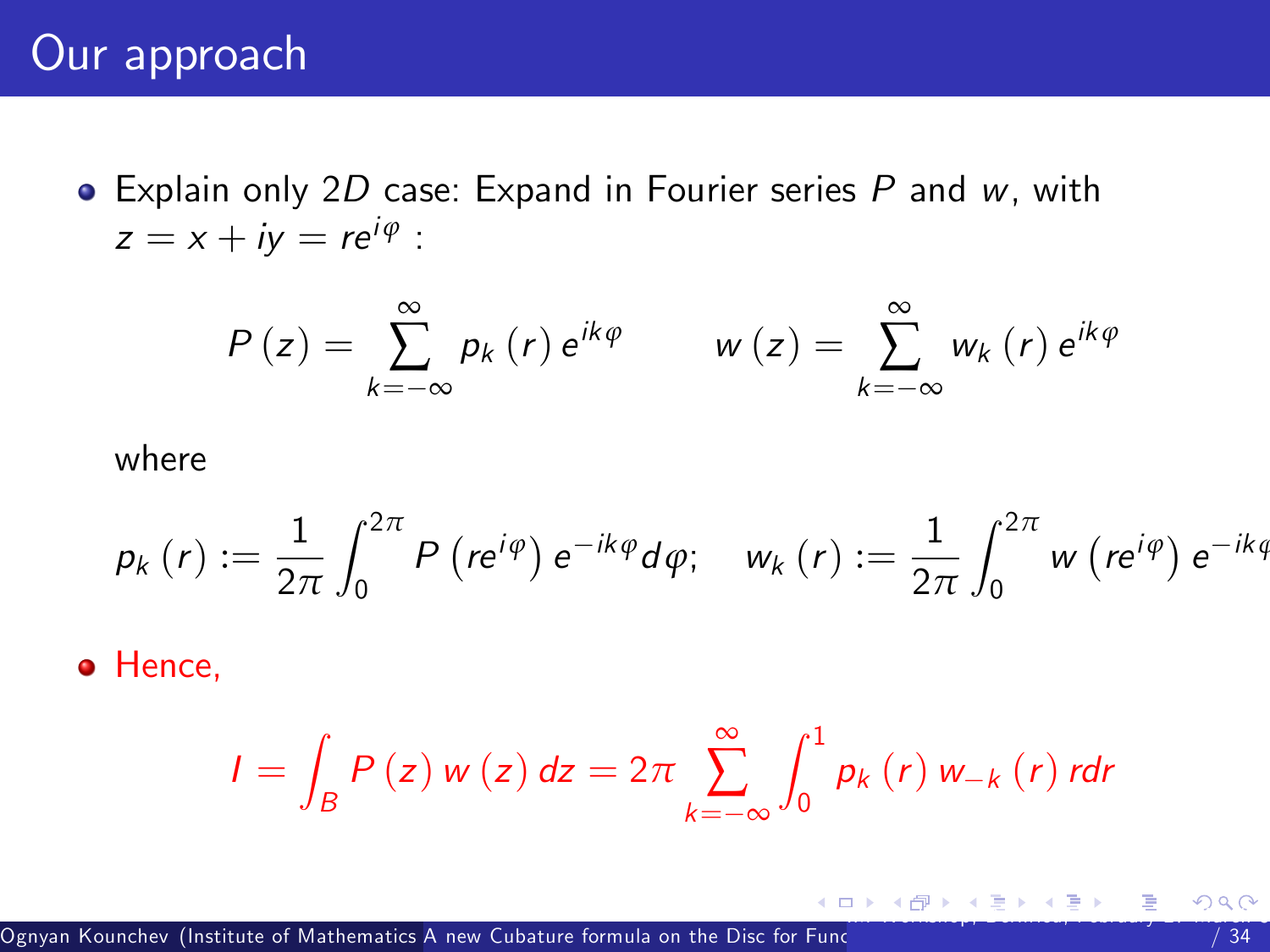**Gauss-Almansi** representation  $(z = r \times e^{i\varphi}, r = |z|)$ :

<span id="page-38-0"></span>
$$
P(x, y) = \sum_{k=-\infty}^{\infty} P_k(r^2) r^k e^{ik\varphi} = \sum_{k=-\infty}^{\infty} P_k(r^2) z^k
$$

where  $P_k$  is a 1D polynomial.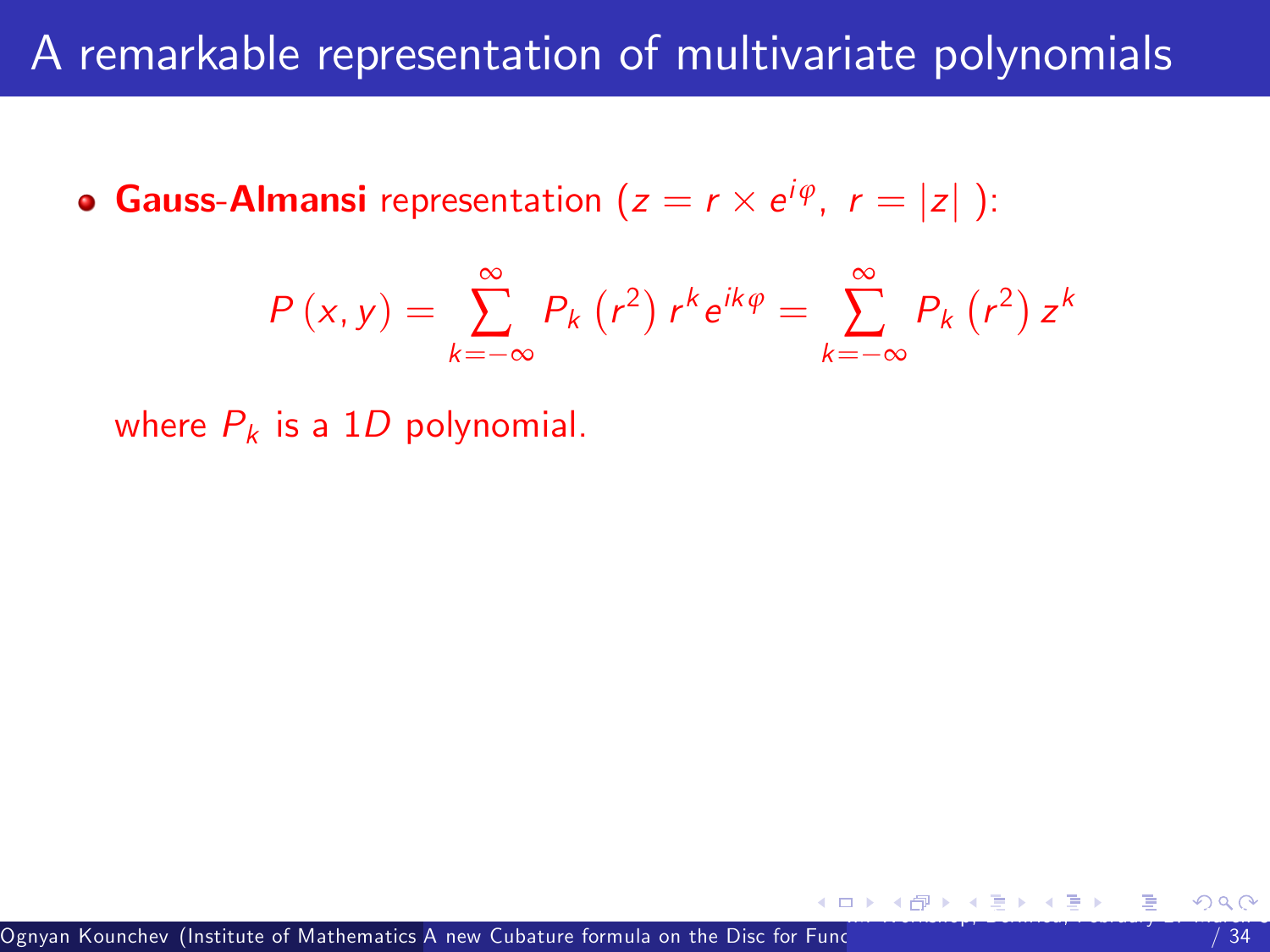**Gauss-Almansi** representation  $(z = r \times e^{i\varphi}, r = |z|)$ :

$$
P(x, y) = \sum_{k=-\infty}^{\infty} P_k(r^2) r^k e^{ik\varphi} = \sum_{k=-\infty}^{\infty} P_k(r^2) z^k
$$

where  $P_k$  is a 1D polynomial.

• If deg  $(P_k) \leq N - 1$  then  $P(x, y)$  satisfies

<span id="page-39-0"></span> $\Delta^{\sf N}P\left(x,y\right)=0$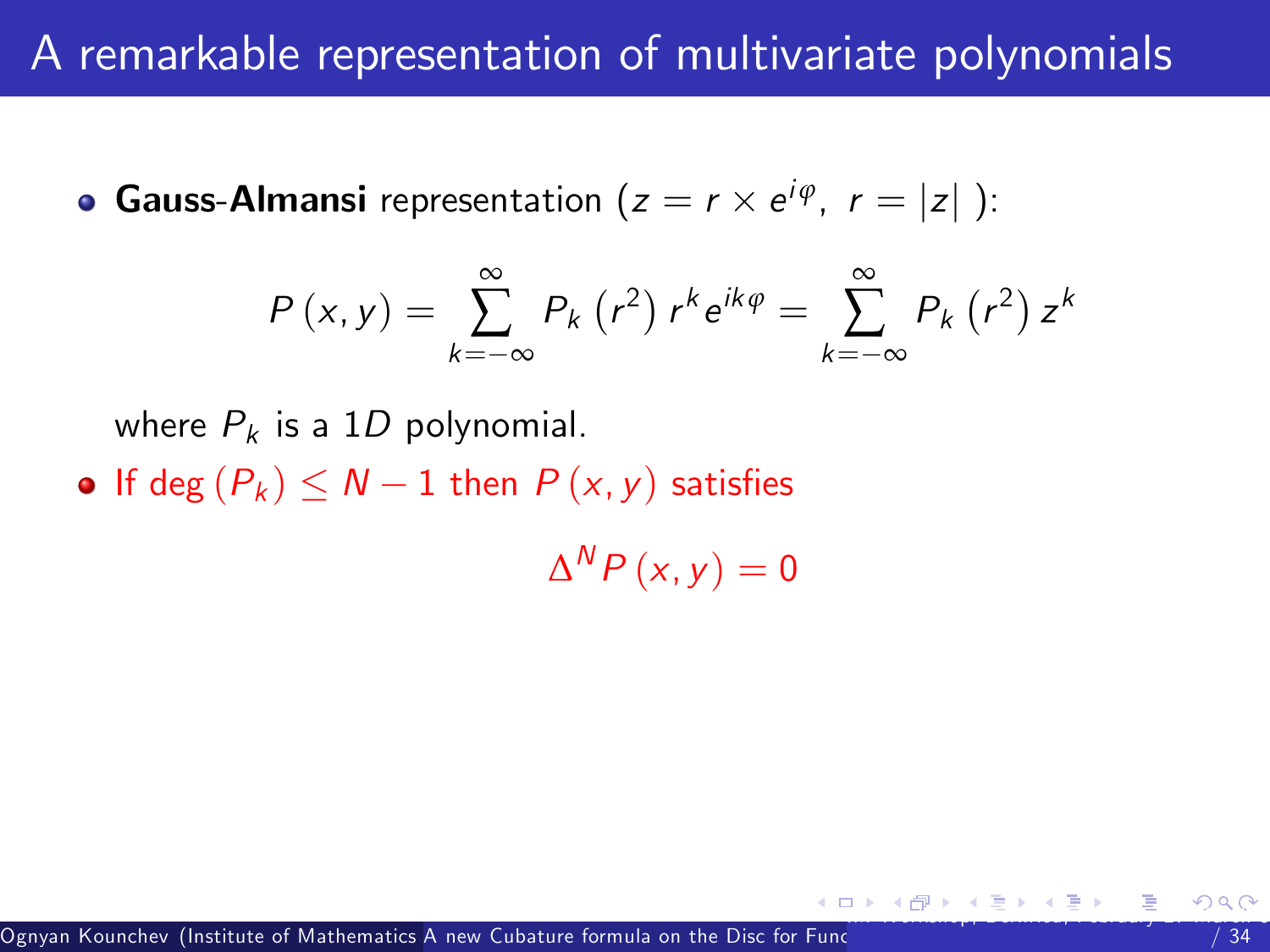**Gauss-Almansi** representation  $(z = r \times e^{i\varphi}, r = |z|)$ :

$$
P(x, y) = \sum_{k=-\infty}^{\infty} P_k(r^2) r^k e^{ik\varphi} = \sum_{k=-\infty}^{\infty} P_k(r^2) z^k
$$

where  $P_k$  is a 1D polynomial.

If deg  $(P_k) \leq N - 1$  then  $P(x, y)$  satisfies

<span id="page-40-0"></span>
$$
\Delta^{\mathsf{N}} P\left(x,y\right)=0
$$

**•** This is related to the so-called **Polyharmonic Paradigm.**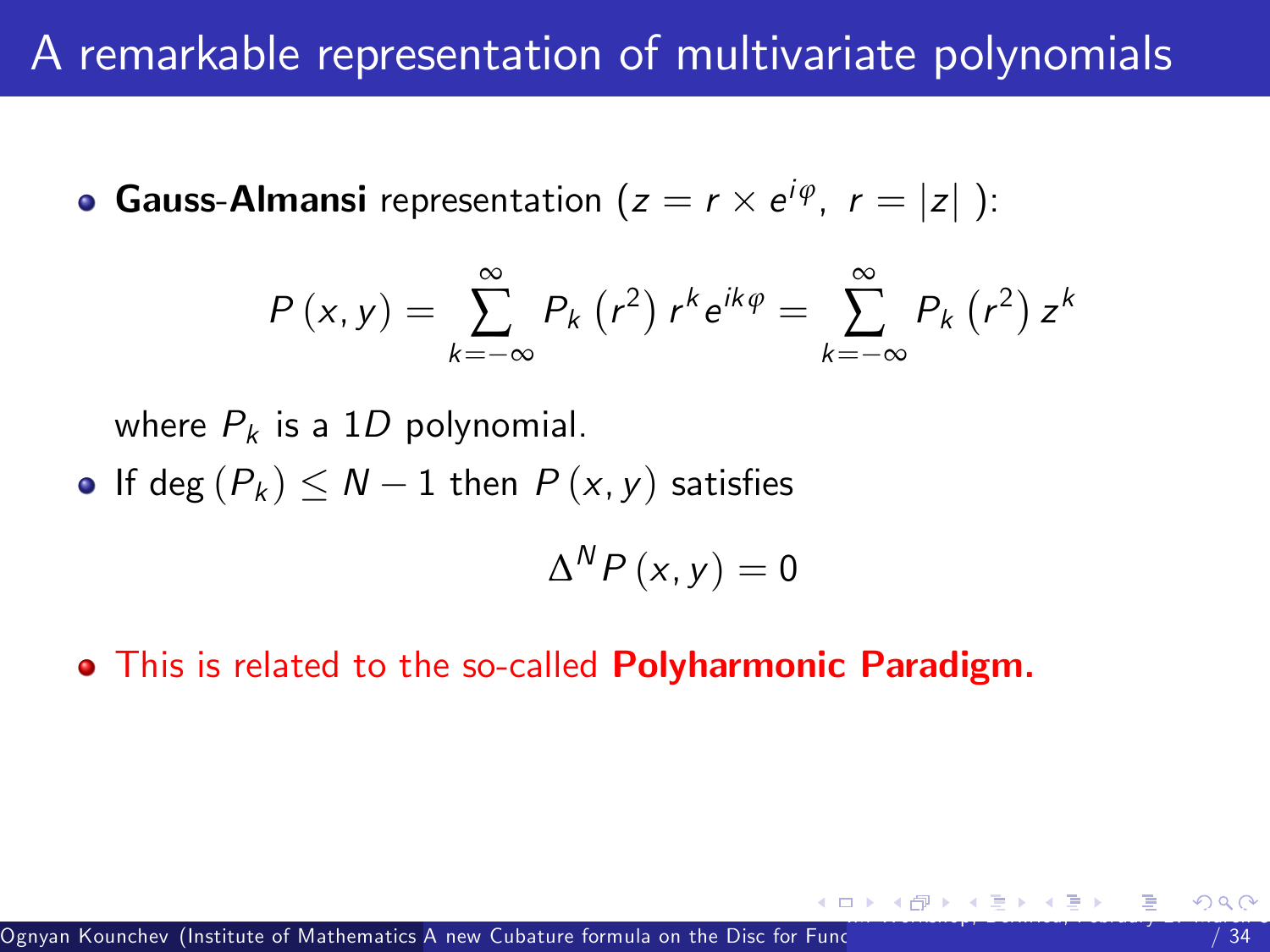**Gauss-Almansi** representation  $(z = r \times e^{i\varphi}, r = |z|)$ :

$$
P(x, y) = \sum_{k=-\infty}^{\infty} P_k(r^2) r^k e^{ik\varphi} = \sum_{k=-\infty}^{\infty} P_k(r^2) z^k
$$

where  $P_k$  is a 1D polynomial.

If deg  $(P_k) \leq N - 1$  then  $P(x, y)$  satisfies

<span id="page-41-0"></span>
$$
\Delta^{\sf{N}} P\left(x,y\right)=0
$$

- **•** This is related to the so-called **Polyharmonic Paradigm.**
- See more about it in the monograph "Multivariate Polysplines. Applications to Numerical and Wavelet Analysis", Academic Press, 2001.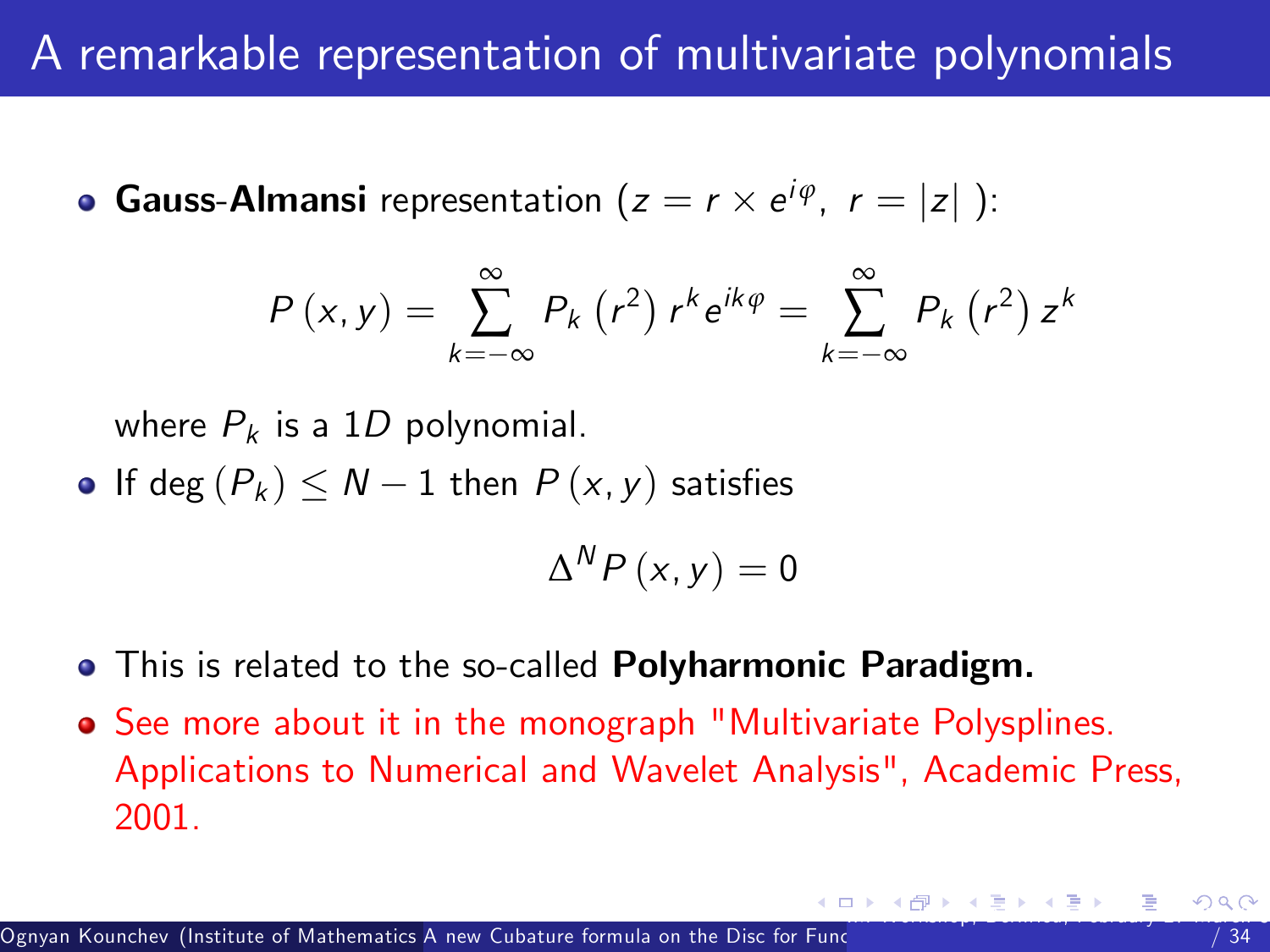#### The integral as infinite sum of 1-dim integrals

Hence, for polynomials  $P\left( \mathsf{x}\right)$  we obtain with  $\rho =r^{2}$  :

$$
I = \sum_{k} \int_{0}^{1} P_{k} (r^{2}) r^{k} w_{k} (r) r dr = \sum_{k} \int_{0}^{1} P_{k} (\rho) \widetilde{w}_{k} (\rho) d\rho;
$$

• Here the new weigth  $\widetilde{w}_{k,\ell} (\rho)$  is defined by

<span id="page-42-0"></span>
$$
\widetilde{w}_{k}\left(\rho\right)d\rho:=r^{k}w_{k}\left(r\right)rdr=\frac{1}{2}\rho^{\frac{k}{2}}w_{k}\left(\sqrt{\rho}\right)d\rho
$$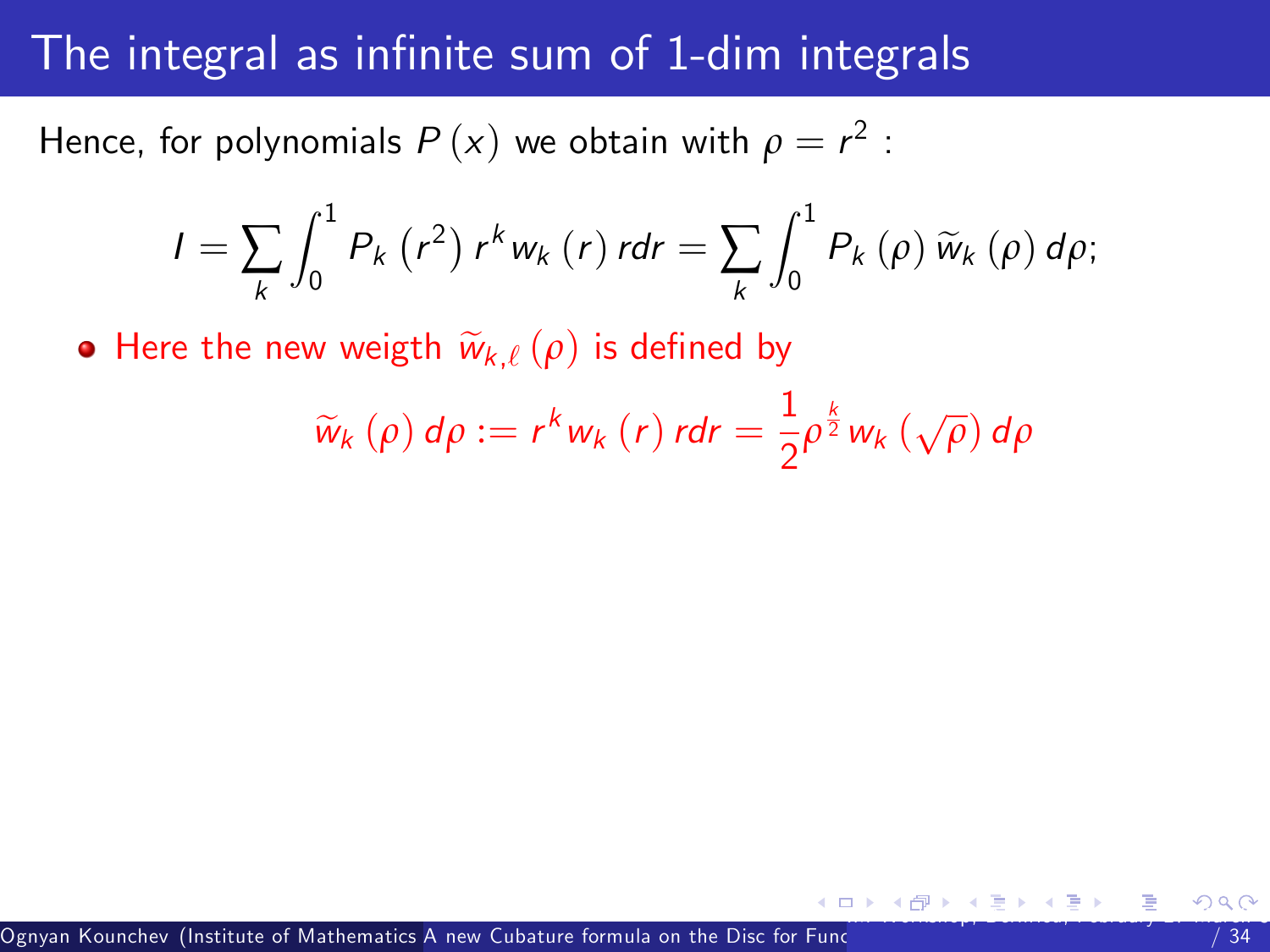#### The integral as infinite sum of 1-dim integrals

Hence, for polynomials  $P\left( \mathsf{x}\right)$  we obtain with  $\rho =r^{2}$  :

$$
I = \sum_{k} \int_{0}^{1} P_{k} (r^{2}) r^{k} w_{k} (r) r dr = \sum_{k} \int_{0}^{1} P_{k} (\rho) \widetilde{w}_{k} (\rho) d\rho;
$$

• Here the new weigth  $\widetilde{w}_{k,\ell} (\rho)$  is defined by

$$
\widetilde{w}_{k}\left(\rho\right)d\rho:=r^{k}w_{k}\left(r\right)rdr=\frac{1}{2}\rho^{\frac{k}{2}}w_{k}\left(\sqrt{\rho}\right)d\rho
$$

Crucial assumption:

<span id="page-43-0"></span> $\widetilde{w}_k (\rho) \geq 0$  for all indices k.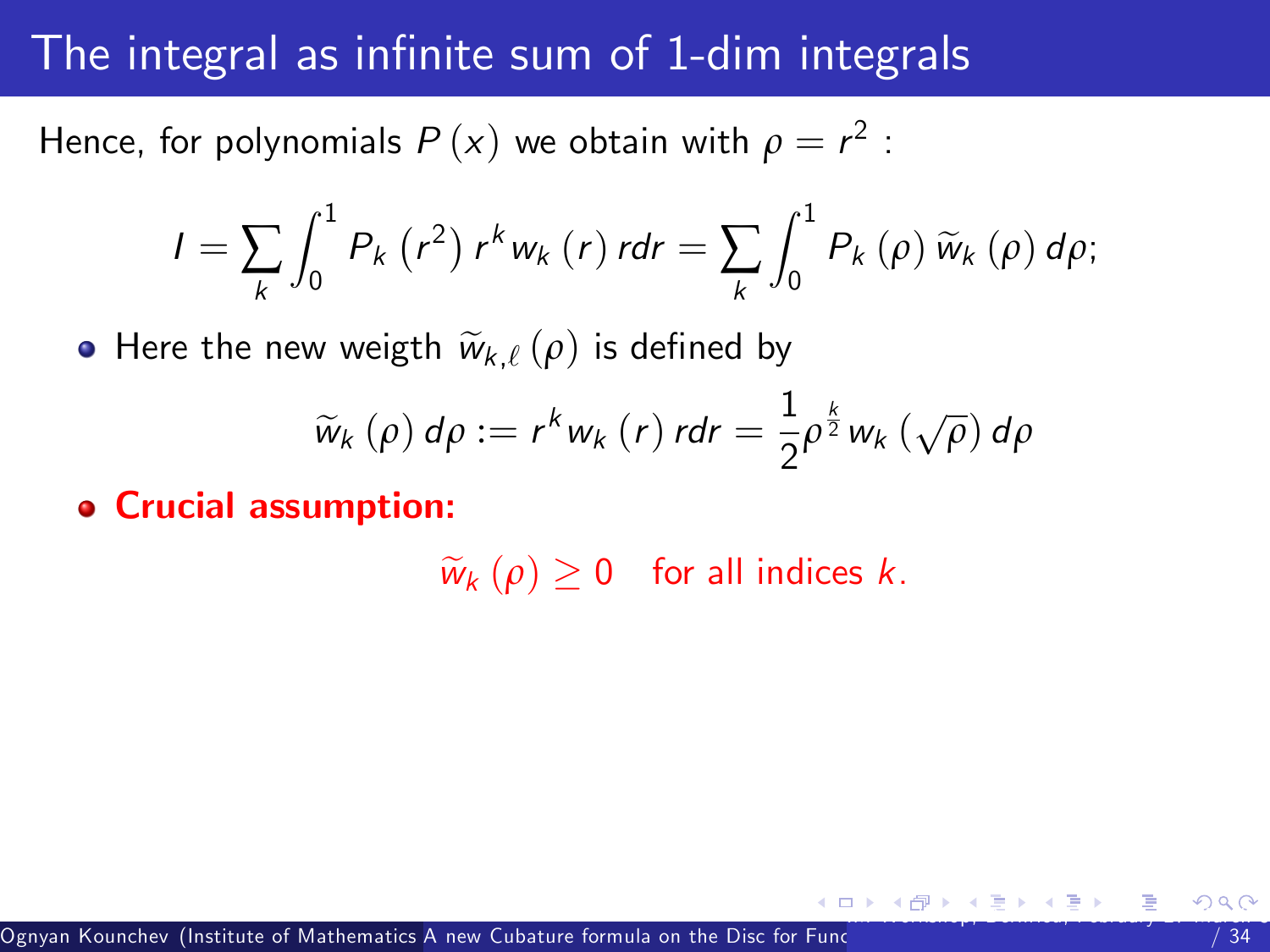### The integral as infinite sum of 1-dim integrals

Hence, for polynomials  $P\left( \mathsf{x}\right)$  we obtain with  $\rho =r^{2}$  :

$$
I = \sum_{k} \int_{0}^{1} P_{k} (r^{2}) r^{k} w_{k} (r) r dr = \sum_{k} \int_{0}^{1} P_{k} (\rho) \widetilde{w}_{k} (\rho) d\rho;
$$

• Here the new weigth  $\widetilde{w}_{k,\ell} (\rho)$  is defined by

$$
\widetilde{w}_{k}\left(\rho\right)d\rho:=r^{k}w_{k}\left(r\right)rdr=\frac{1}{2}\rho^{\frac{k}{2}}w_{k}\left(\sqrt{\rho}\right)d\rho
$$

Crucial assumption:

<span id="page-44-0"></span> $\widetilde{w}_k (\rho) > 0$  for all indices k.

**OUR MAIN CONSTRUCTION:** For every  $k \in \mathbb{Z}$  and  $N \geq 1$ , apply  $N$ -point Gauss-Jacobi quadrature:

$$
\int_0^1 P_k(\rho) \widetilde{w}_k(\rho) d\rho \approx \sum_{j=1}^N P_k(t_{j;k}) \lambda_{j;k}
$$

It is exact f[or](#page-42-0) polynomials  $P_k$  $P_k$  satisfying deg  $P_k \leq 2N-1$  $P_k \leq 2N-1$  $P_k \leq 2N-1$  $P_k \leq 2N-1$ .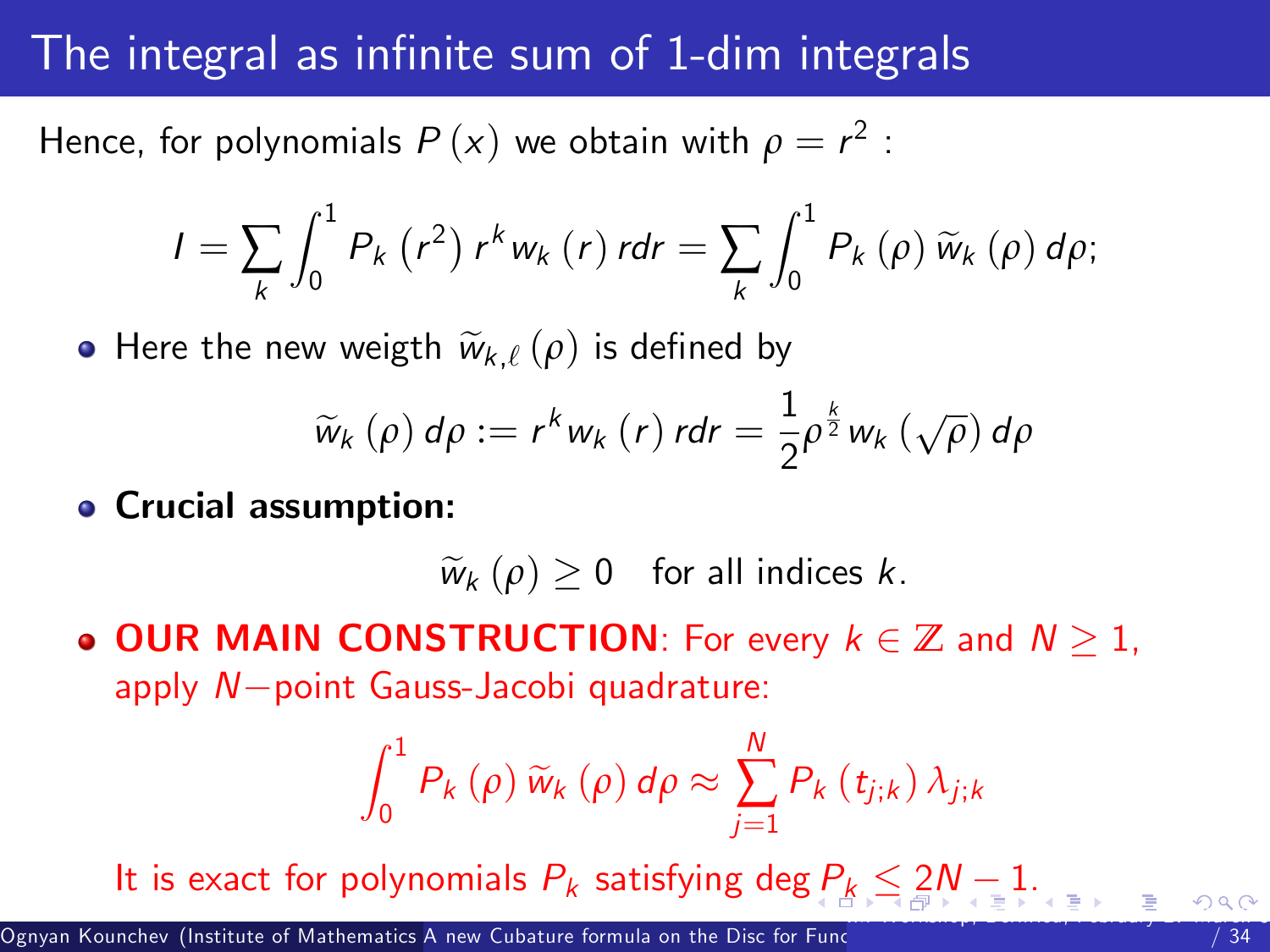#### The cubature formula defined:

Let  $g(x)$  be arbitrary continuous function with Fourier expansion

<span id="page-45-0"></span>
$$
g\left(x\right)=\sum_{k=-\infty}^{\infty}g_{k}\left(r\right)e^{ik\varphi}
$$

The integral becomes

$$
I[g] = \int_{B} g(z) w(z) dz = \sum_{k} \int_{0}^{1} g_{k}(r) w_{k}(r) r dr
$$
  

$$
= \frac{1}{2} \sum_{k} \int_{0}^{1} g_{k}(\sqrt{\rho}) \rho^{-\frac{k}{2}} \rho^{\frac{k}{2}} w_{k}(\sqrt{\rho}) d\rho
$$
  

$$
\approx \frac{1}{2} \sum_{k=-\infty}^{\infty} \sum_{j=1}^{N} g_{k}(\sqrt{t_{j,k}}) t_{j,k}^{-\frac{k}{2}} \times \lambda_{j,k}
$$
  

$$
=: C(g)
$$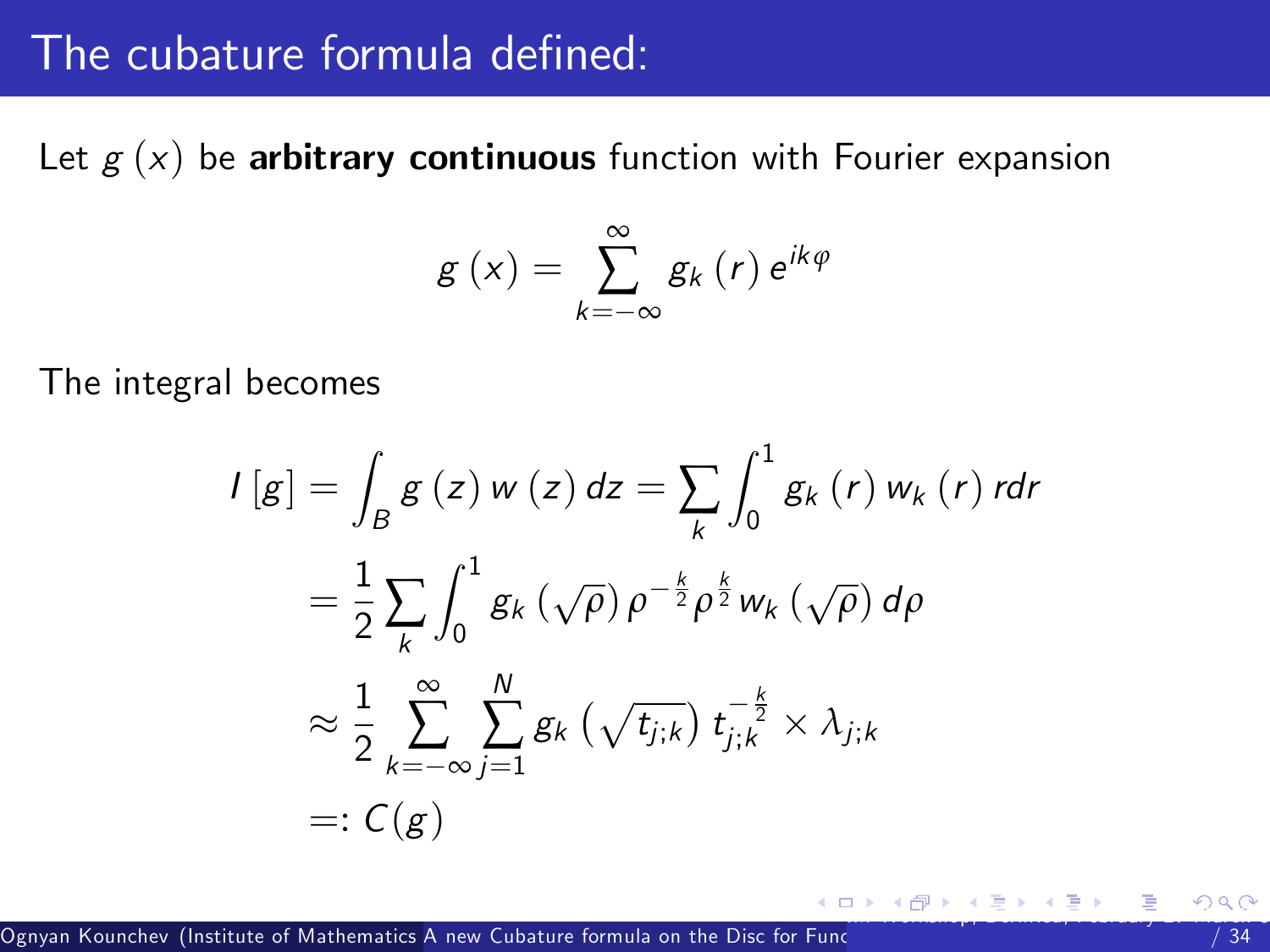• Convergence of  $C(g)$ :

<span id="page-46-0"></span>
$$
2C\left(g\right)=\sum_{k}\sum_{j=1}^{N}g_{k}\left(\sqrt{t_{j;k}}\right)\cdot t_{j;k}^{-\frac{k}{2}}\cdot\lambda_{j;k}<\infty.
$$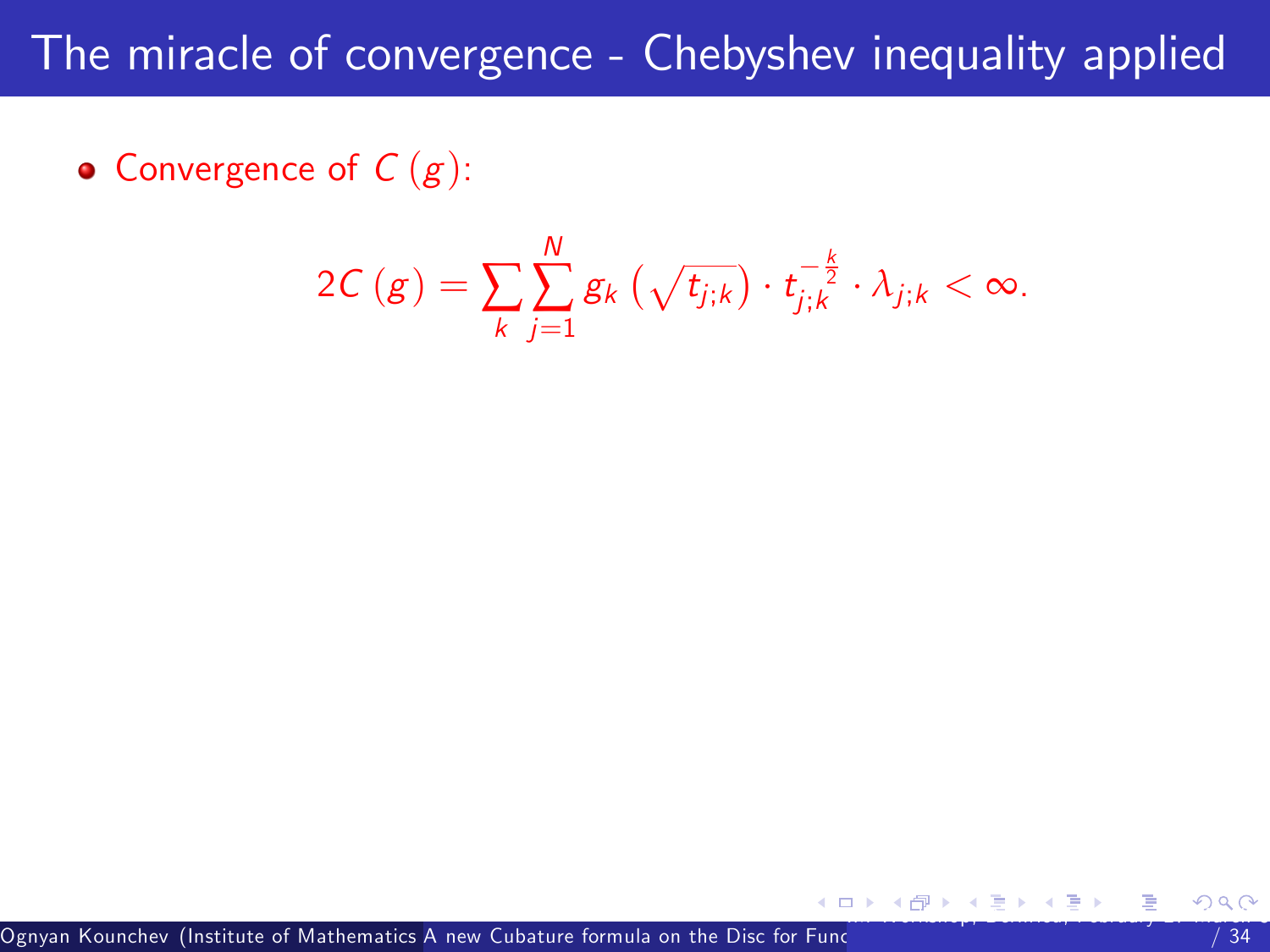• Convergence of  $C(g)$ :

<span id="page-47-0"></span>
$$
2C\left(g\right)=\sum_{k}\sum_{j=1}^{N}g_{k}\left(\sqrt{t_{j;k}}\right)\cdot t_{j;k}^{-\frac{k}{2}}\cdot\lambda_{j;k}<\infty.
$$

• The proof: application of the famous Chebyshev inequality.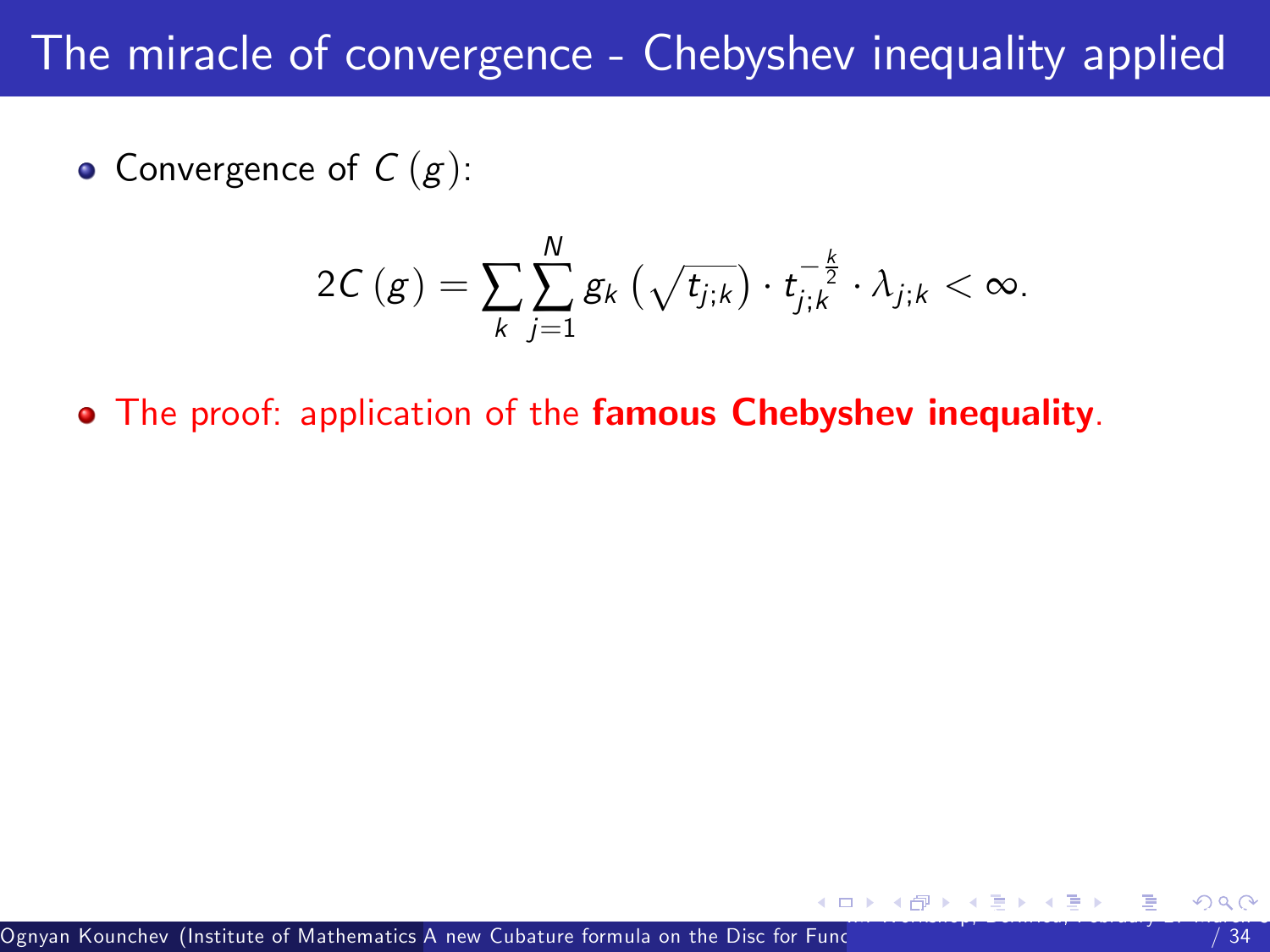• Convergence of  $C(g)$ :

$$
2C\left(g\right) = \sum_{k} \sum_{j=1}^{N} g_k \left(\sqrt{t_{j;k}}\right) \cdot t_{j;k}^{-\frac{k}{2}} \cdot \lambda_{j;k} < \infty.
$$

• The proof: application of the famous Chebyshev inequality. • We obtain

<span id="page-48-0"></span>
$$
\left|\sum_{j=1}^N g_{k}\left(t_{j;k}\right)\cdot t_{j;k}^{-\frac{k}{2}}\cdot \lambda_{j;k}\right|\leq C \left\|g\right\|_{\sup} \int w_{k}\left(\sqrt{\rho}\right) d\rho
$$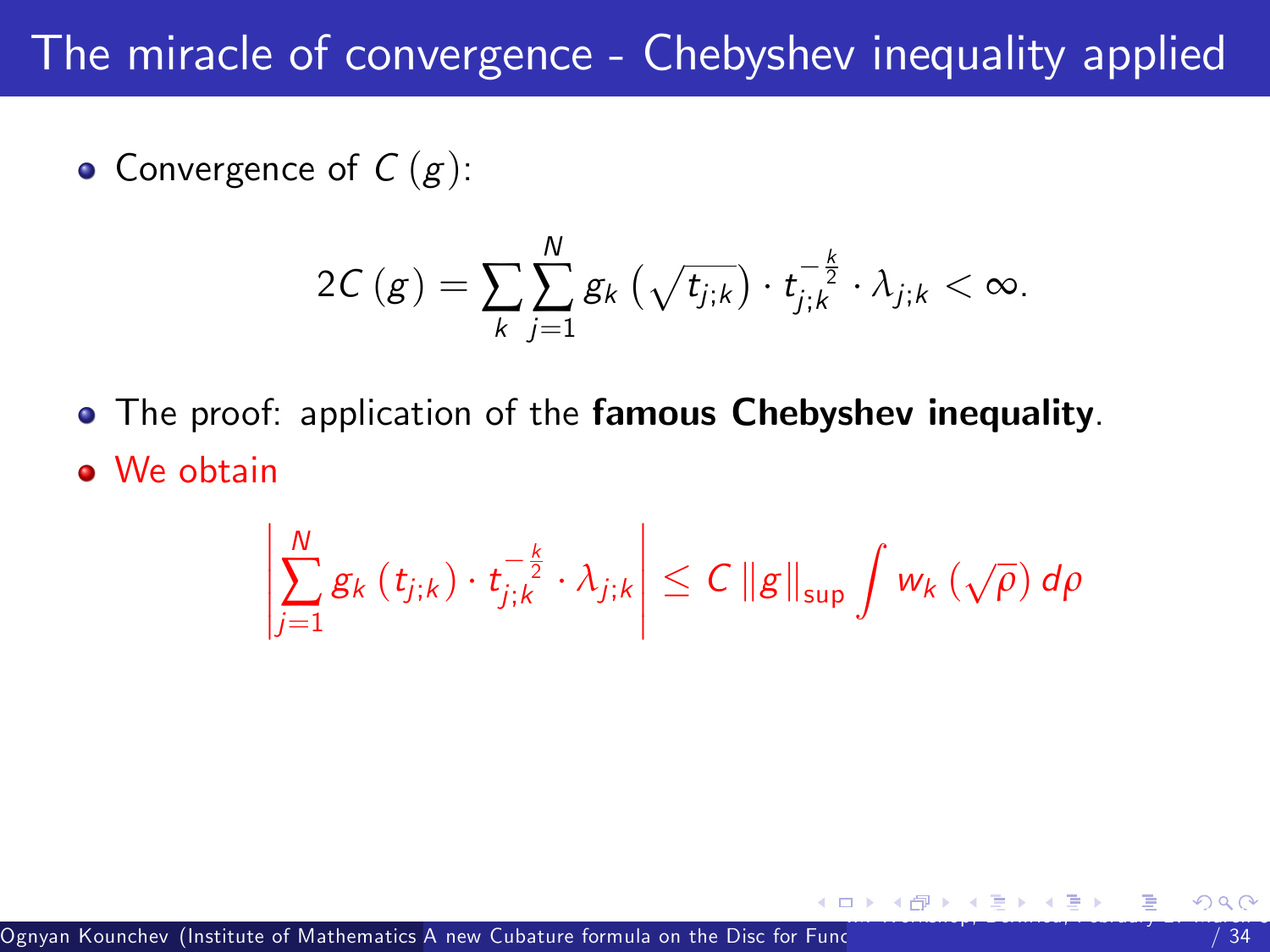• Convergence of  $C(g)$ :

$$
2C\left(g\right)=\sum_{k}\sum_{j=1}^{N}g_{k}\left(\sqrt{t_{j;k}}\right)\cdot t_{j;k}^{-\frac{k}{2}}\cdot\lambda_{j;k}<\infty.
$$

**•** The proof: application of the **famous Chebyshev inequality**. • We obtain

$$
\left|\sum_{j=1}^N g_{k}\left(t_{j;k}\right)\cdot t_{j;k}^{-\frac{k}{2}}\cdot \lambda_{j;k}\right|\leq C\left\|g\right\|_{\sup}\int w_{k}\left(\sqrt{\rho}\right)d\rho
$$

Further, we impose the condition

<span id="page-49-0"></span>
$$
||w||:=\sum_k \int |w_k\left(\sqrt{\rho}\right)|\,d\rho<\infty
$$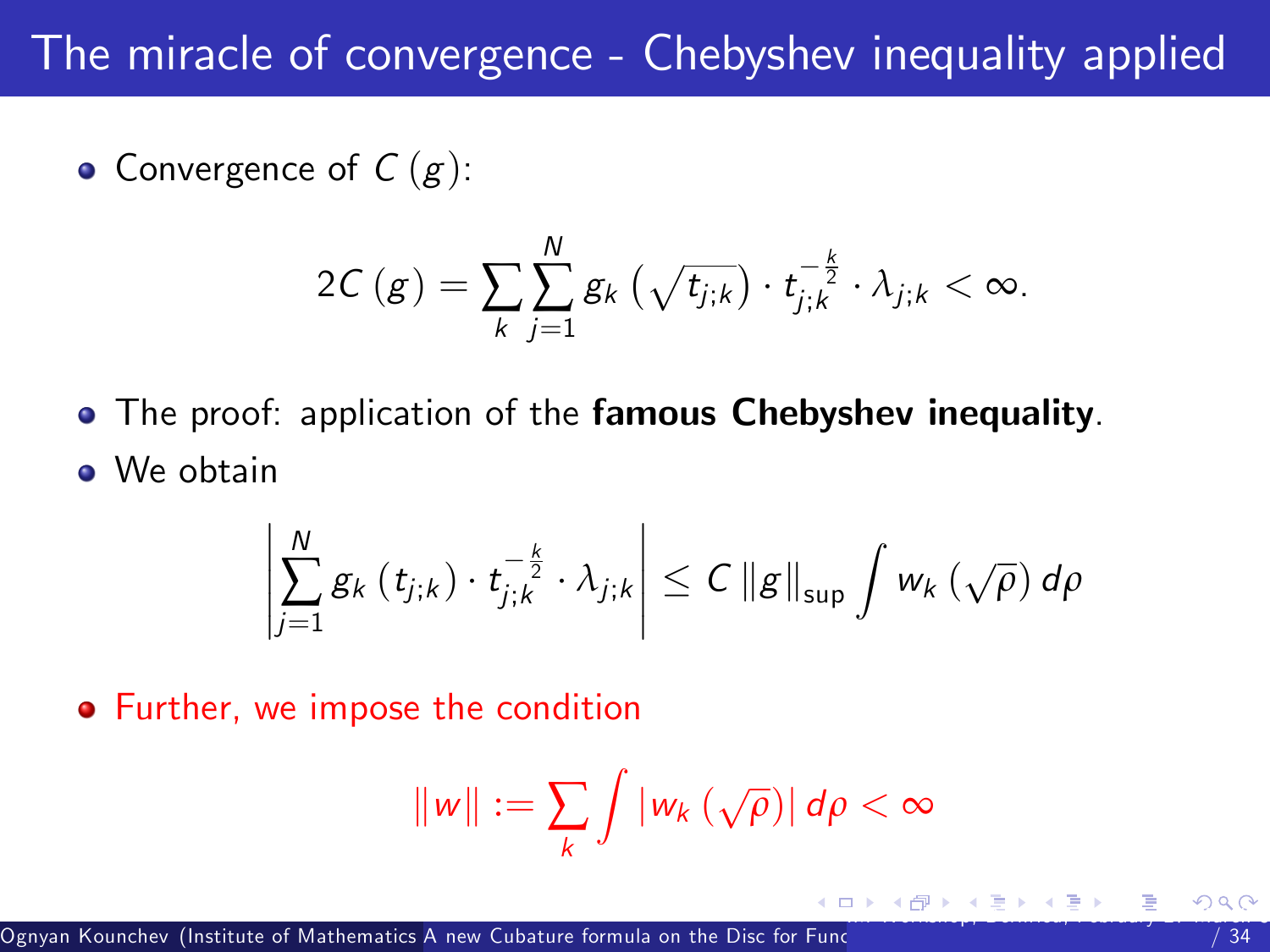To finish the Cubature formula, approximate the coefficients  $g_k(r)$ . In  $\mathbb{R}^2$  we have

$$
g_{k}\left(r\right)=\frac{1}{2\pi}\int_{0}^{2\pi}g\left(re^{i\varphi}\right)e^{ik\varphi}d\varphi
$$

Hence, for integers  $M \geq 1$ , use the **trapezoidal rule**:

<span id="page-50-0"></span>
$$
f_k^{(M)}(r) := \frac{2\pi}{M} \sum_{s=1}^{M} f\left(re^{i\frac{2\pi s}{M}}\right) e^{i\frac{2\pi s}{M}}
$$

The final Cubature formula is:

$$
\int_{B} g(z) w(z) dz \approx \frac{\pi}{M} \sum_{k=0}^{K} \sum_{j=1}^{N} \sum_{s=1}^{M} \lambda_{j,k} \cdot t_{j,k}^{-\frac{k}{2}} \cdot e^{i\frac{2\pi s}{M}} \cdot g\left(\sqrt{t_{j,k}} e^{i\frac{2\pi s}{M}}\right)
$$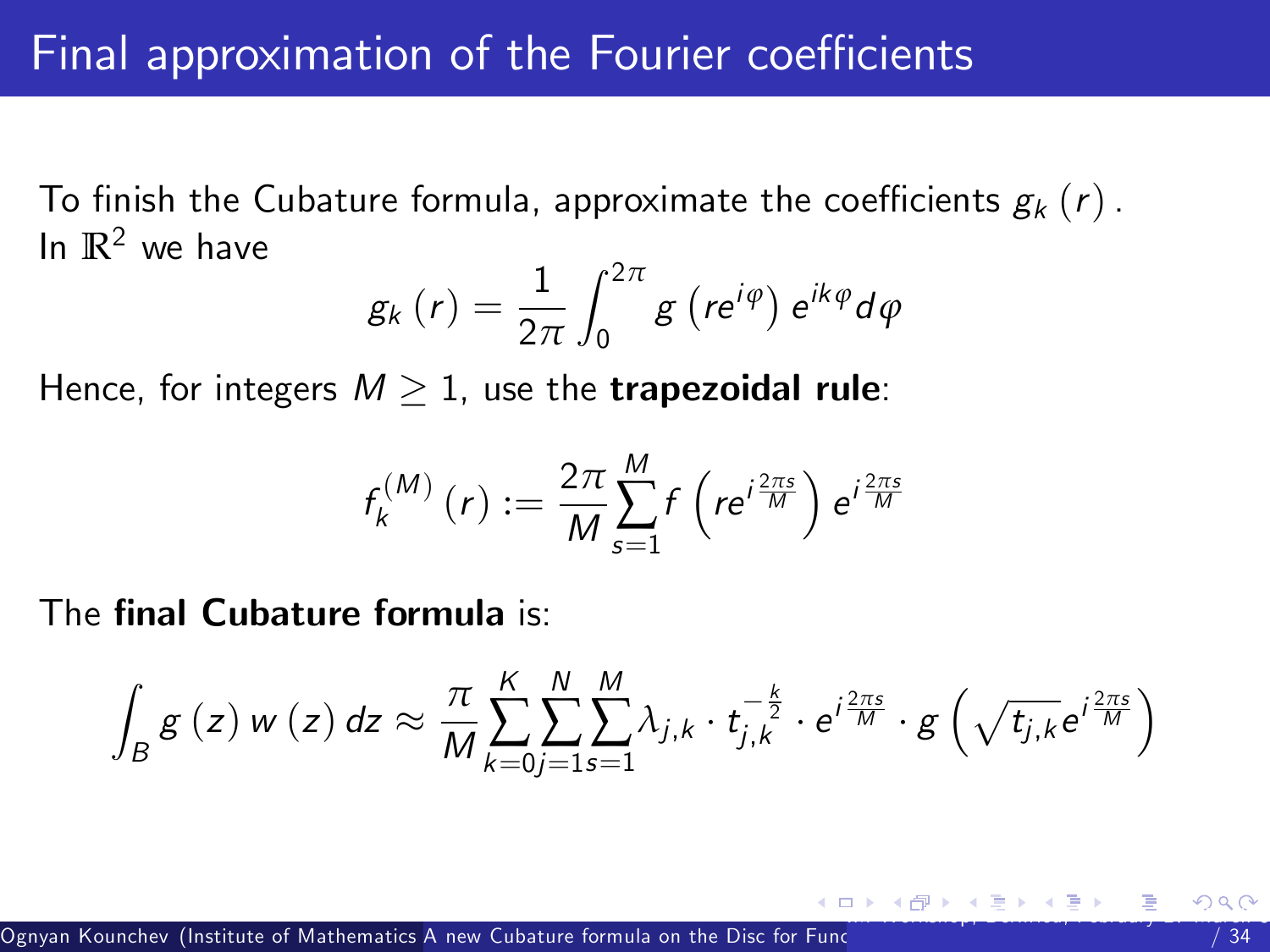#### **•** The nodes are

$$
\sqrt{t_{j,k}}e^{i\frac{2\pi s}{M}} \qquad 0 \leq s \leq M-1, \ |k| \leq K, \ j=1,...,N
$$

and the weights are

<span id="page-51-0"></span>
$$
\lambda_{j,k} \cdot t_{j,k}^{-\frac{k}{2}} \cdot e^{i\frac{2\pi s}{M}}
$$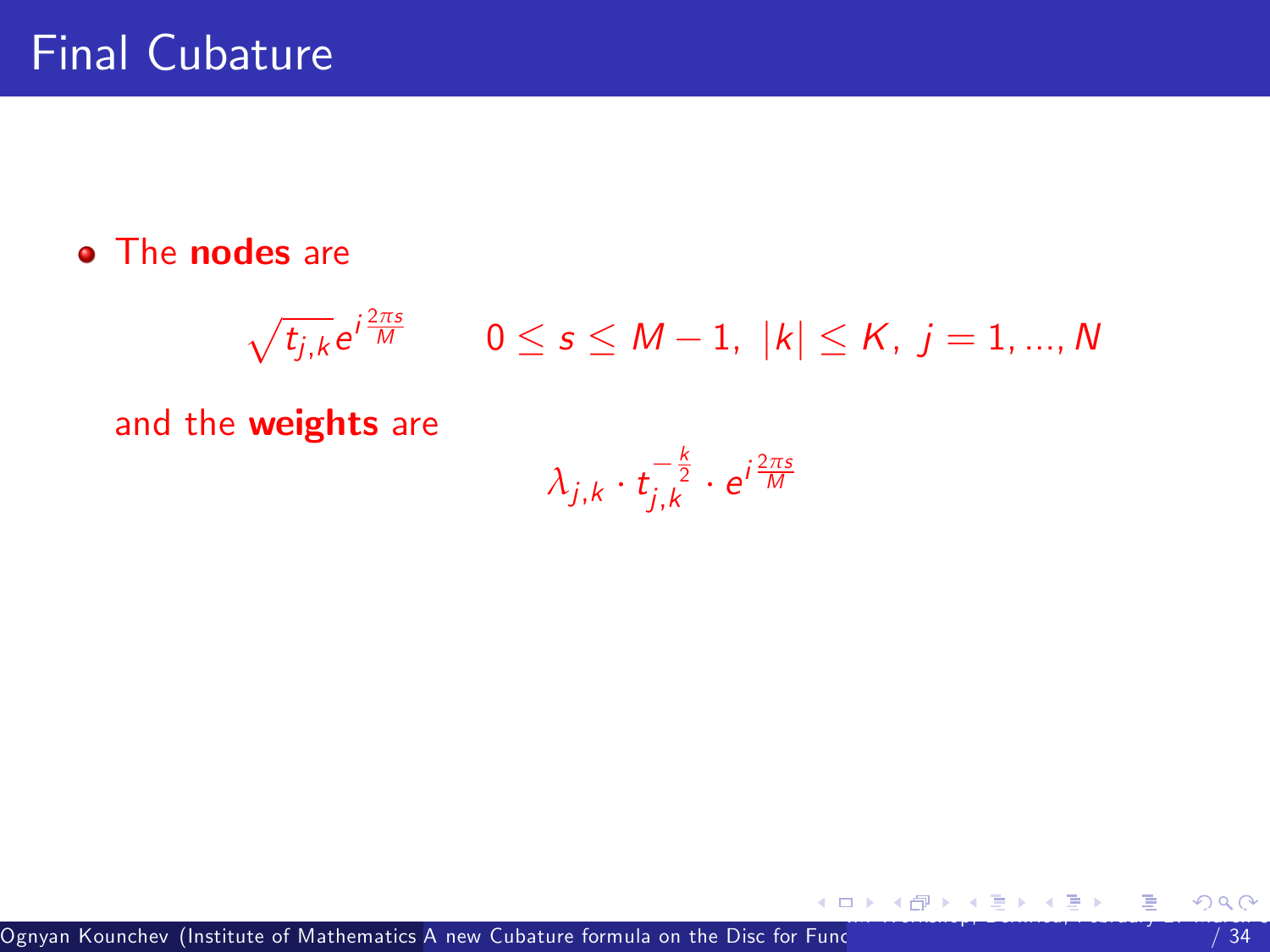#### • The nodes are

$$
\sqrt{t_{j,k}}e^{i\frac{2\pi s}{M}} \qquad 0 \le s \le M-1, \ |k| \le K, \ j=1,...,N
$$

and the weights are

<span id="page-52-0"></span>
$$
\lambda_{j,k} \cdot t_{j,k}^{-\frac{k}{2}} \cdot e^{i\frac{2\pi s}{M}}
$$

• The formula is **exact** for the polynomials

$$
P(x, y) = r^{2s}r^k e^{ik\varphi} = |z|^{2s} z^k
$$

for  $0 \le s \le 2N - 1$ ;  $0 \le k \le M - 1 - K$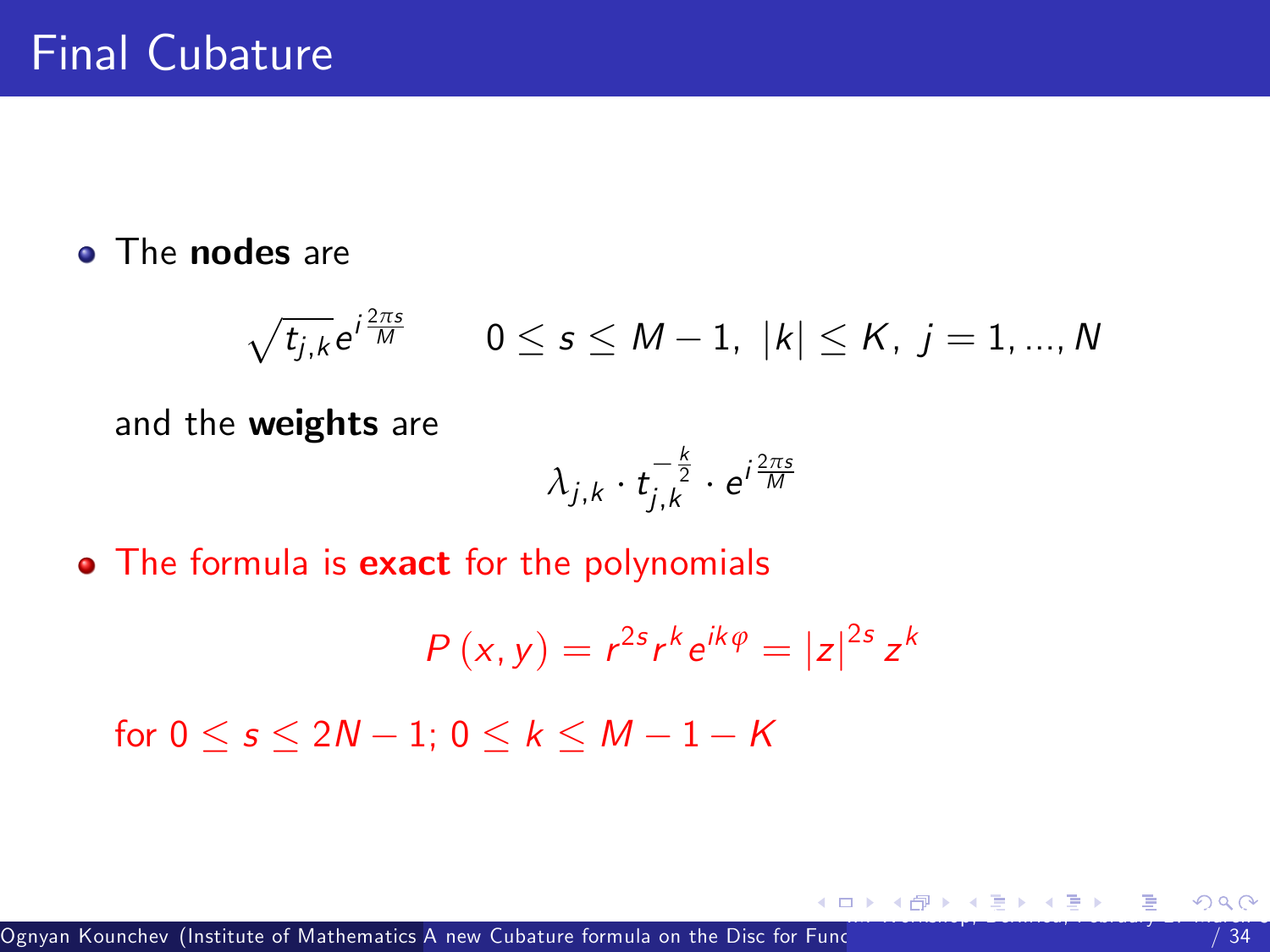• The coefficients satisfy the stability estimate

<span id="page-53-0"></span>
$$
\frac{\pi}{M}\sum_{k=0}^K\sum_{j=1}^N\sum_{s=1}^M\left|\lambda_{j,k}\cdot t_{j,k}^{-\frac{k}{2}}\cdot e^{i\frac{2\pi s}{M}}\right|\leq C_1\left\|w\right\|.
$$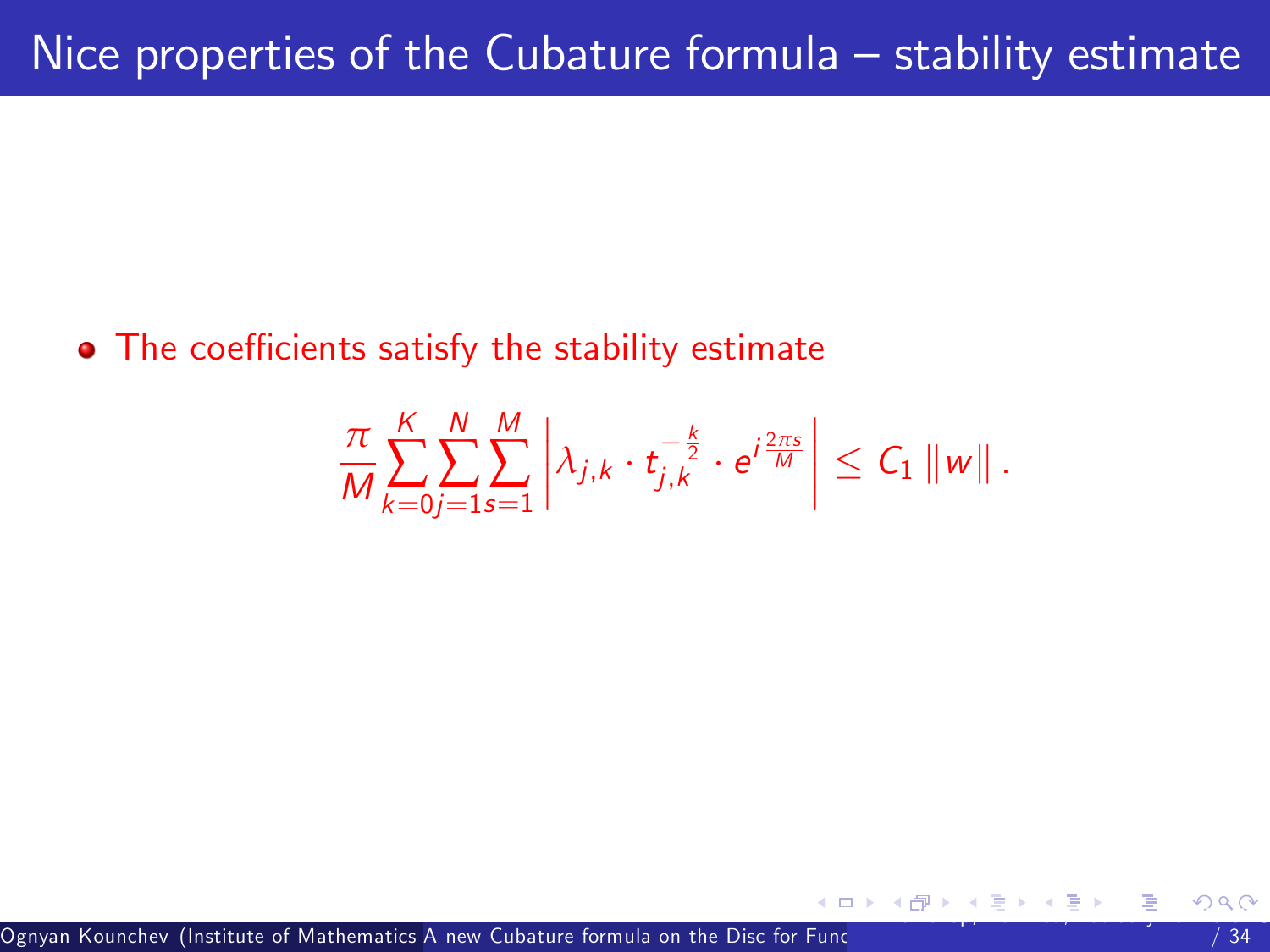$\bullet$  The coefficients satisfy the stability estimate

<span id="page-54-0"></span>
$$
\frac{\pi}{M}\sum_{k=0}^K\sum_{j=1}^N\sum_{s=1}^M\left|\lambda_{j,k}\cdot t_{j,k}^{-\frac{k}{2}}\cdot e^{i\frac{2\pi s}{M}}\right|\leq C_1\left\|w\right\|.
$$

By a theorem of Polya and others, we have a stable Cubature formula.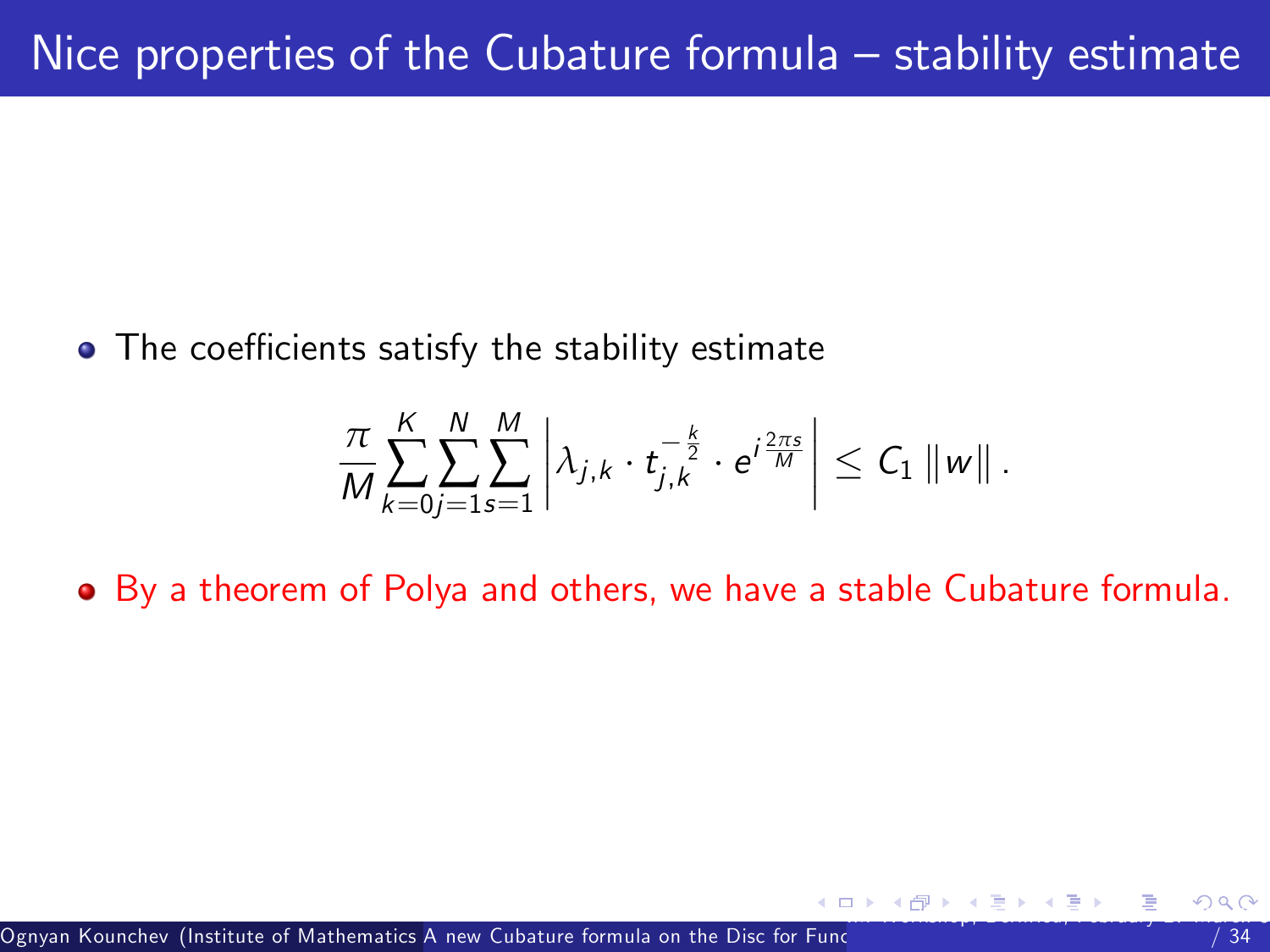#### **• nice Error estimates** for these Cubature formula, w.r.t. all parameters  $K$ , N, M.

<span id="page-55-0"></span>Details will appear in a book: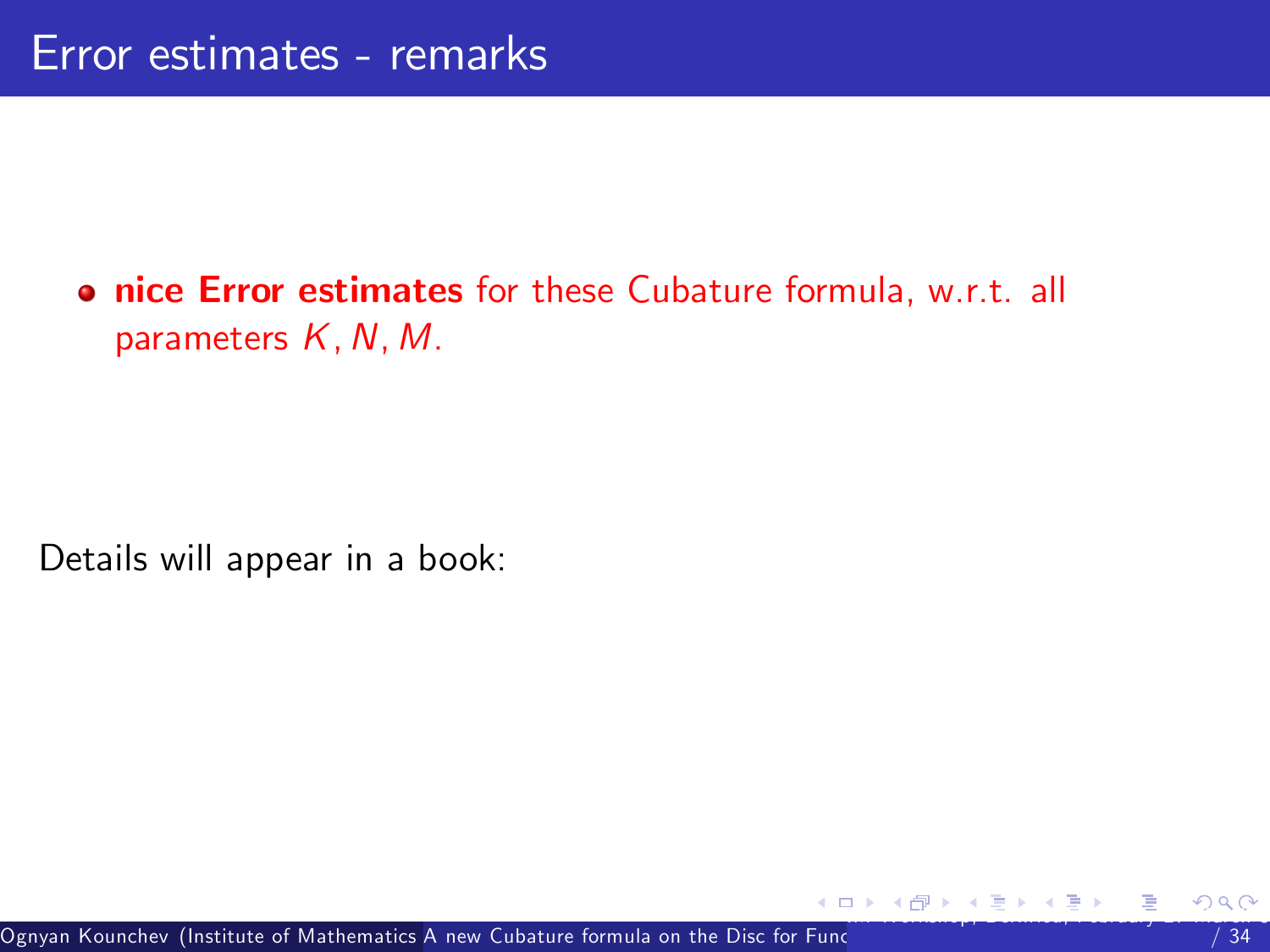- **nice Error estimates** for these Cubature formula, w.r.t. all parameters  $K, N, M$ .
- Details are available in arxiv: http://arxiv.org/abs/1509.00283 O. Kounchev, H. Render, A new cubature formula with weight functions on the disc, with error estimates

<span id="page-56-0"></span>Details will appear in a book: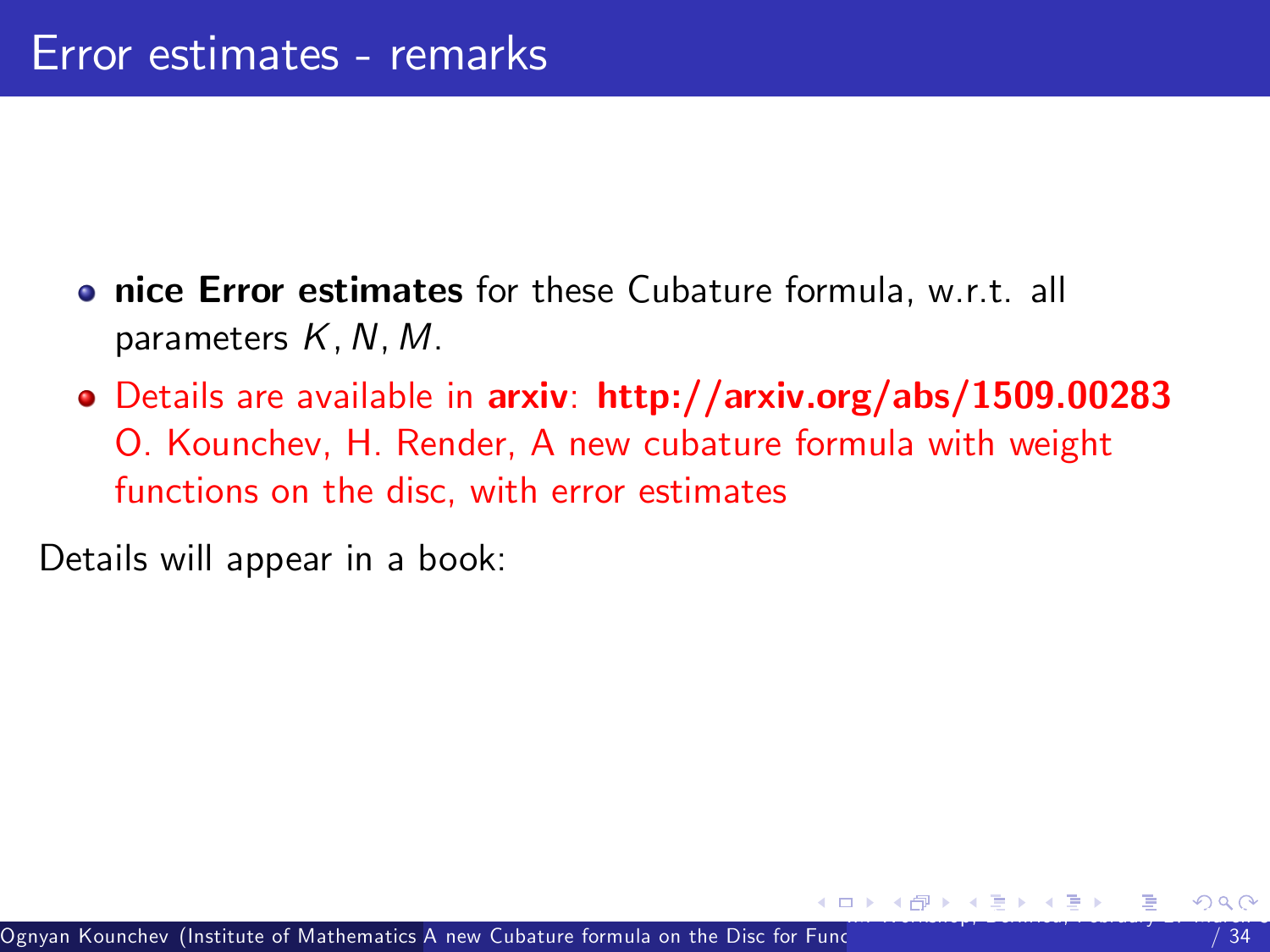- **nice Error estimates** for these Cubature formula, w.r.t. all parameters  $K, N, M$ .
- Details are available in arxiv: http://arxiv.org/abs/1509.00283 O. Kounchev, H. Render, A new cubature formula with weight functions on the disc, with error estimates

Details will appear in a book:

<span id="page-57-0"></span>O. Kounchev, H. Render, The Multidimensional Moment problem, Hardy spaces, and Cubature formulas, in preparation for Springer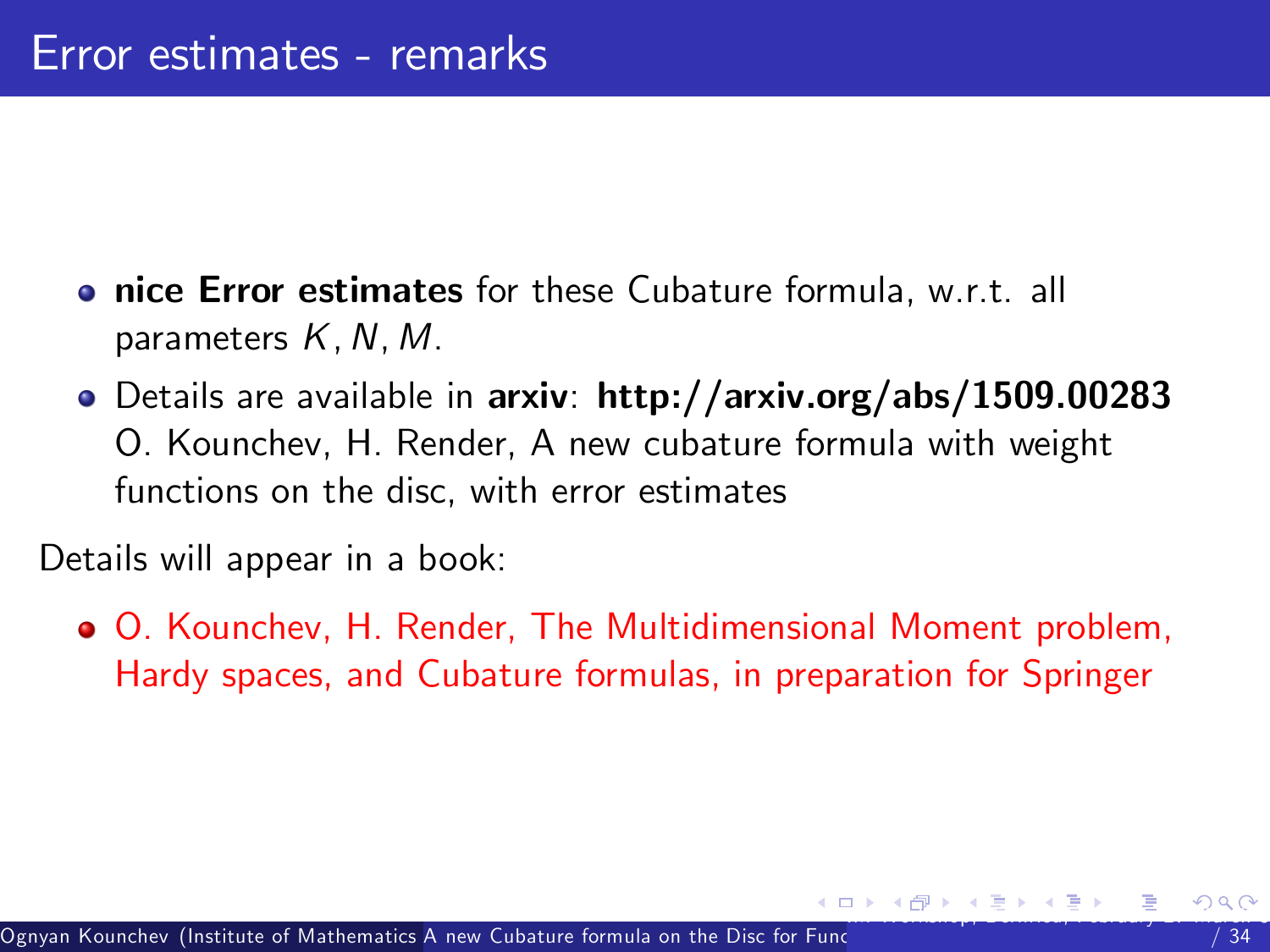For

$$
w=\frac{1+x}{\sqrt{x^2+y^2}}=\frac{1}{r}+\cos\varphi
$$

<span id="page-58-0"></span>I[M-](#page-59-0)[W](#page-57-0)[or](#page-58-0)[ks](#page-59-0)[ho](#page-60-0)[p,](#page-0-0) [B](#page-1-0)[ernr](#page-73-0)[ie](#page-0-0)[d,](#page-1-0) [Feb](#page-73-0)[ruar](#page-0-0)[y 27-](#page-73-0)March 3, 2017 25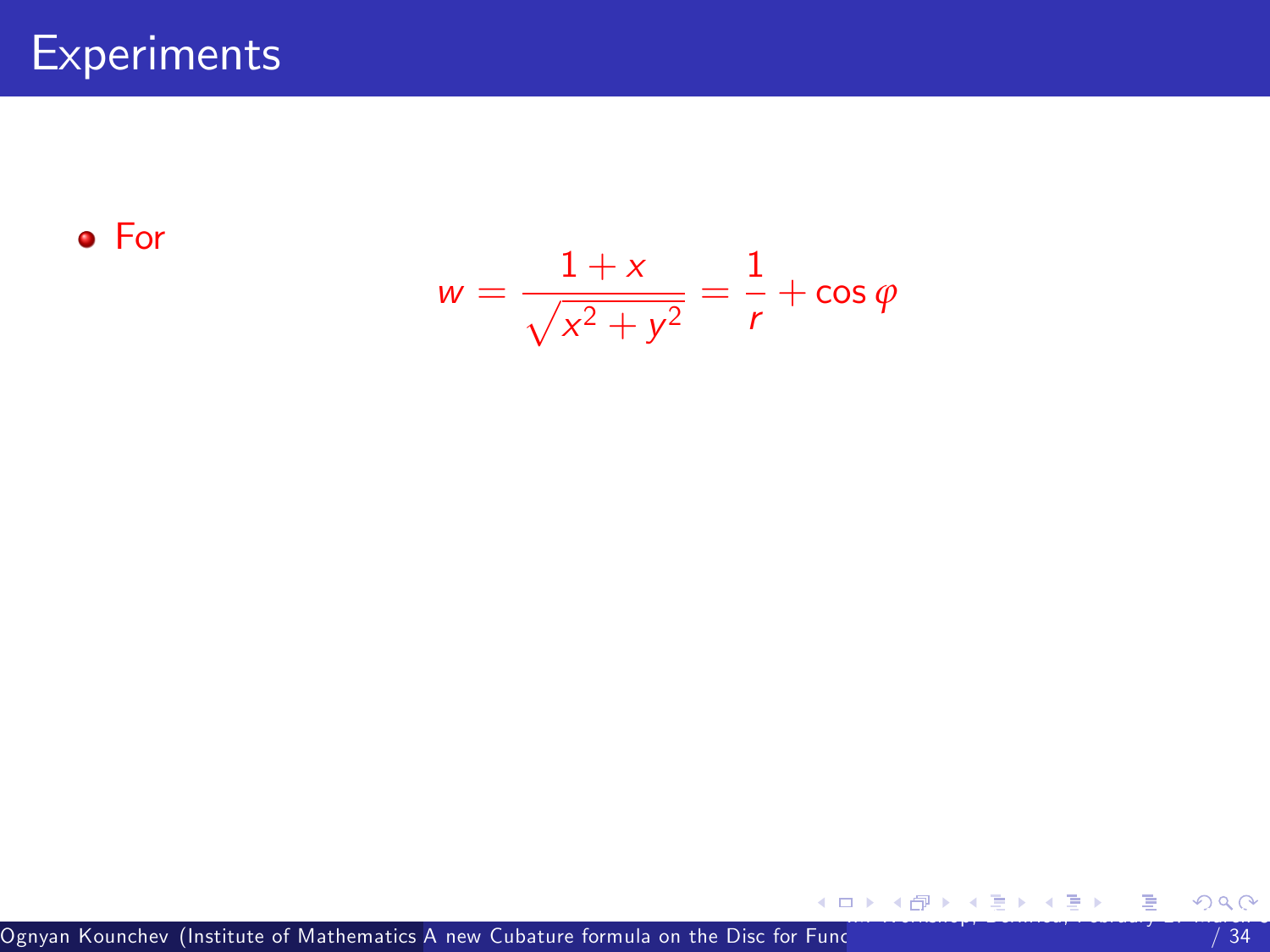For

<span id="page-59-0"></span>
$$
w=\frac{1+x}{\sqrt{x^2+y^2}}=\frac{1}{r}+\cos\varphi
$$

#### **•** For functions

$$
f_0(x, y) = 1 + x^4 + y^3,
$$
  
\n
$$
f_1(x, y) = 1 + \frac{x^3}{\sqrt{x^2 + y^2}} + \frac{y^7}{x^2 + y^2} = 1 + r^2 \cos^3 \varphi + r^5 \sin^7 \varphi,
$$
  
\n
$$
f_2(x, y) = \cos (10x + 20y),
$$
  
\n
$$
f_3(x, y) = (x^2 + y^2)^{5/4} = r^{5/2}
$$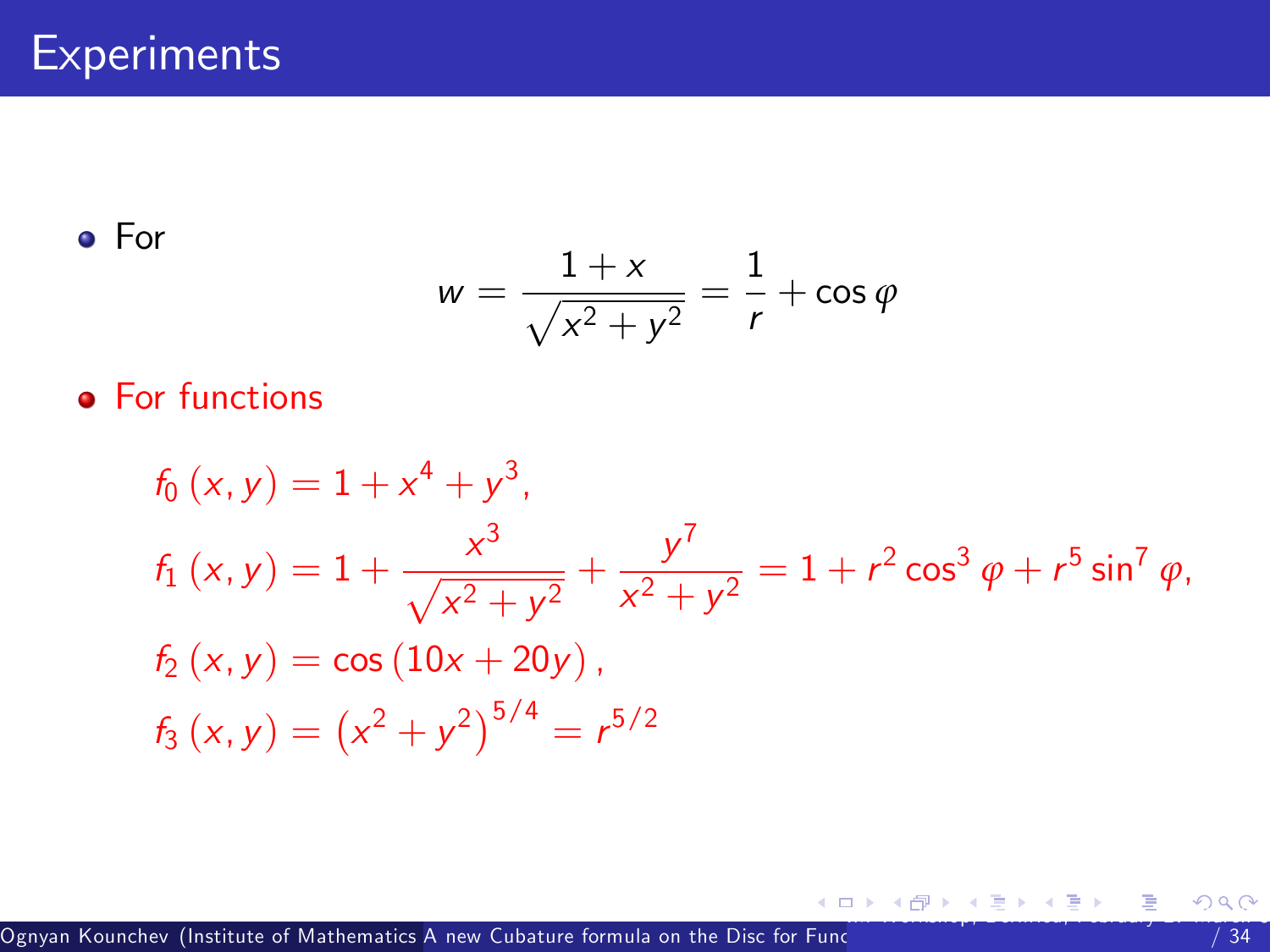#### <span id="page-60-0"></span>TABLE 1

| N/M | 9                | 25               | 63               | 83    |
|-----|------------------|------------------|------------------|-------|
| 10  | 0.00000903315016 | 0.00000903315016 | 0.00000903315016 | 0.000 |
| 15  | 0.00000195087406 | 0.00000195087406 | 0.00000195087406 | 0.000 |
| 25  | 0.00000027232575 | 0.00000027232575 | 0.00000027232575 | 0.000 |
| 35  | 0.00000007324233 | 0.00000007324233 | 0.00000007324233 | 0.000 |
| 50  | 0.00000001802778 | 0.00000001802778 | 0.00000001802778 | 0.000 |

**Error of** 
$$
C_{N,M}^1
$$
 for  $f_1w^{(1)} = (1 + r^2 \cos^3 \varphi + r^5 \sin^7 \varphi) \left(\frac{1}{r} + \cos \varphi\right)$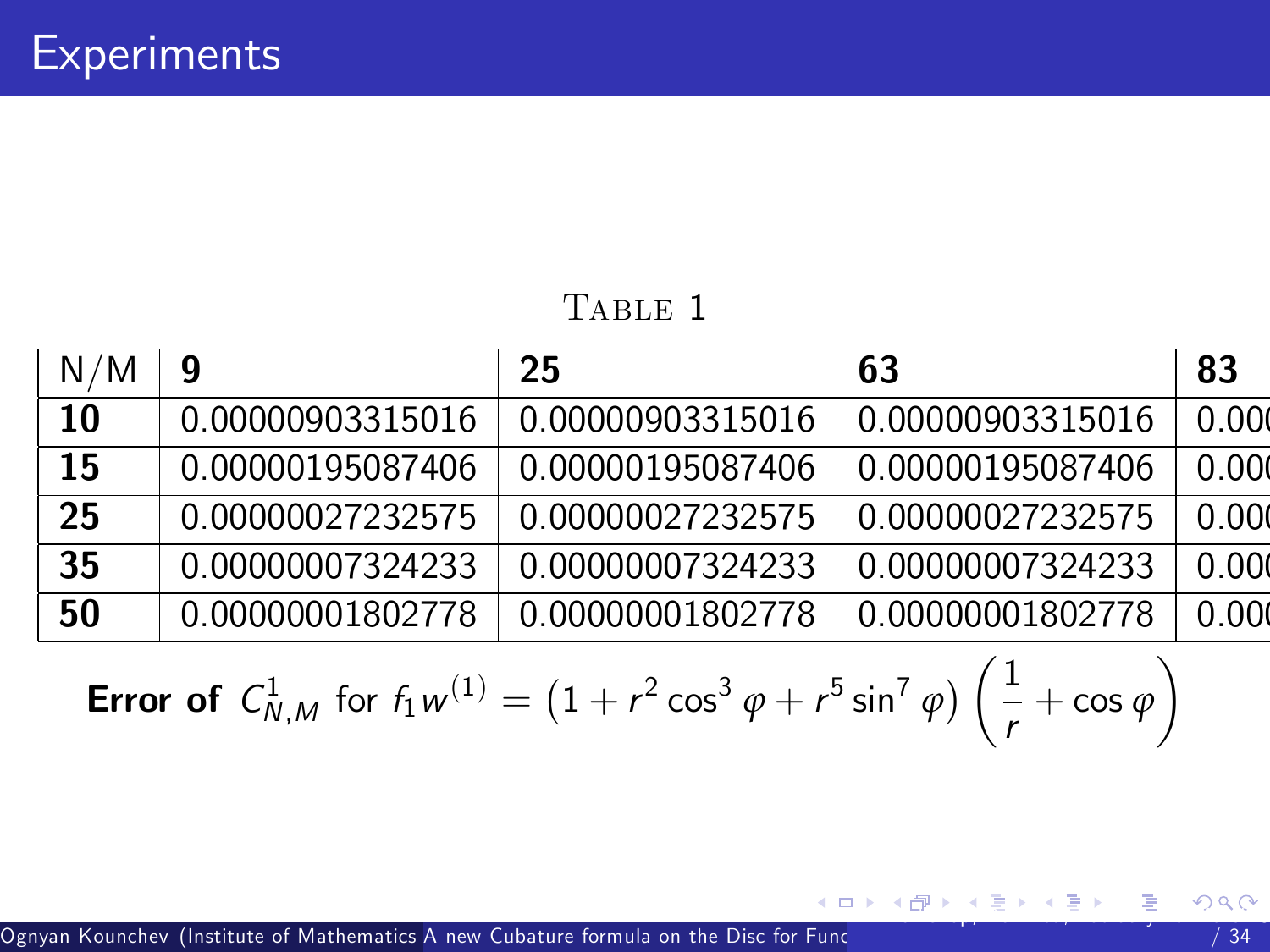TABLE 2

| $N \setminus M$ | g                | 25               | 63               | 83    |
|-----------------|------------------|------------------|------------------|-------|
| 10              | 0.38233156987266 | 0.01278813623111 | 0.00000006432655 | 0.00( |
| 15              | 0.38233496964021 | 0.01278820055772 | 0.00000000000000 | 0.00( |
| 25              | 0.38233500750838 | 0.01278820055772 | 0.00000000000000 | 0.00( |
| 35              | 0.38233500770641 | 0.01278820055772 | 0.00000000000000 | 0.00( |
| 50              | 0.38233500771330 | 0.01278820055772 | 0.00000000000000 | 0.00( |

**Error of** 
$$
C_{N,M}^1
$$
 for  $f_2w^{(1)} = (\cos(10x + 20y))\left(\frac{1}{r} + \cos\varphi\right)$ 

<span id="page-61-0"></span>.

I[M-](#page-62-0)[W](#page-60-0)[orks](#page-61-0)[ho](#page-62-0)[p,](#page-0-0) [B](#page-1-0)[ernr](#page-73-0)[ie](#page-0-0)[d,](#page-1-0) [Feb](#page-73-0)[ruar](#page-0-0)[y 27-](#page-73-0)March 3, 2017 27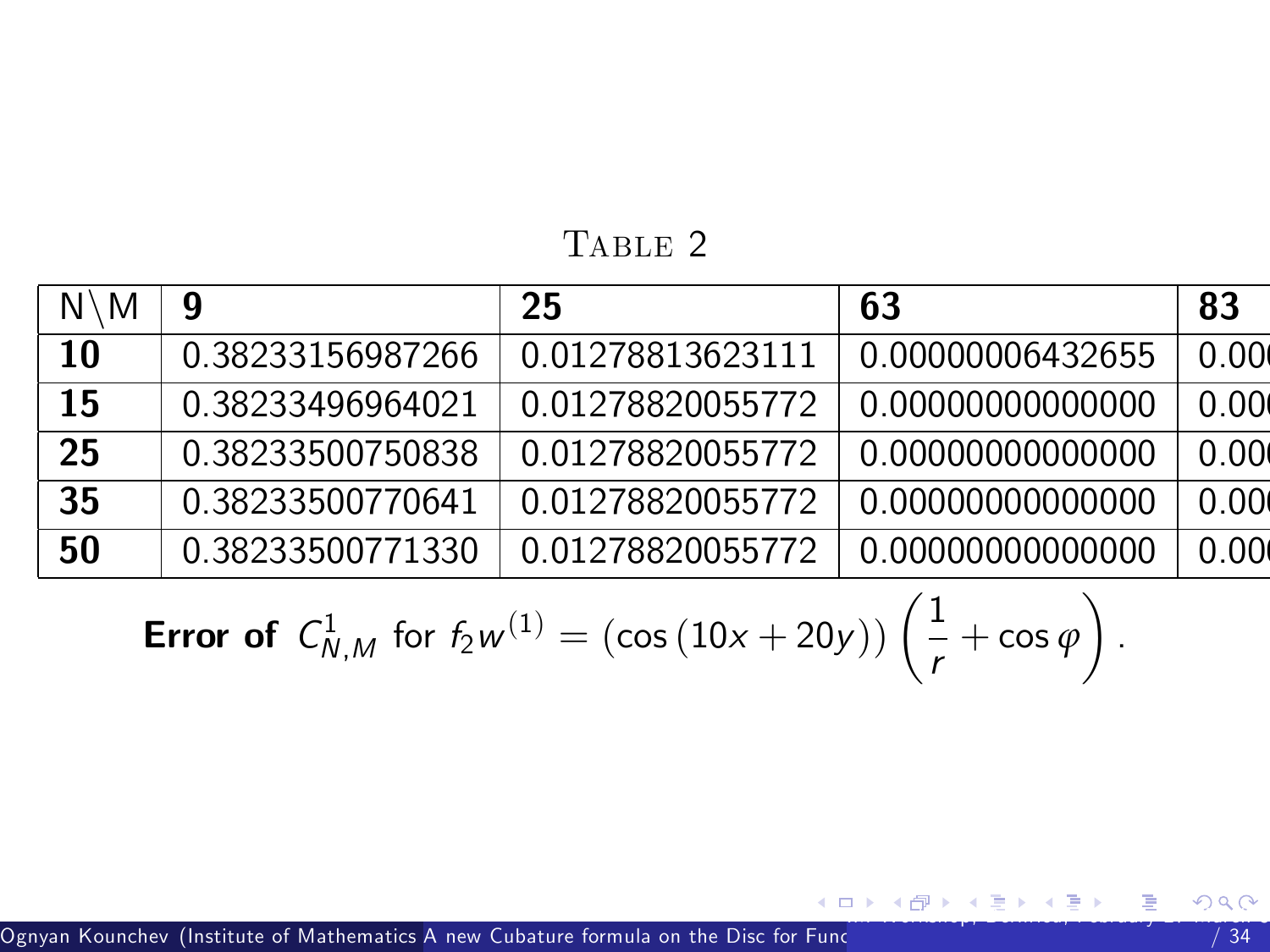TABLE 3

| N/M | 9                 | 25                | 63                | Я |
|-----|-------------------|-------------------|-------------------|---|
| 10  | 0.000062570230356 | 0.000062570230356 | 0.000062570230356 |   |
| 15  | 0.000015507227945 | 0.000015507227945 | 0.000015507227945 |   |
| 25  | 0.000002648868861 | 0.000002648868861 | 0.000002648868861 |   |
| 35  | 0.000000823451885 | 0.000000823451885 | 0.000000823451885 |   |
| 50  | 0.000000237995663 | 0.000000237995663 | 0.000000237995663 |   |

**Error of** 
$$
C_{N,M}^1
$$
 for  $f_3w^{(1)} = r^{5/2} \left(\frac{1}{r} + \cos \varphi\right)$ 

<span id="page-62-0"></span>I[M-](#page-63-0)[W](#page-61-0)[orks](#page-62-0)[ho](#page-63-0)[p,](#page-0-0) [B](#page-1-0)[ernr](#page-73-0)[ie](#page-0-0)[d,](#page-1-0) [Feb](#page-73-0)[ruar](#page-0-0)[y 27-](#page-73-0)March 3, 2017 28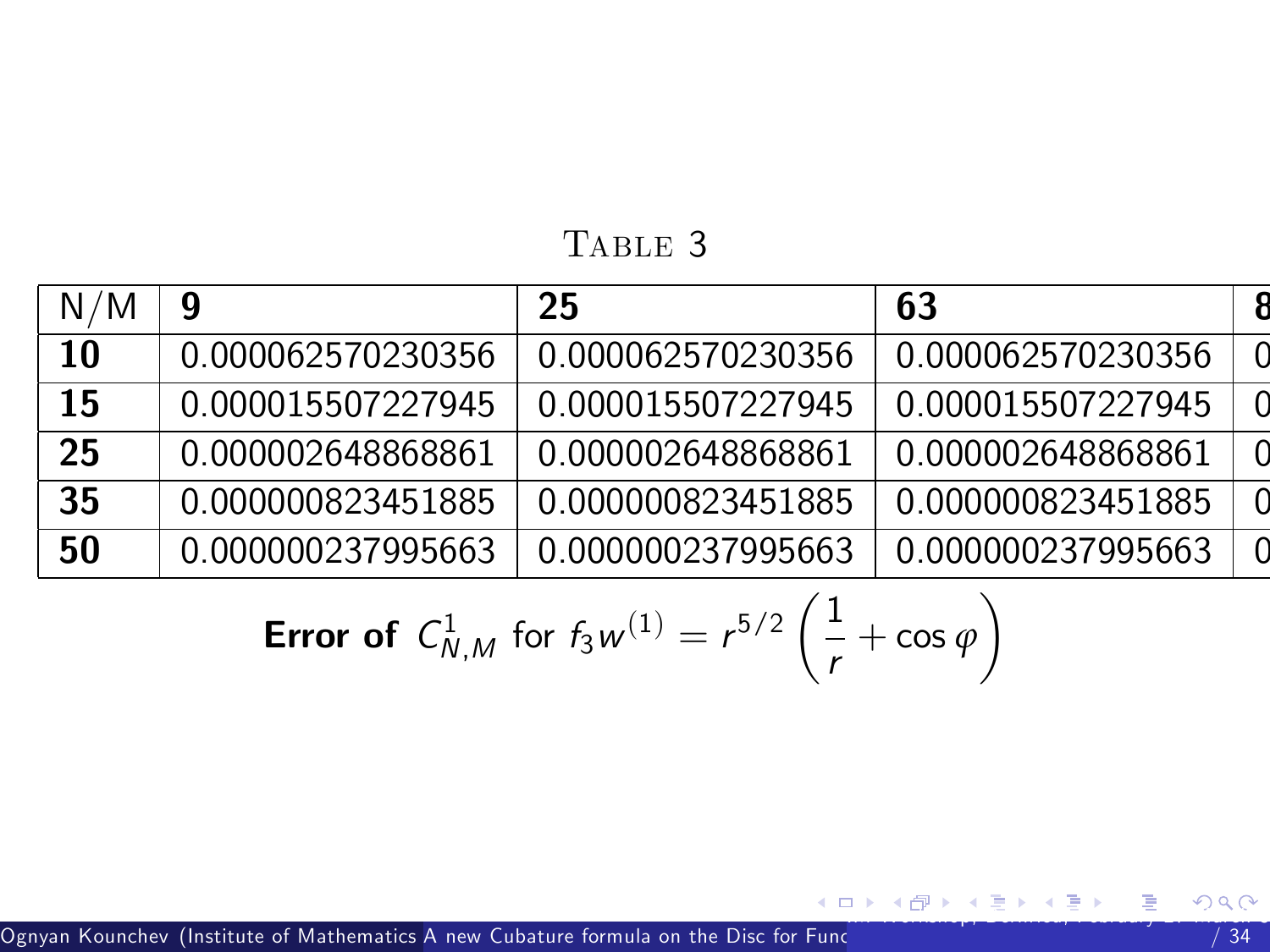We compare with the *piecewise midpoint quadrature rule.* It is rather geometric: subdivide the disk of radius  $R$  by concentric circles of radius

$$
r_j = \frac{j^2 - j + 1/3}{j - \frac{1}{2}} \frac{R}{N} \approx \frac{j}{N} R \text{ for } j = 1, ..., N
$$

and radial half-lines with angle  $2\pi i/M$  for  $i = 1, ..., M$ . The *piecewise midpoint quadrature rule*, is given by:

$$
I_{N,M}^{\text{mid}}\left(f\right) := \frac{2\pi R^2}{M \cdot N^2} \sum_{j=1}^{N} \sum_{s=1}^{M} \left(j-\frac{1}{2}\right) f\left(r_j \cos \frac{2\pi \left(s-\frac{1}{2}\right)}{M}, r_j \sin \frac{2\pi \left(s-\frac{1}{2}\right)}{M}\right)
$$

<span id="page-63-0"></span>.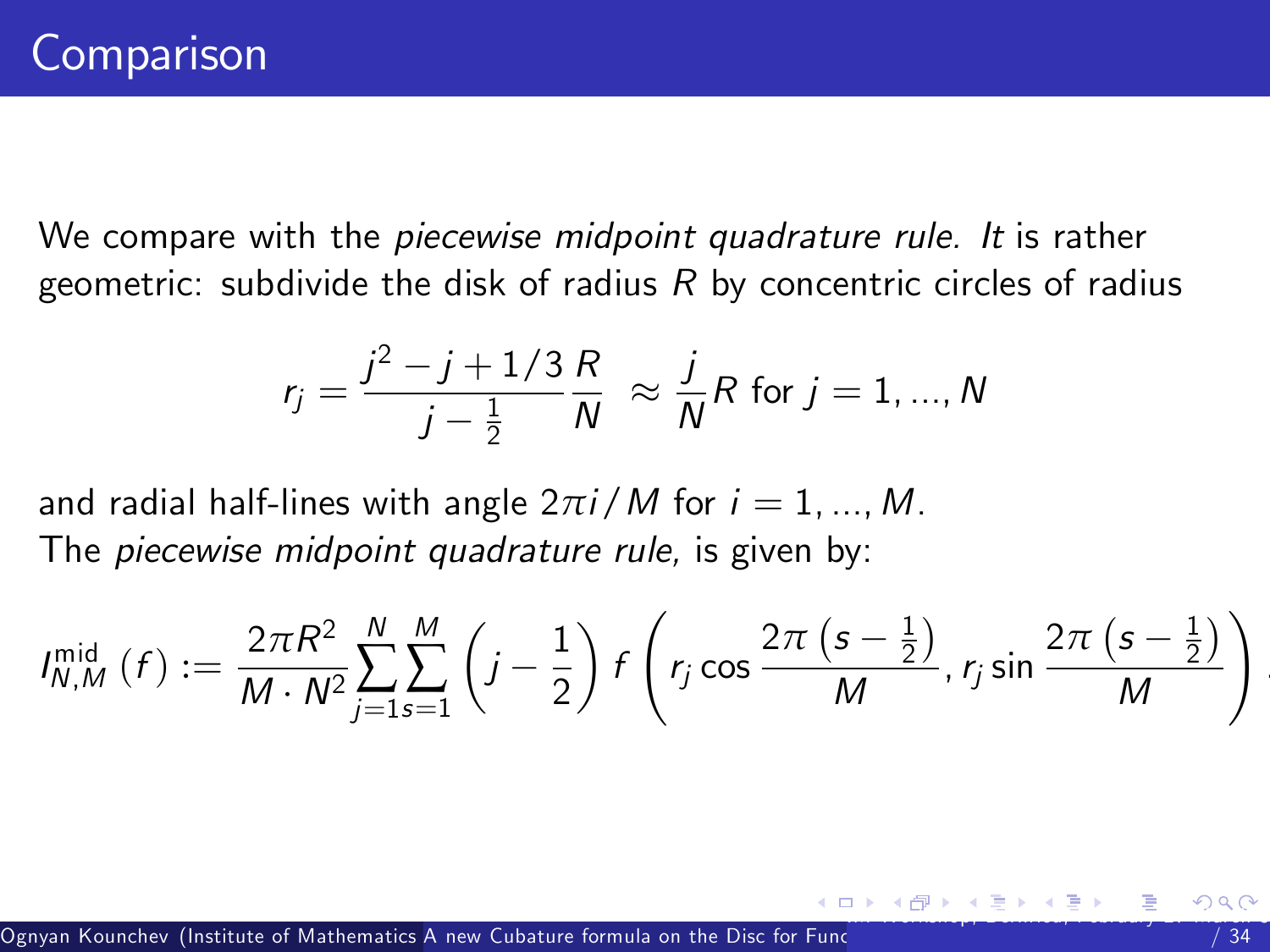TABLE 4

| $N = M$ | $f_0 w^{(1)}$<br>$I_{N,N}^{\text{mid}}$ | Error                |
|---------|-----------------------------------------|----------------------|
| 5       | 6.29394814952597                        | 0.460 476 055 692 09 |
| 10      | 6.55266428574299                        | 0.20175991947507     |
| 20      | 6.65272561900472                        | 0.101 698 586 213 34 |
| 100     | 6.73395357471790                        | 0.020 470 630 500 16 |
| 200     | 6.744 180 708 690 65                    | 0.010 243 496 527 41 |

Midpoint cubature for  $f_0w^{(1)} = \left(1 + x^4 + y^3\right)\left(\frac{1}{x}\right)$  $\frac{1}{r}$  + cos  $\varphi$  $\setminus$ 

**True Value** is:  $\frac{43}{20}\pi \approx 6.7544424205218060$ 

<span id="page-64-0"></span>I[M-](#page-65-0)[W](#page-63-0)ORKSHOP, [B](#page-1-0)[ernr](#page-73-0)[ie](#page-0-0)[d,](#page-1-0) [Feb](#page-73-0)[ruar](#page-0-0)[y 27-](#page-73-0)March 3, 2017 300  $\pm$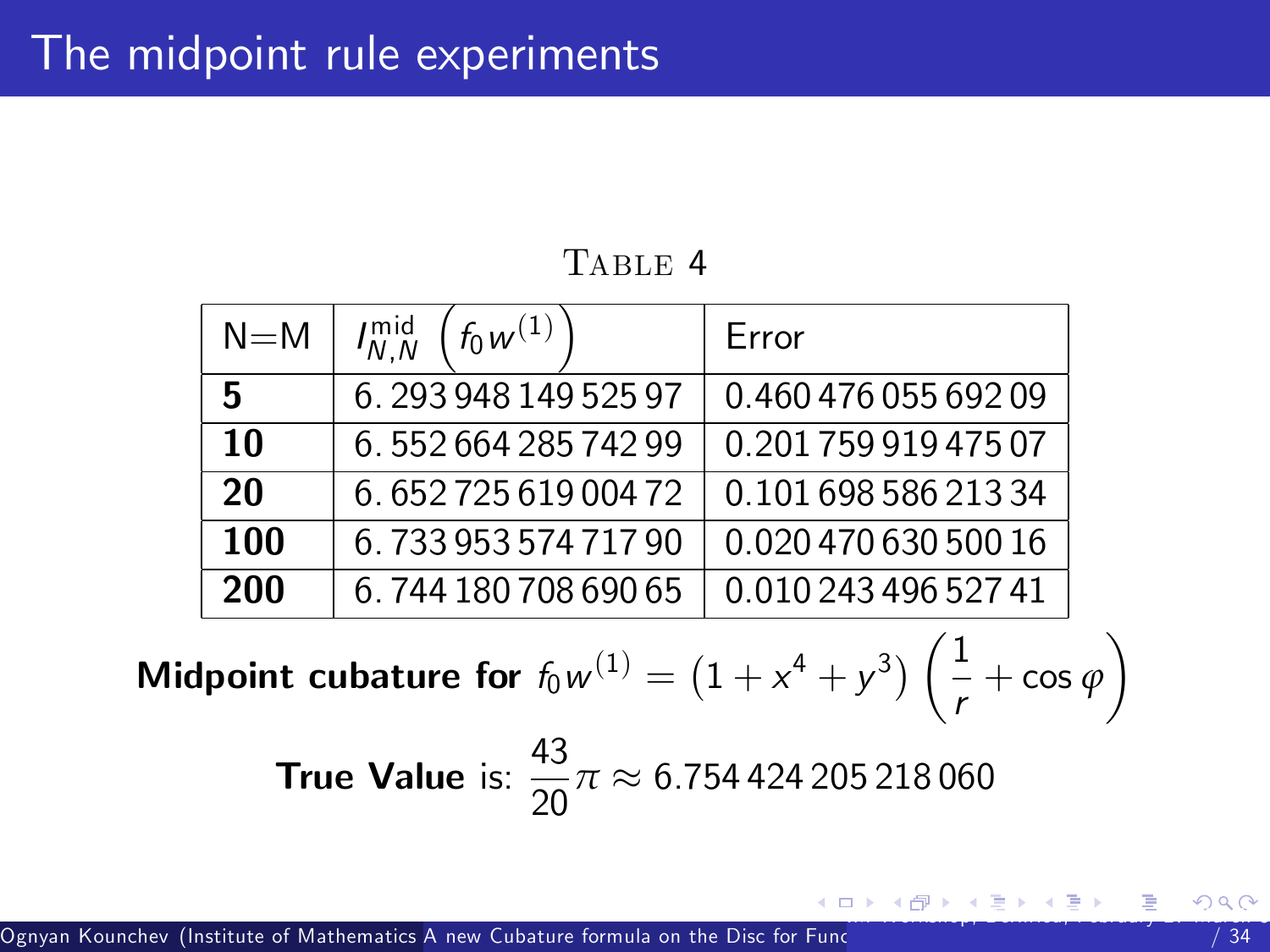TABLE 5

| $N = M$ | $f_1 w^{(1)}$<br>$I_{N}^{mid}$ | Frror             |
|---------|--------------------------------|-------------------|
| 5       | 6.479 185 720 369 13           | 0.393048209358541 |
| 10      | 6.671 455 800 859 80           | 0.200778128867871 |
| 20      | 6.770 780 856 013 81           | 0.101453073713858 |
| 100     | 6.851 773 117 091 46           | 0.020460812636194 |
| 200     | 6.861 992 887 600 82           | 0.010241042126847 |

**Midpoint cubature for** 
$$
f_1w^{(1)} = (1 + r^2 \cos^3 \varphi + r^5 \sin^7 \varphi) \left(\frac{1}{r} + \cos \varphi\right)
$$

**True value is**  $\approx 6.87223392972767$ 

<span id="page-65-0"></span>I[M-](#page-66-0)[W](#page-64-0)[orks](#page-65-0)[ho](#page-66-0)[p,](#page-0-0) [B](#page-1-0)[ernr](#page-73-0)[ie](#page-0-0)[d,](#page-1-0) [Feb](#page-73-0)[ruar](#page-0-0)[y 27-](#page-73-0)March 3, 2017 31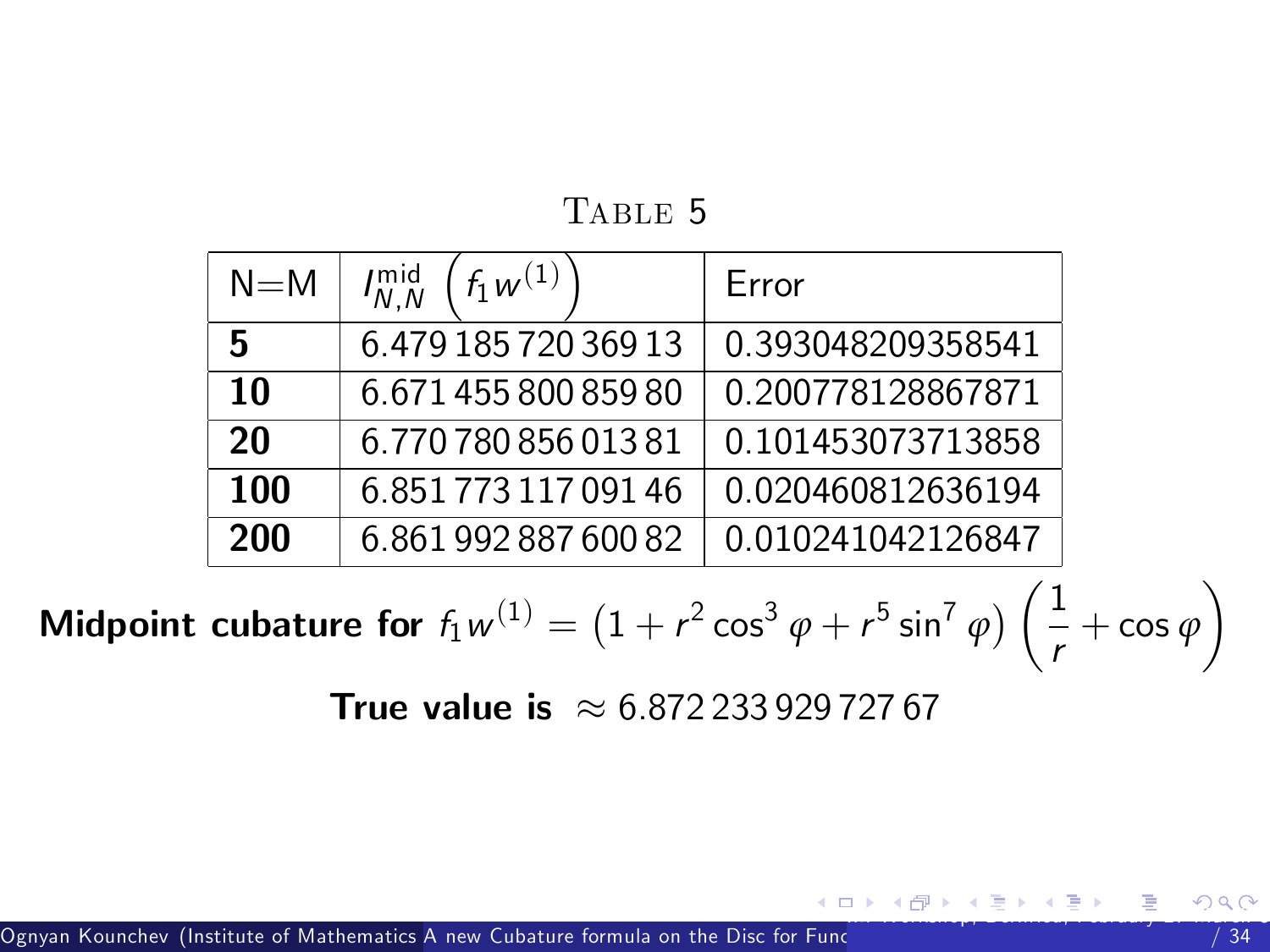For given  $N$ , let  $\rho_j$ ,  $j=1,...,N$  be the nodes of the Gauss quadrature  $G_N$  on  $[0, R^2]$  with corresponding weights w<sub>j</sub>, further  $\alpha$  be a real parameter and  $M$  a natural number: then the generalized Peirce cubature is:

$$
I_{N,M}^{\text{Peirce},\alpha}(f) := \frac{\pi}{M} \sum_{j=1}^{N} w_j \sum_{s=1}^{M} f\left(\sqrt{\rho_j} \cos \frac{2\pi (s+\alpha)}{M}, \sqrt{\rho_j} \sin \frac{2\pi (s+\alpha)}{M}\right)
$$

<span id="page-66-0"></span>is called .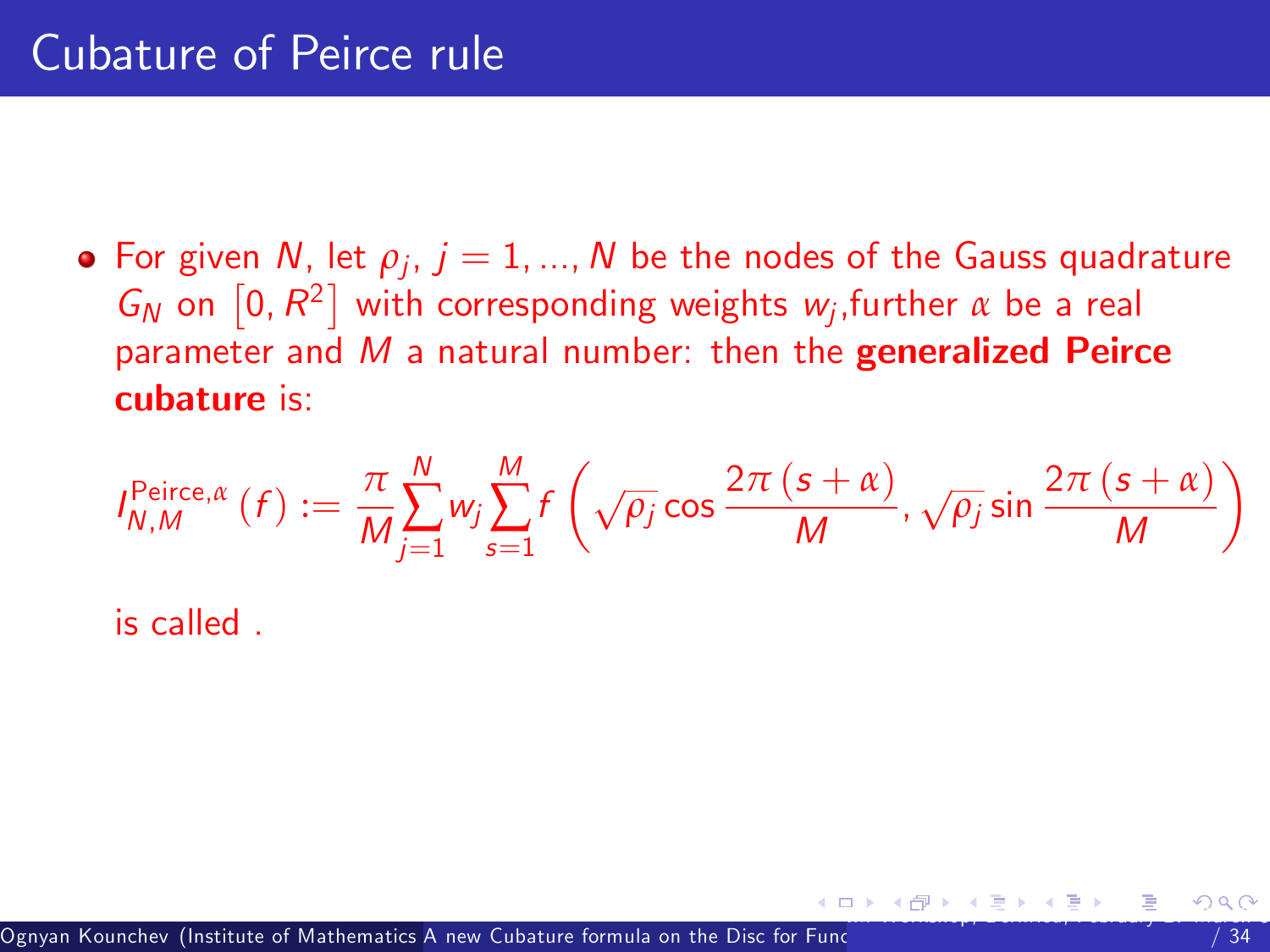For given  $N$ , let  $\rho_j$ ,  $j=1,...,N$  be the nodes of the Gauss quadrature  $G_N$  on  $[0, R^2]$  with corresponding weights w<sub>j</sub>, further  $\alpha$  be a real parameter and  $M$  a natural number: then the generalized Peirce cubature is:

$$
I_{N,M}^{\text{Peirce},\alpha}(f) := \frac{\pi}{M} \sum_{j=1}^{N} w_j \sum_{s=1}^{M} f\left(\sqrt{\rho_j} \cos \frac{2\pi (s+\alpha)}{M}, \sqrt{\rho_j} \sin \frac{2\pi (s+\alpha)}{M}\right)
$$

<span id="page-67-0"></span>is called .

• The usual cubature of Peirce is obtained by setting  $N = m + 1$ ,  $M = 4m + 4$ , and  $\alpha = 0$ .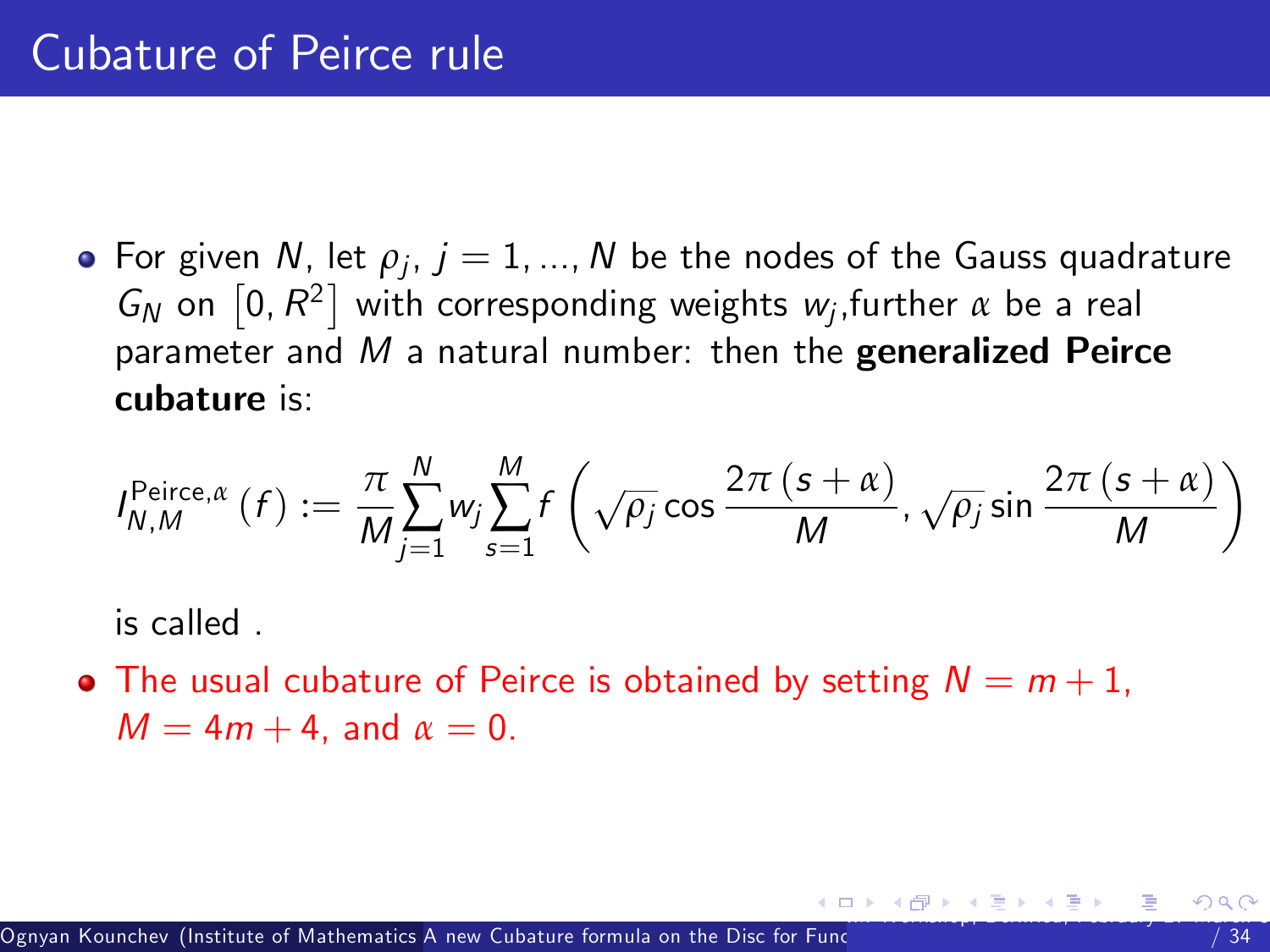#### The hybrid cubature by spline interpolation

<span id="page-68-0"></span>A drawback of our formula: High number of evaluations points is needed in our formula – we need  $(2K - 1) \cdot N \cdot M$  evaluation points.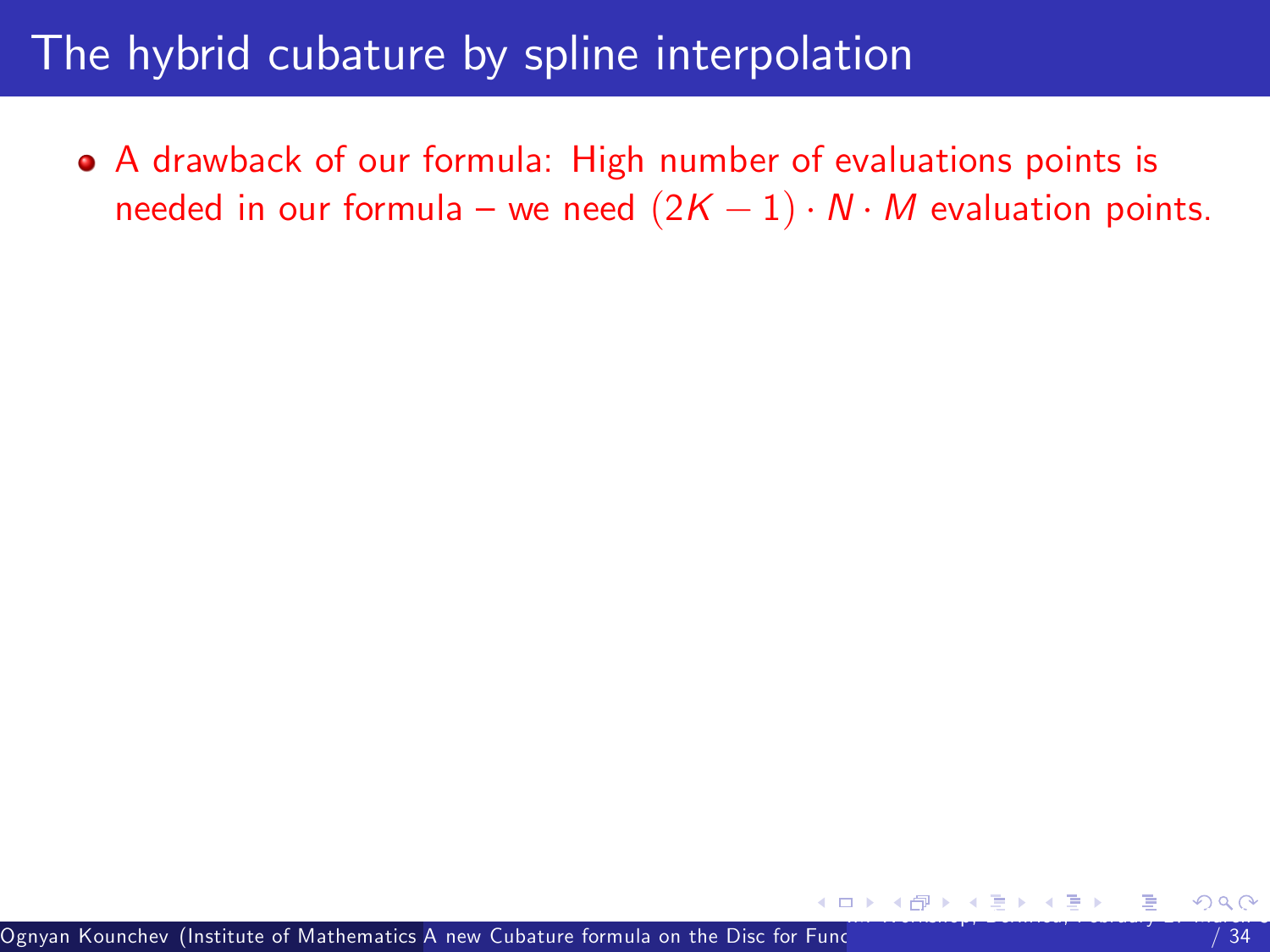### The hybrid cubature by spline interpolation

- A drawback of our formula: High number of evaluations points is needed in our formula – we need  $(2K - 1) \cdot N \cdot M$  evaluation points.
- <span id="page-69-0"></span>We solve the problem by using spline interpolation: We use point evaluations on a regular grid in both directions *ϕ* and r, where the number of knots is  $N_1 \times M$ , and  $N_1$  is the number of spline knots in direction r.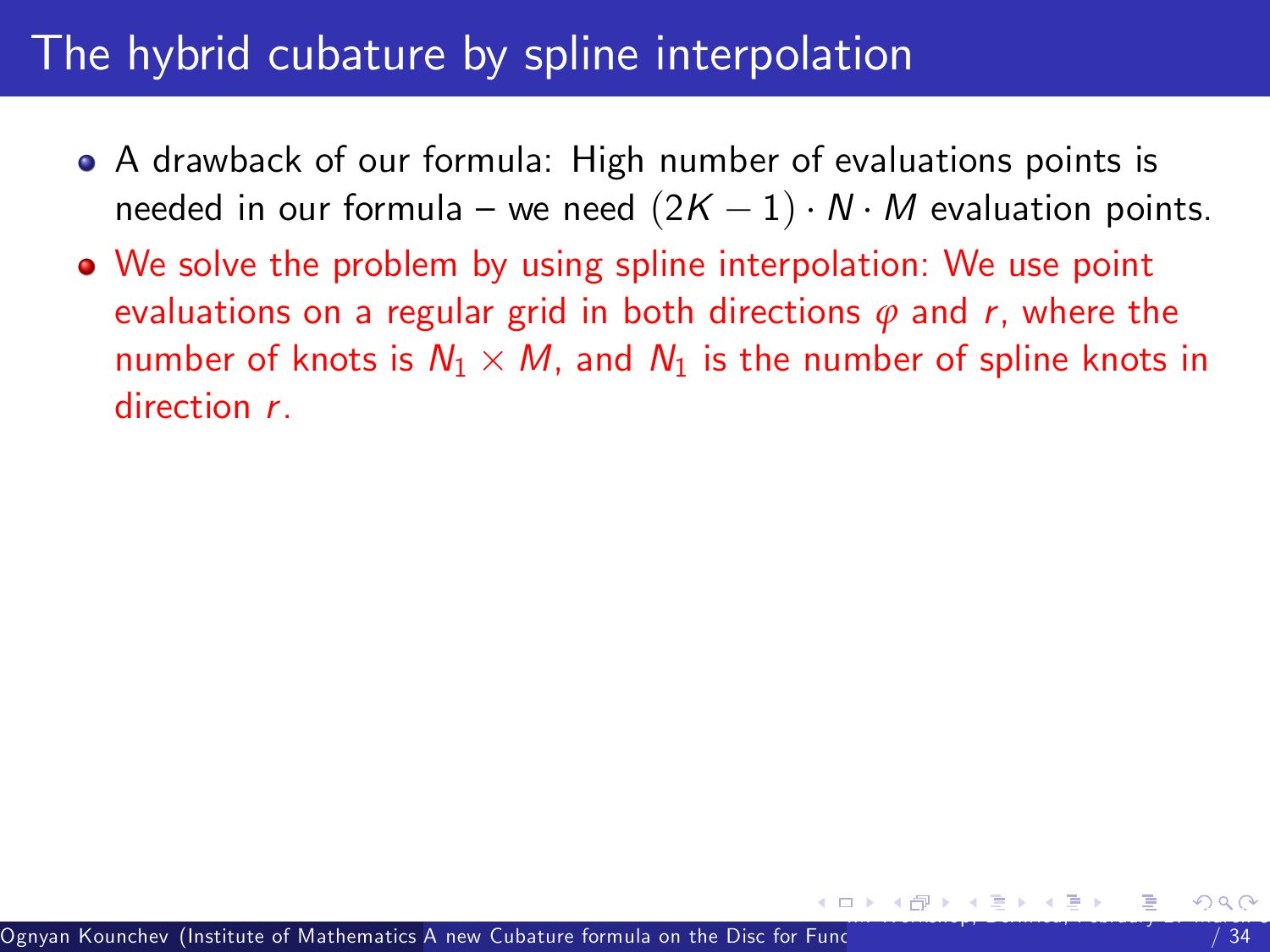### The hybrid cubature by spline interpolation

- A drawback of our formula: High number of evaluations points is needed in our formula – we need  $(2K - 1) \cdot N \cdot M$  evaluation points.
- We solve the problem by using spline interpolation: We use point evaluations on a regular grid in both directions *ϕ* and r, where the number of knots is  $N_1 \times M$ , and  $N_1$  is the number of spline knots in direction r.
- The hybrid cubature uses splines methods with a cubature formula. It has the form:

$$
C_{N,M}^{K}\left(f\right) \approx \frac{1}{2} \sum_{k=0}^{K} \sum_{\ell=1}^{a_k} \sum_{j=1}^{N} SPL\left[\left\{R_m\right\}_{m=0}^{N_1}; \left\{f_{\left(k,\ell\right)}^{(M)}\left(R_m\right)\right\}_{m=0}^{N_1}\right] \left(\sqrt{t_{j,\left(k,\ell\right)}}\right)
$$

<span id="page-70-0"></span>where  $SPL$   $\Big[\{R_m\}_{m=1}^{N_1}\Big]$  $\frac{N_1}{m=0}$  ;  $\{V_m\}_{m=1}^{N_1}$  $m=0$  $\Big] \left( t \right)$  is the value at  $t$  of a univariate spline interpolation function with nodes  $\{R_m\}_{m=1}^{N_1}$  $\frac{m_1}{m=0}$  for the data  $\{V_m\}_{m=1}^{N_1}$  $m=0$ . I[M-](#page-71-0)[W](#page-67-0)[or](#page-68-0)[ks](#page-70-0)[ho](#page-71-0)[p,](#page-0-0) [B](#page-1-0)[ernr](#page-73-0)[ie](#page-0-0)[d,](#page-1-0) [Feb](#page-73-0)[ruar](#page-0-0)[y 27-](#page-73-0)March 3, 2017 33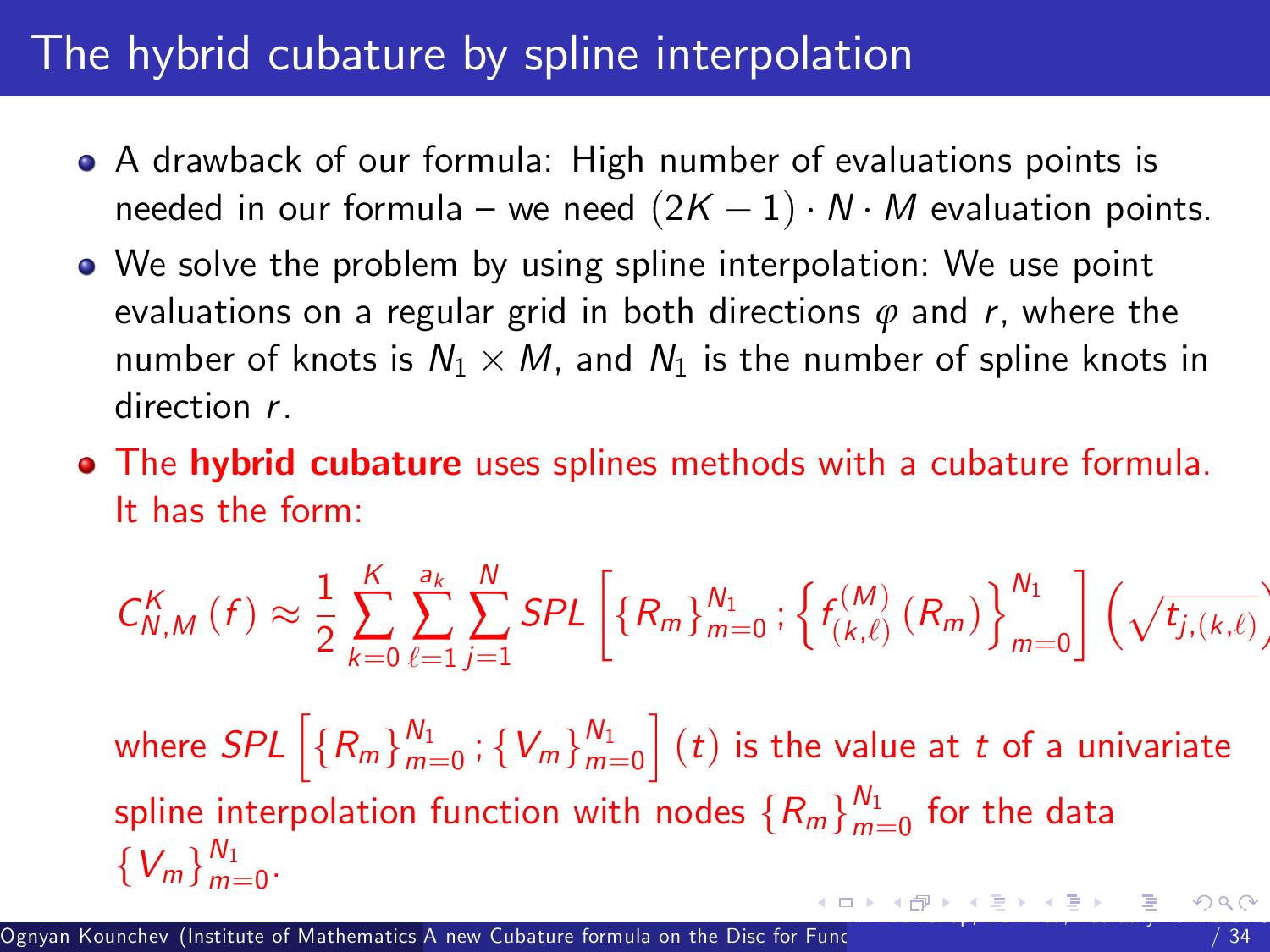Details are available in the following references:

<span id="page-71-0"></span>O. Kounchev, H. Render (2005), Reconsideration of the multivariate moment problem and a new method for approximating multivariate integrals; http://arxiv.org/pdf/math/0509380v1.pdf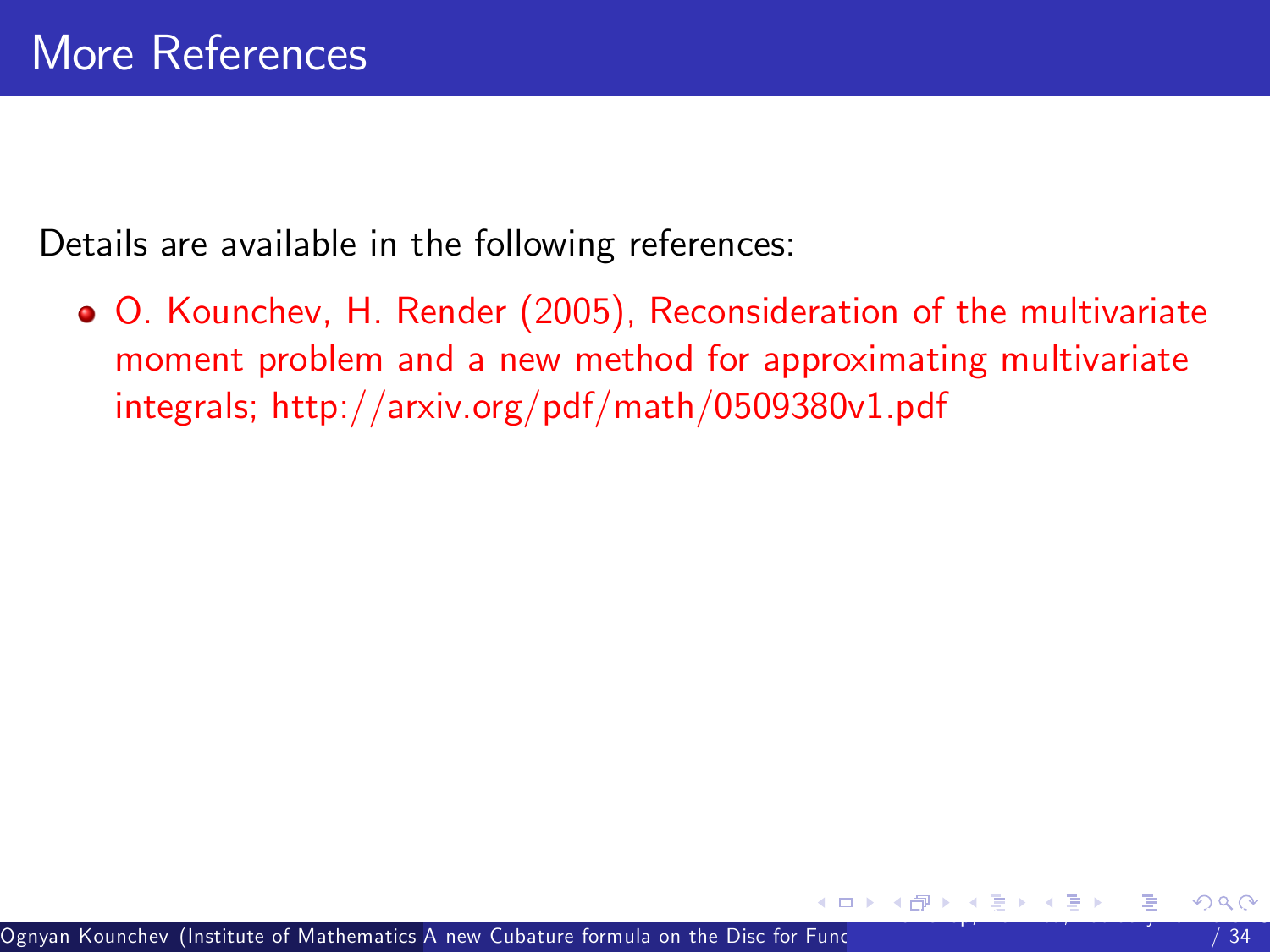Details are available in the following references:

- O. Kounchev, H. Render (2005), Reconsideration of the multivariate moment problem and a new method for approximating multivariate integrals; http://arxiv.org/pdf/math/0509380v1.pdf
- O. Kounchev, H. Render (2010), The moment problem for pseudo-positive definite functionals. Arkiv for Matematik, vol. 48 : 97-120.